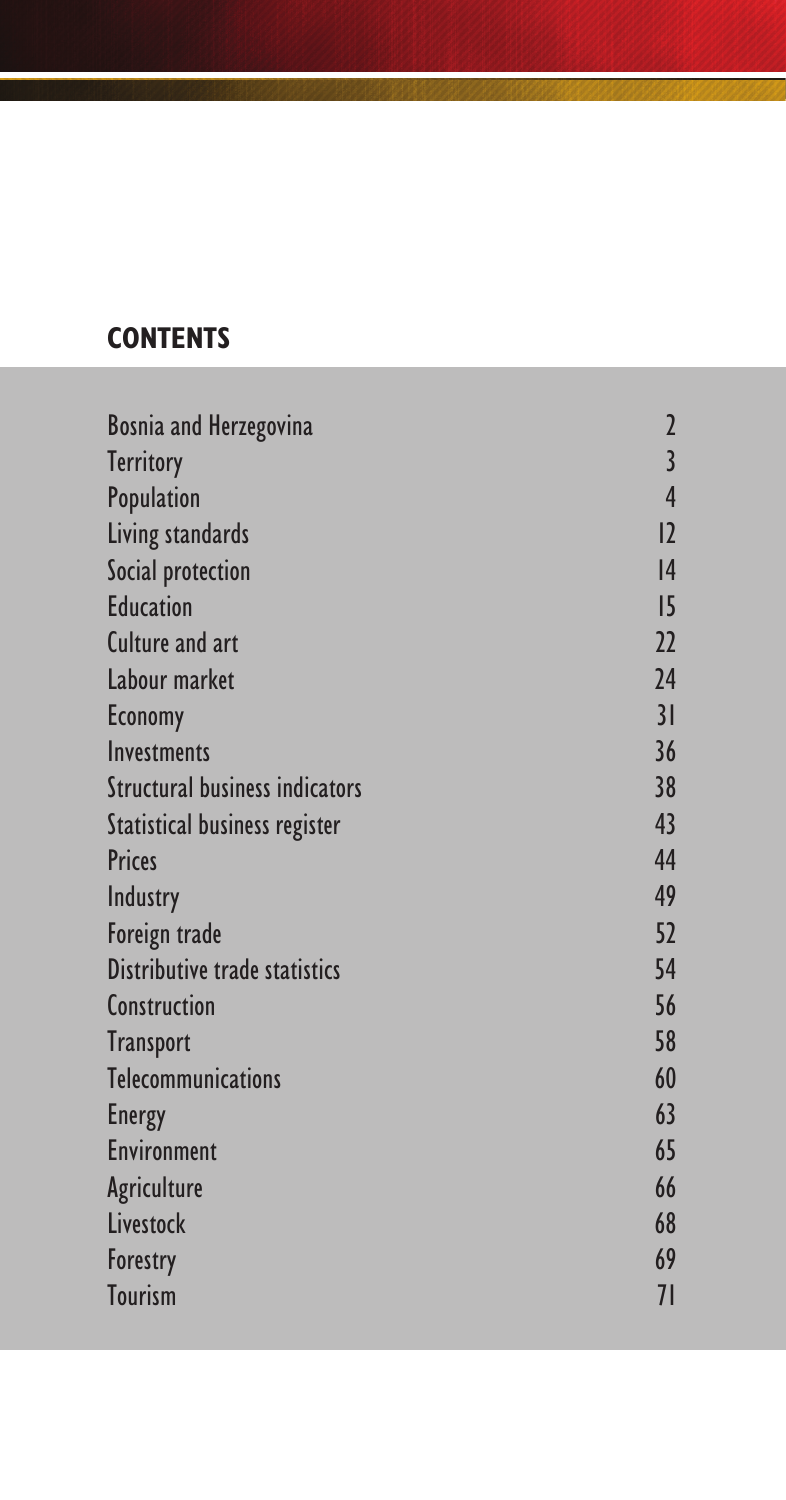# **Bosnia and Herzegovina**



- 8. West Herzegovina Canton
- 9. Canton Sarajevo
- 10 .Canton 10

| Geographical coordinates of the endpoints of BiH                        |                     |                    |  |  |  |  |  |
|-------------------------------------------------------------------------|---------------------|--------------------|--|--|--|--|--|
| <b>Direction</b><br><b>North latitude</b><br>East longitude (Greenwich) |                     |                    |  |  |  |  |  |
| North                                                                   | $45^{\circ}$ 16'30" | 16°55'56"          |  |  |  |  |  |
| South                                                                   | $42^{\circ}33'00"$  | $18^{\circ}32'24"$ |  |  |  |  |  |
| East                                                                    | 44 ° 03' 00"        | 19°37'41"          |  |  |  |  |  |
| West                                                                    | $44^{\circ}49'30"$  | $15^{\circ}44'00"$ |  |  |  |  |  |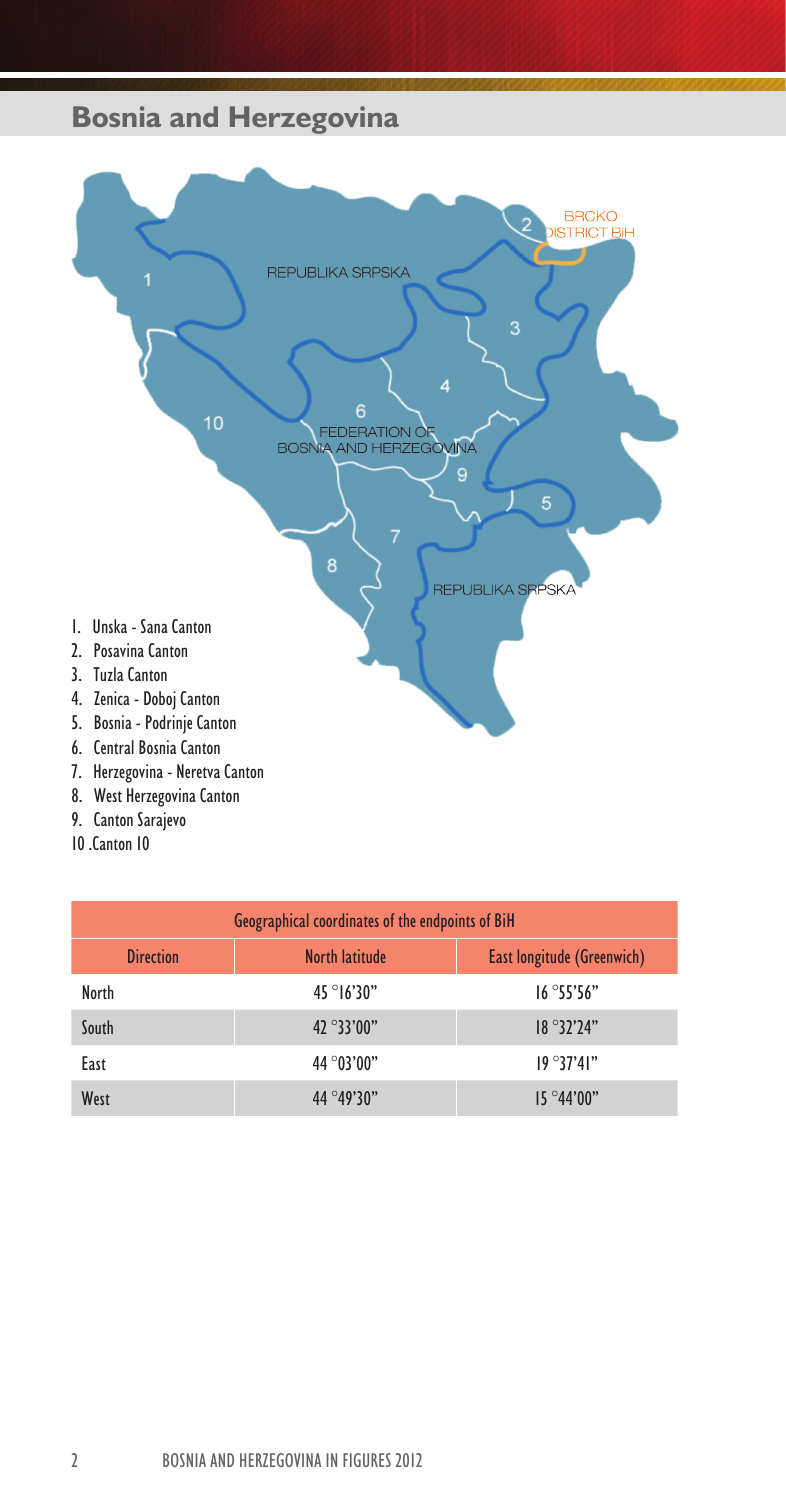# **General data on Bosnia and Herzegovina**

| Form of government              | State                         |
|---------------------------------|-------------------------------|
| Capital                         | Sarajevo                      |
| Surface area (km <sup>2</sup> ) | 51.209.2                      |
| Coastline (km)                  | 21.2                          |
| <b>Highest mountain</b>         | Maglić (m) 2.386              |
| Longest river                   | Drina (km) 346                |
| Main lake                       | Buško (km <sup>2</sup> ) 55,8 |
| <b>Border countries</b>         | Croatia, Serbia, Montenegro   |

**Administrative structure of Bosnia and Herzegovina (BiH):**

- The Federation of Bosnia and Herzegovina (FBiH),
- Republika Srpska (RS),
- Brcko District BiH (BD BiH).

**The capital** of Bosnia and Herzegovina is Sarajevo.

**The Federation of Bosnia and Herzegovina** is administratively divided into 10 cantons, and cantons are subdivided into 79 municipalities.

**Republika Srpska** is administratively divided into 62 municipalities.

**The city of Brcko** is a separate administrative unit - District.

In BiH there are **three National parks** and **two Nature parks.**

**National parks are:** Sutjeska, Kozara and Una. **Nature parks are** Hutovo Blato and Blidinje.

**Estimated resident population (30.06.2011.)** 3.839.737 **Population density (inhab/km2 Official languages** Bosnian, Serbian, Croatian **Alphabets** Latin, Cyrillic **Official currency** Convertible mark (KM) **Climate** Moderate continental and Mediterranean

**)** 75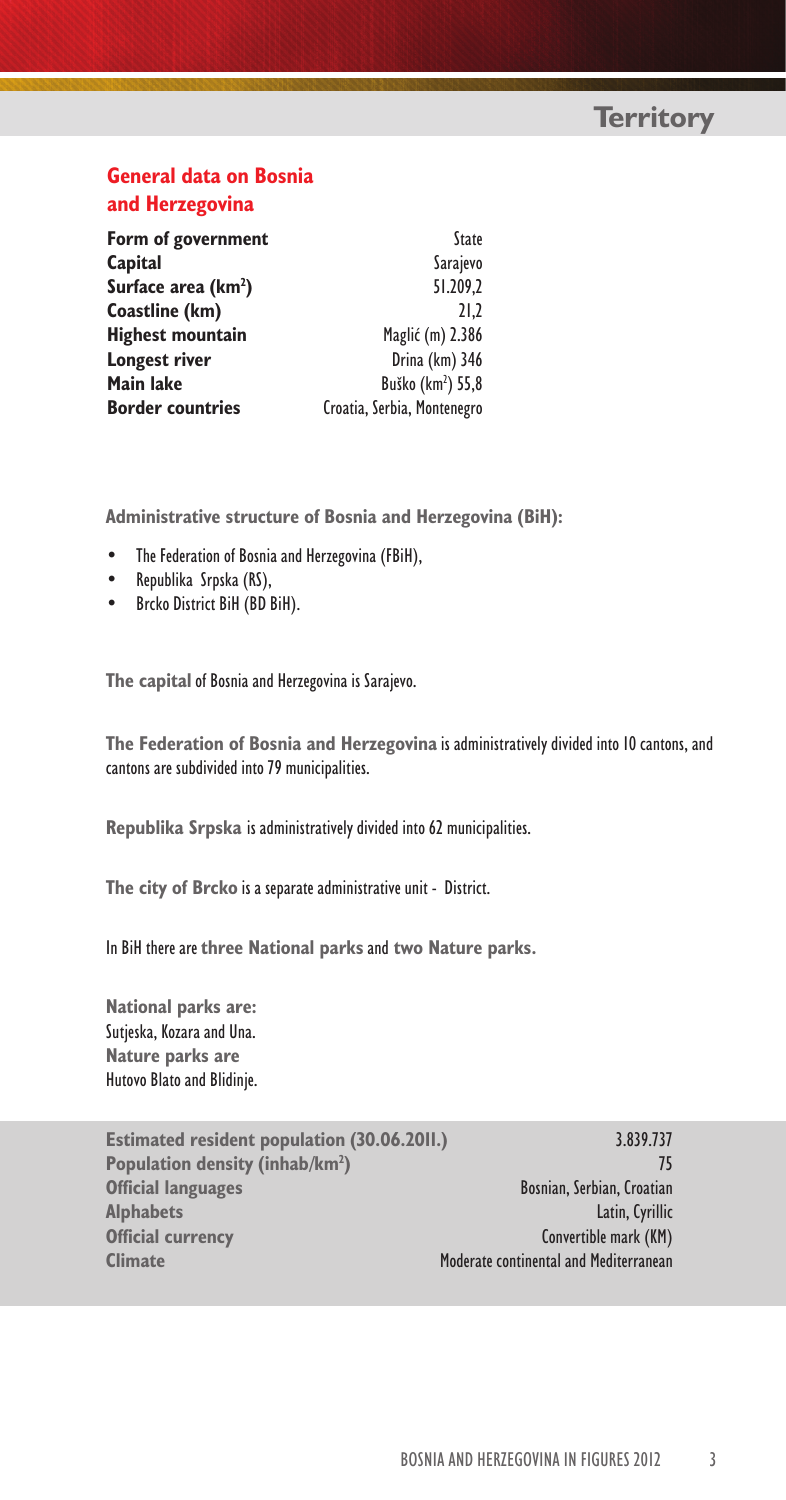### **Population in BiH according to censuses**

Censuses 1879-1991, in thousands of people



For the census conducted earlier in our country, the official results referred to the so-called resident population, i.e. population who reside in the territory of Bosnia and Herzegovina, regardless of whether at the critical moment of the census, the persons were present at the place of residence or were temporary absent, in the country or abroad, due to some other reasons.

In the population censuses in 1961 and 1971, as a permanent population of the census place were considered persons who were working there whereas in 1981 and 1991 population censuses those persons were enumerated in the places where their families lived, namely they were counted as permanent population of those places.

New definitions will be used for the enumeration units in the next population census, in line with the Conference of European Statisticians Recommendations for the 2010 Census of Population and Housing and Regulation (EC) No. 763/2008 of the European Parliament and of the Council.

### **Average life expectancy and average age of population in BiH**

|                           | Women | Men  |
|---------------------------|-------|------|
| Life expectancy           |       |      |
| 1981-1982                 | 73,5  | 68,2 |
| 1988-1989                 | 74,6  | 69,2 |
| Average age of population |       |      |
| 1981                      | 30,5  | 28,7 |
| 1991                      | 35,0  | 33,0 |
| 2007                      | 40,0  | 37,0 |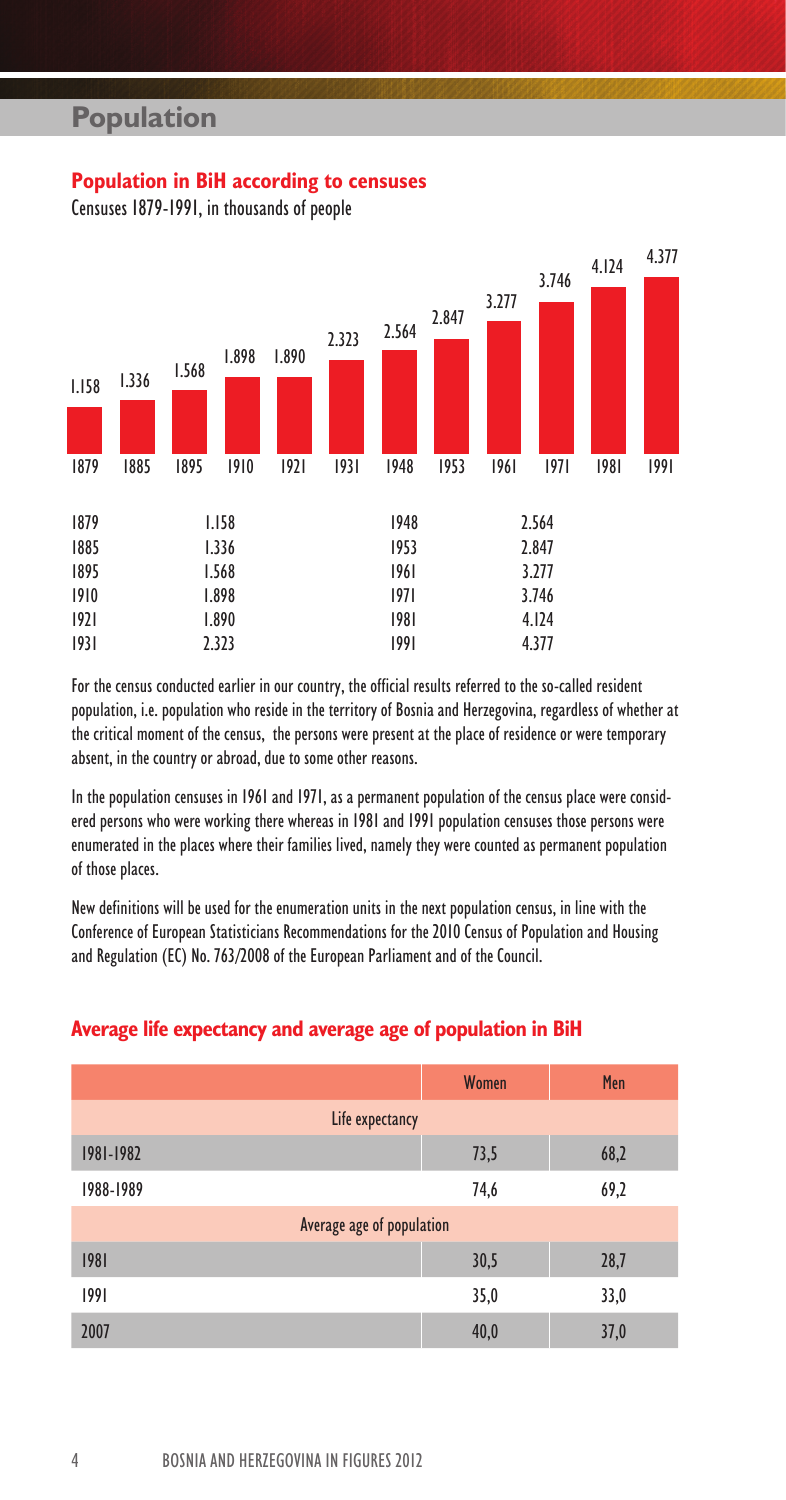# **Population midyear estimates and natural change in BiH**

|      | Population mid- | <b>Live births</b> |        | <b>Deaths</b> | <b>Natural</b> |          |
|------|-----------------|--------------------|--------|---------------|----------------|----------|
|      | year estimate   | <b>Total</b>       | Men    | <b>Total</b>  | Men            | change   |
| 2005 | 3.843           | 34.627             | 17.797 | 34.402        | 18.018         | 225      |
| 2006 | 3.843           | 34.033             | 17.547 | 33.221        | 17.308         | 812      |
| 2007 | 3.842           | 33.835             | 17.534 | 35.044        | 18.154         | $-1.209$ |
| 2008 | 3.842           | 34.176             | 17.585 | 34.026        | 17.687         | 150      |
| 2009 | 3.843           | 34.550             | 18.001 | 34.904        | 17.884         | $-354$   |
| 2010 | 3.843           | 33.528             | 17.277 | 35.118        | 17.900         | $-1.590$ |
| 2011 | 3.840           | 31.811             | 16.531 | 35.028        | 17.965         | $-3.217$ |

2005-2011, "de facto" population in thousands

**Natural change** is the difference (surplus or deficit) between the number of births and the number of deaths in a given period.

**Births and deaths:** according to the legal regulations on registration, events of births and deaths are obligatory registered in population registers of the area where they took place, irrespective of the residence of the persons.

**A live born child** is every child that breathes at birth or shows any other signs of life (beating of the heart, pulsation of the umbilical cord, definite movements of voluntary muscles).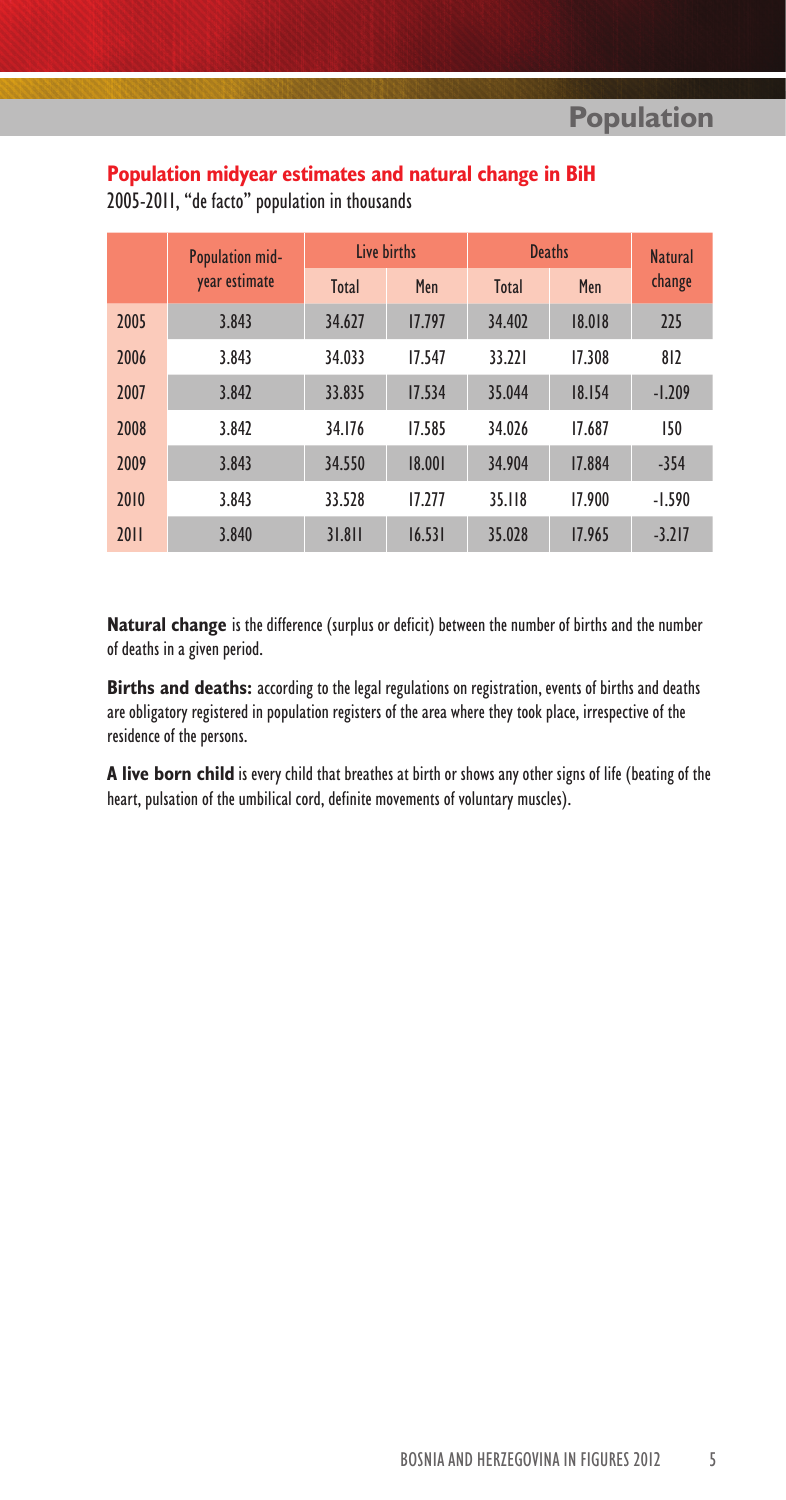# **Births in some Balkan Countries and in EU-27**

2006-2010, per 1.000 inhabitants

|                               | 2006 | 2007 | 2008 | 2009 | 2010 |
|-------------------------------|------|------|------|------|------|
| <b>Bosnia and Herzegovina</b> | 8,9  | 8,8  | 8,9  | 9,0  | 8,7  |
| Croatia                       | 9,3  | 9,4  | 9,9  | 10,1 | 9,8  |
| Montenegro                    | 2,   | 12,5 | 3,   | 13,7 | 12,0 |
| Greece                        | 10,1 | 10,0 | 10,5 | 10,5 | 10,2 |
| Serbia                        | 9,6  | 9,2  | 9,4  | 9,6  | 9,4  |
| <b>Bulgaria</b>               | 9,6  | 9,8  | 10,2 | 10,7 | 10   |
| <b>EU27</b>                   | 10,4 | 10,6 | 10,9 | 10,7 | 10,7 |



### **Total fertility rate in BiH**





1996 1997 1998 1999 2000 2001 2002 2003 2004 2005 2006 2007 2008 2009 2010 2011

**The total fertility rate** is the number of children that would be born alive to a woman during her childbearing years conforming to the age-specific fertility rates of a given year.

Stillborn is considered a child delivered, or extracted from its mother displaying no signs of life, that is if it did not breath or display any other signs of life, and was carried longer than 22 weeks (approximately 6 months) with more than 500 g birth weight.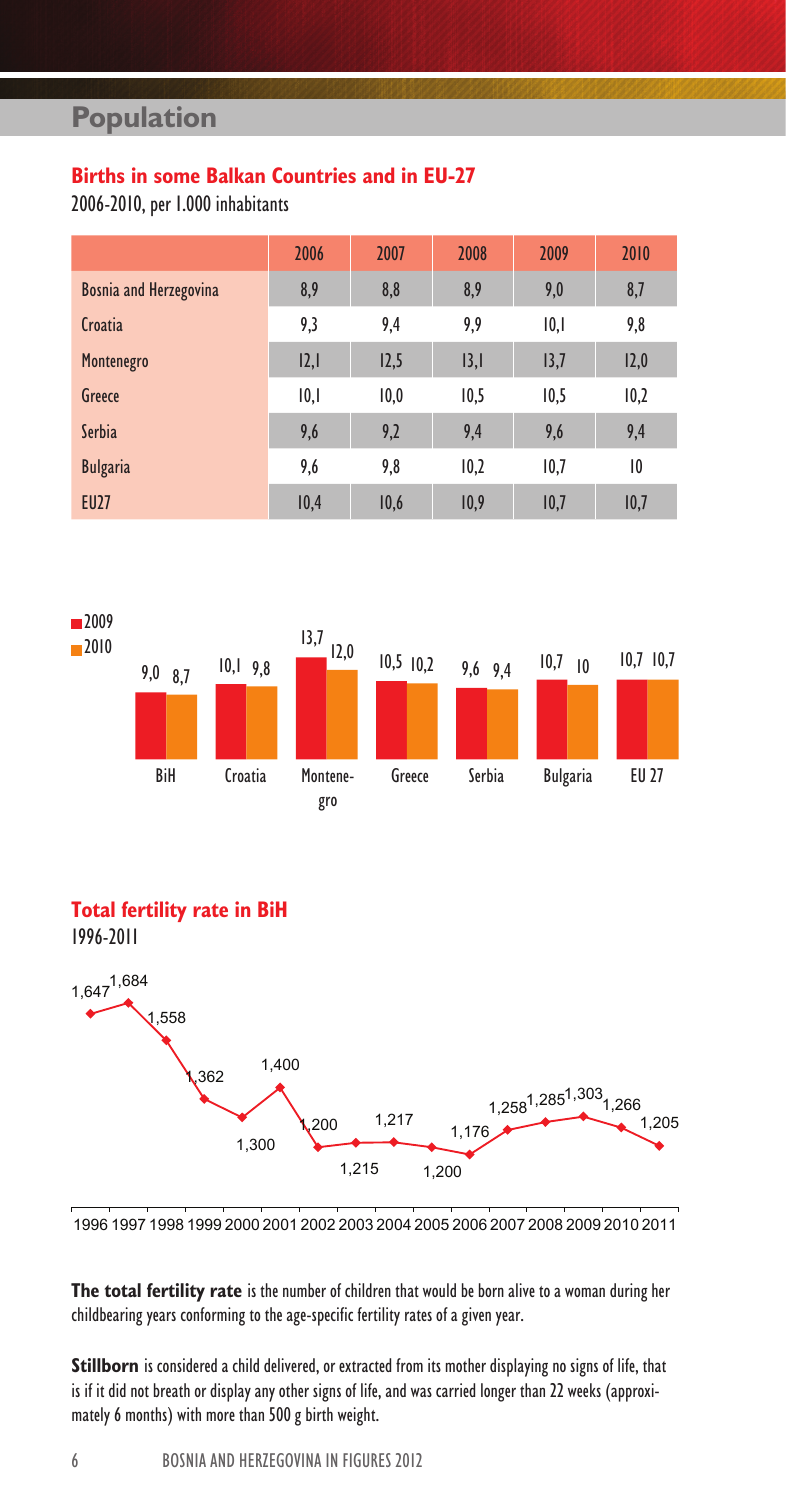# **Stillbirths by sex and stillbirths rate in BiH**

2001 - 2011

| Year | <b>Total</b> | Female | Male | Stillborn per 1000 live born |
|------|--------------|--------|------|------------------------------|
| 2001 | 193          | 95     | 98   | 5,1                          |
| 2002 | 138          | 61     | 77   | 3,9                          |
| 2003 | 150          | 59     | 91   | 4,3                          |
| 2004 | 168          | 74     | 94   | 4,8                          |
| 2005 | 147          | 62     | 85   | 4,2                          |
| 2006 | 137          | 54     | 83   | 4,0                          |
| 2007 | 174          | 76     | 98   | 5,1                          |
| 2008 | 7            | 69     | 102  | 5,0                          |
| 2009 | 136          | 56     | 80   | 3,9                          |
| 2010 | 43           | 60     | 83   | 4,3                          |
| 2011 | 118          | 61     | 57   | 3,7                          |

# **Stillborn children by sex in BiH**

2001 - 2011



# **Death in BiH**

### 2000-2011

| 2000   | 2001   | 2002   | 2003   | 2004   | 2005   |
|--------|--------|--------|--------|--------|--------|
| 30.482 | 30.325 | 30.155 | 31.757 | 32.616 | 34.402 |
| 2006   | 2007   | 2008   | 2009   | 2010   | 2011   |
| 33.221 | 35.044 | 34.026 | 34.904 | 35.118 | 35.028 |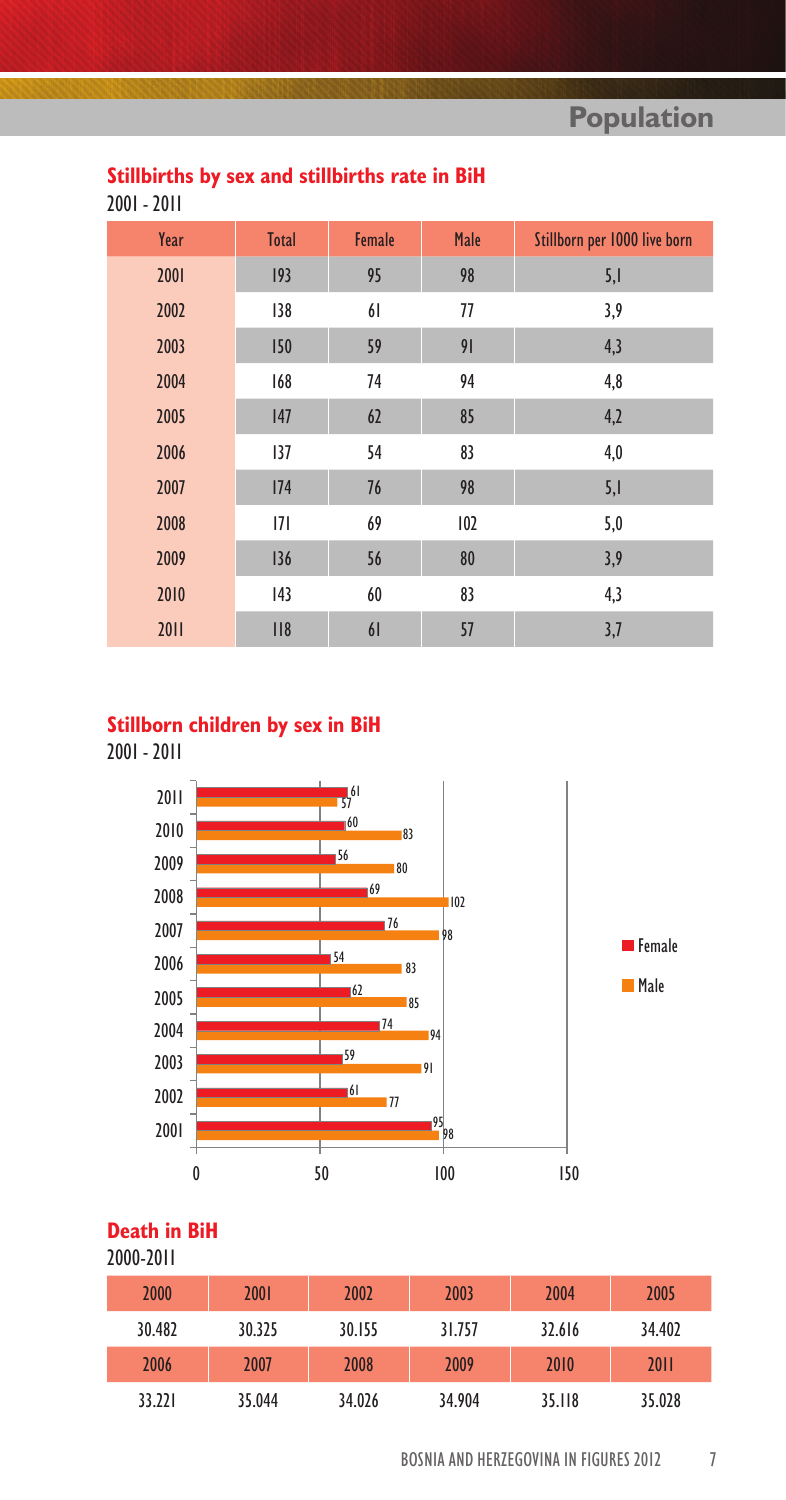**A dead person** is every liveborn person in which there is a permanent disappearance of all evidence of life at any time after live birth has taken place, without capability of resuscitation. Stillbirths are not included here.

**Place and determination of death:** By this characteristic, the deceased are classified based on whether the person died in a health institution or some other place (house, field etc.). If the death occurred in a health institution then it is considered that a phyisician determined the death, if elsewhere then the deceased are classified based on whether a phyisician determined the death or some other person.

| 2011<br>298                                      | 7.214<br>1.940                     | 6                                                                   | 410                     | 18.468                      | 1.281                       | 874                       | 551                     | 1.665                                                                                        | 1.162                                                   | 1.004        |
|--------------------------------------------------|------------------------------------|---------------------------------------------------------------------|-------------------------|-----------------------------|-----------------------------|---------------------------|-------------------------|----------------------------------------------------------------------------------------------|---------------------------------------------------------|--------------|
| Infections and parasitic<br>diseases<br>Neoplasm | Endocrine and nutritional diseases | Mental disorders, behavioural disorders,<br>nervous system diseases | Nervous system diseases | Circulatory system diseases | Respiratory system diseases | Digestive system diseases | Genital system diseases | tory findings, not elsewhere classified<br>Symptoms, sings and abnormal clinical and labora- | Injuries, poisoning and consequences of external causes | Other causes |
| <b>Total</b>                                     |                                    |                                                                     | 35.028                  |                             |                             |                           |                         |                                                                                              |                                                         |              |

### **Deaths by causes in BiH** 2011

### **Deaths by sex, place of occurrence and tretment in BiH** 2011

|                                                               |    |                              |                              | Place of death          |                       |  |
|---------------------------------------------------------------|----|------------------------------|------------------------------|-------------------------|-----------------------|--|
| Total<br>35.028<br>2011<br>% of deaths in<br>medical facility |    | Female                       | Male                         | <b>Medical facility</b> | Other place           |  |
|                                                               |    | 17.063                       | 17.965<br>16.676             |                         | 18.352                |  |
|                                                               |    |                              | % that                       |                         |                       |  |
|                                                               |    | <b>Received</b><br>treatment | Did not receive<br>treatment | Unknown                 | received<br>treatment |  |
|                                                               | 48 | 31.905                       | 2.472                        | 651                     | 91                    |  |

### **Average age of the deceased in BiH** 1999-2011

|       | 1999 | 2001 | 2003 | 2005 | 2007 | 2009 | 2011 |
|-------|------|------|------|------|------|------|------|
| Women | 69.5 | 70,2 | 71,2 | 72,2 | 72,5 | 73,6 | 75,0 |
| Men   | 64.0 | 64.6 | 65,8 | 66.8 | 66.9 | 68.1 | 69.4 |
| Total | 66,6 | 67,2 | 68,4 | 69,3 | 69.6 | 70.8 | 72,1 |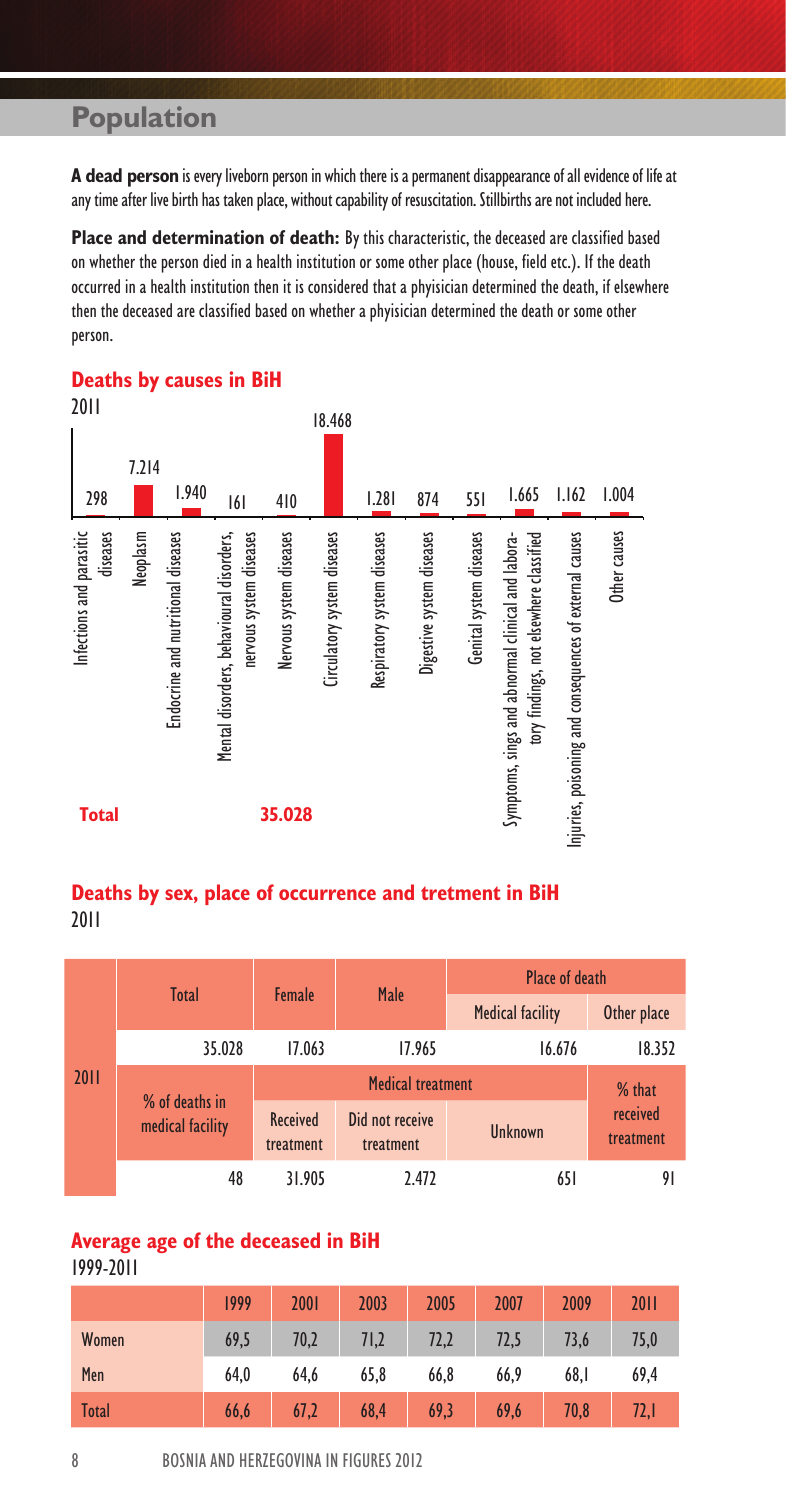|      |        | <b>Total</b> | <b>Accident</b> | Suicide | <b>Murder</b> | <b>Unknown</b> |
|------|--------|--------------|-----------------|---------|---------------|----------------|
| 2006 | All    | 1.206        | 648             | 489     | 61            | $\bf 8$        |
|      | Female | 292          | 144             | 128     | 18            | $\overline{2}$ |
|      | Male   | 914          | 504             | 361     | 43            | 6              |
|      | All    | 1.233        | 681             | 472     | 73            | 7              |
| 2007 | Female | 302          | 43              | 133     | 24            | $\overline{2}$ |
|      | Male   | 931          | 538             | 339     | 49            | 5              |
|      | All    | <b>I.198</b> | 671             | 453     | 69            | 5              |
| 2008 | Female | 262          | 122             | 120     | 9             | I              |
|      | Male   | 936          | 549             | 333     | 50            | $\overline{4}$ |
|      | All    | 1.169        | 655             | 451     | 61            | $\overline{2}$ |
| 2009 | Female | 287          | 132             | 134     | 20            | L              |
|      | Male   | 882          | 523             | 317     | 41            | I              |
|      | All    | LIII         | 593             | 443     | 50            | 25             |
| 2010 | Female | 238          | 125             | 96      | 4             | 3              |
|      | Male   | 873          | 468             | 347     | 36            | 22             |
|      | All    | 1.154        | 616             | 459     | 48            | 31             |
| 2011 | Female | 229          | 92              | II3     | 7             | $\overline{1}$ |
|      | Male   | 925          | 524             | 346     | 31            | 24             |

# **Violent deaths by type and sex in BiH, 2006-2011**

# **Violent deaths by type in BiH, 2006-2011**

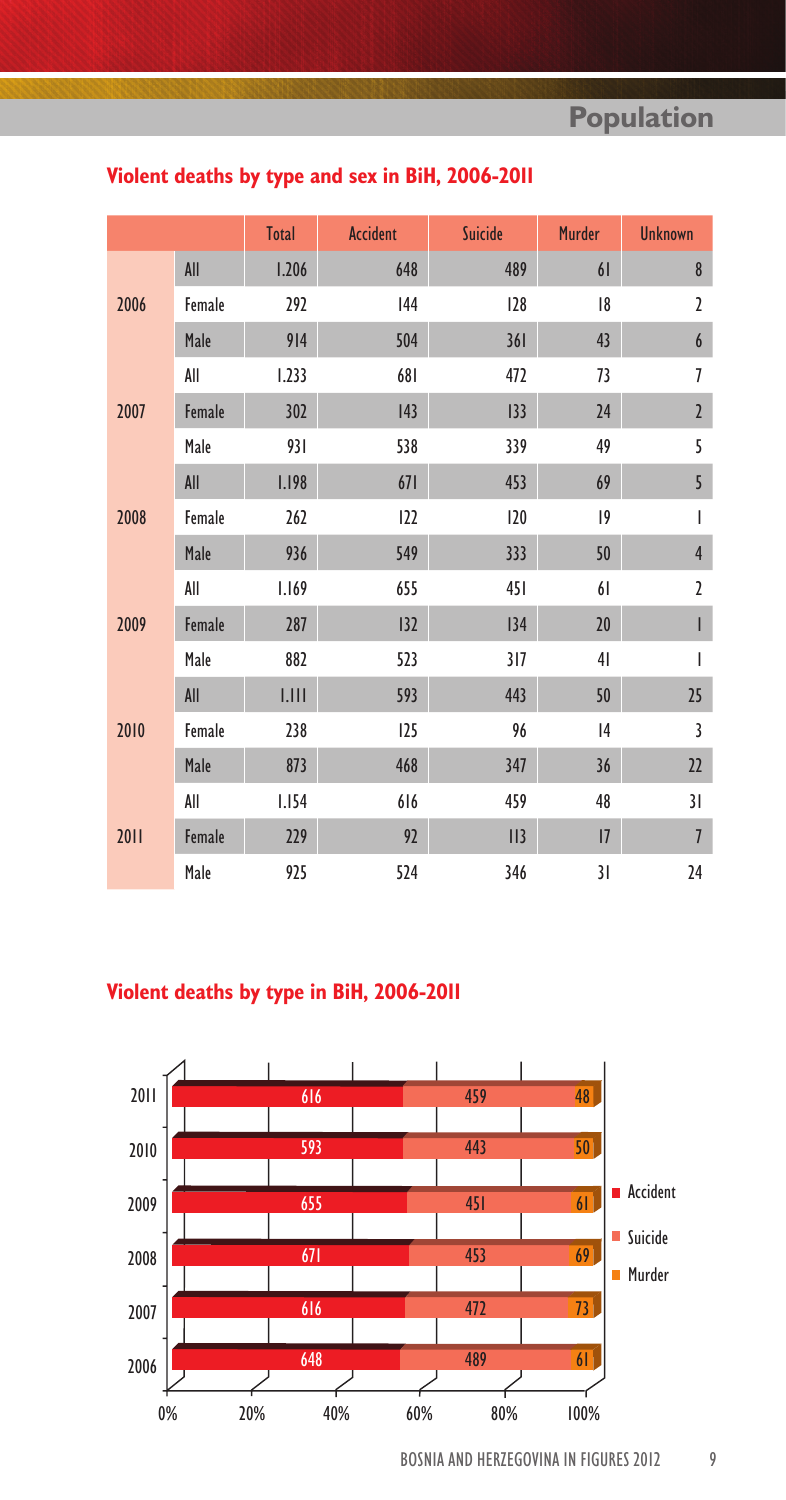

**Marriages and divorces:** data on marriages are taken from the registration offices, and data on divorces from the municipal courts.

According to legal regulations on registration, marriages are registered in the population registers of the area where they took place, irrespective of the place of residence of the persons that entered the marriage.

**Marriage:** is considered a legally regulated union life of a woman and a man concluded in accordance with the provisions of family law.

**Divorce** is considered the dissolution of marriage by a court.

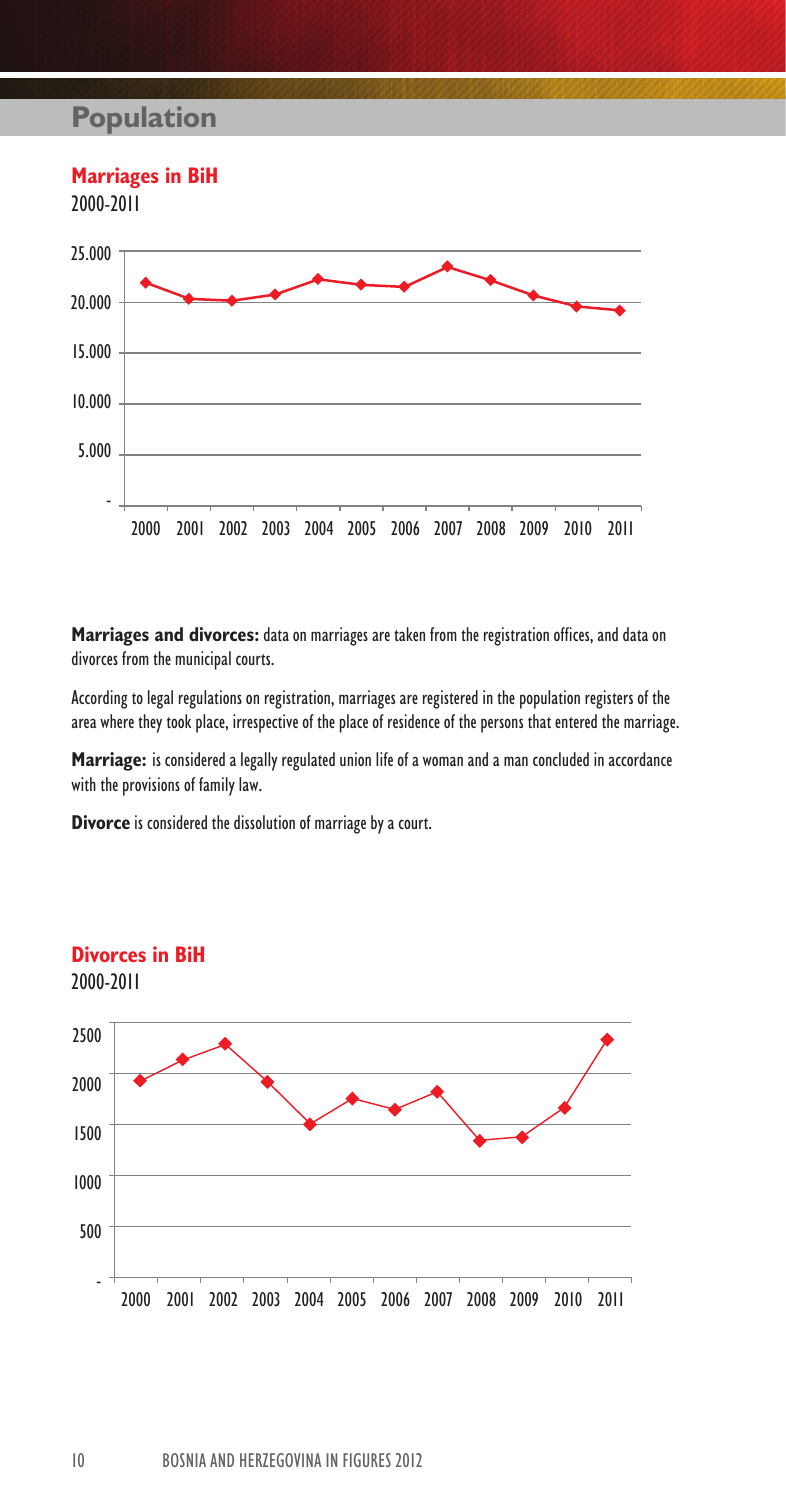# **Marriages by Bride's age in BiH**

2011

| Bride's age |           |           |           |             |                |
|-------------|-----------|-----------|-----------|-------------|----------------|
|             | Total     | under 15  | $15-19$   | $20 - 24$   | $25 - 29$      |
|             | 19.156    |           | 2.122     | 6.559       | 6.098          |
| 2011        | $30 - 34$ | $35 - 39$ | $40 - 49$ | 50 and over | <b>Unknown</b> |
|             | 2.214     | 872       | 806       | 471         | 13             |

# **Marriages by Groom's age in BiH**

2011

|      |           | Groom's age |             |             |                |
|------|-----------|-------------|-------------|-------------|----------------|
|      | Total     | under 15    | $15 - 19$   | $20 - 24$   | $25 - 29$      |
|      | 19.156    |             | 207         | 4029        | 7234           |
| 2011 | $30 - 34$ | $35 - 39$   | $40 - 49$   | 50 and over | <b>Unknown</b> |
|      | 4110      | 1570        | <b>II49</b> | 856         | 0              |

# **Marriages by previous marital status of bride and groom in BiH** 2011

| <b>Previous marital status</b> |              |              | Previous marital status of bride |          |                  |
|--------------------------------|--------------|--------------|----------------------------------|----------|------------------|
| of groom                       | <b>TOTAL</b> | single       | divorced                         | widowed  | Unknown          |
| <b>TOTAL</b>                   | 19.156       | 17.533       | 211                              | 1.406    | 6                |
| single                         | 17.250       | 16.635       | 61                               | 548      | 6                |
| divorced                       | 296          | 90           | 80                               | 126      | $\boldsymbol{0}$ |
| widowed                        | 1.610        | 808          | 70                               | 732      | 0                |
| <b>Ilnknown</b>                | $\mathbf{0}$ | $\mathbf{0}$ | 0                                | $\bf{0}$ |                  |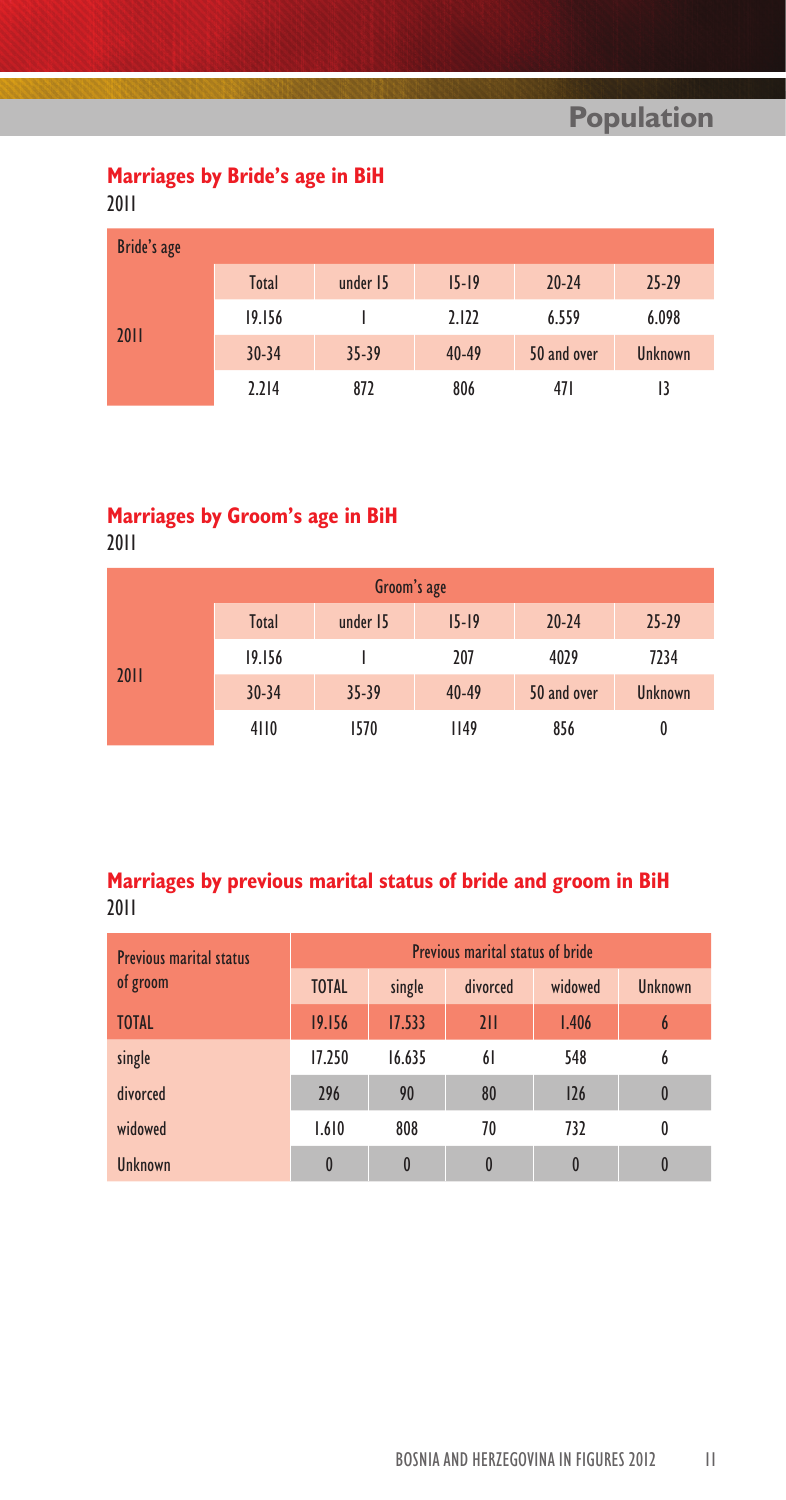# **Living standards**

# **Living conditions and consumption in BiH,** 2007

Data source: Household Budget Survey 2007

|                             |      | <b>CHARACTERISTICS OF MAIN DWELLING UNIT IN BIH, 2007</b> |               |
|-----------------------------|------|-----------------------------------------------------------|---------------|
| Average area, m             | 73,0 | Legal status of use                                       | $\frac{0}{6}$ |
| Average area per person, m  | 28.1 | Owner or joint owner                                      | 91,2          |
| Number of rooms             | %    | <b>Rent or sublet</b>                                     | 3,6           |
| $l-2$ room(s)               | 19,1 | Other                                                     | 5,2           |
| $3-4$ rooms                 | 65,1 | <b>Basic infrastructure</b>                               | %             |
| 5 and more                  | 15,8 | Electricity                                               | 99,9          |
| <b>Construction type</b>    | %    | <b>Running water</b>                                      | 94, I         |
| <b>Residential building</b> | 19,6 | <b>Telephone line</b>                                     | 77,3          |
| Detached house              | 71,0 | Ownership of durable goods                                | %             |
| Part of house               | 7,4  | Electric and gas cooker                                   | 91,0          |
| <b>Other</b>                | 2,0  | Refrigerator or freezer                                   | 97,6          |
| Year of construction        | %    | <b>Television</b>                                         | 96,8          |
| $-1940$                     | 2,7  | Washing machine                                           | 86,1          |
| 1941-1960                   | 10,2 | Dishwasher                                                | 9,7           |
| 1961-1980                   | 43,6 | Air conditioning                                          | 5,1           |
| 1981-2000                   | 35,1 | Personal computer                                         | 25,2          |
| 2001-2007                   | 8.4  | Car                                                       | 51,9          |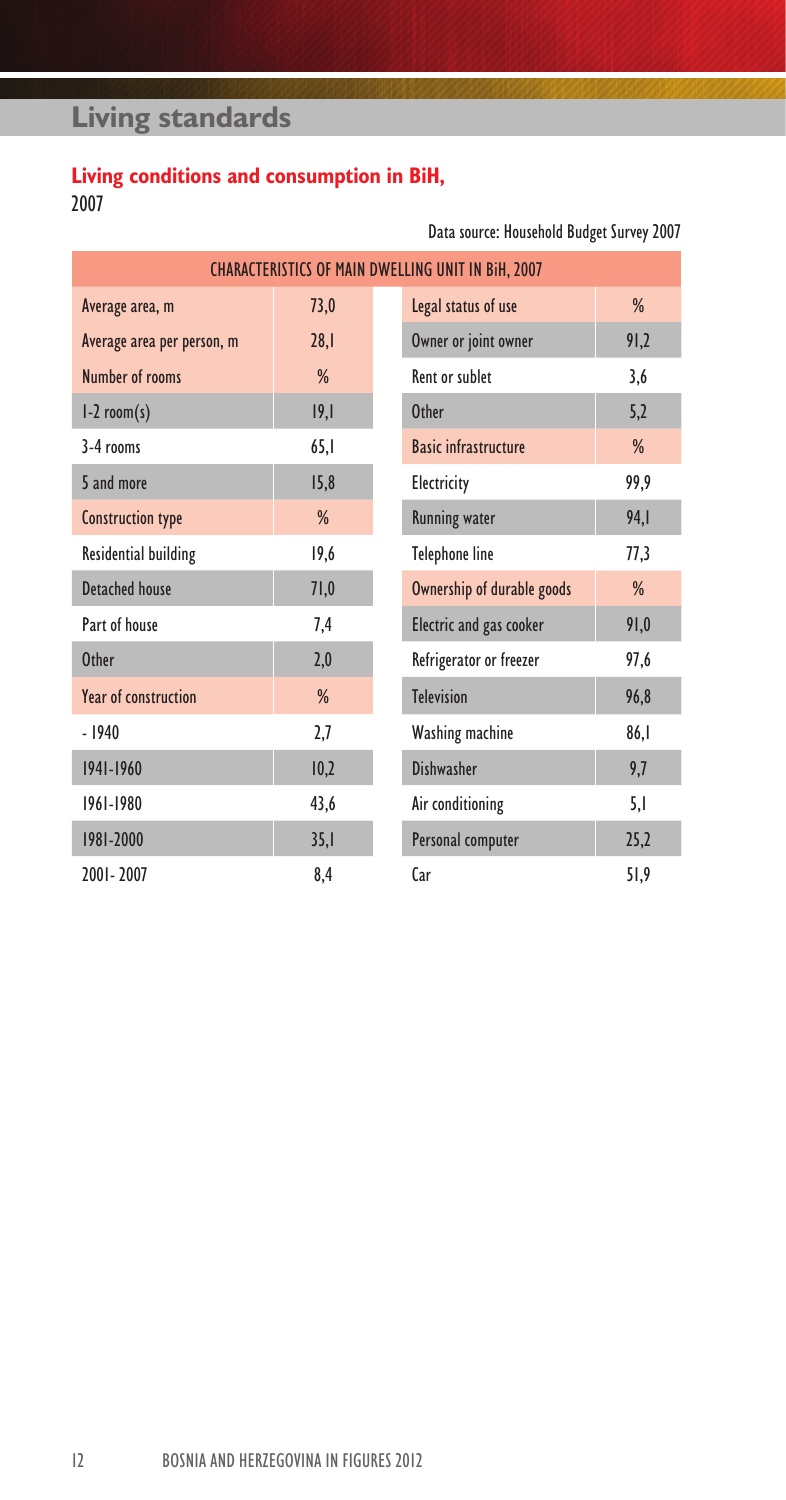

# **Consumption expenditure in BiH**

2007

|                                                            |          |               | Data source: HBS 2007 |       |
|------------------------------------------------------------|----------|---------------|-----------------------|-------|
|                                                            | 2004     |               | 2007                  |       |
| Commodity and service category                             | KM       | $\frac{9}{6}$ | <b>KM</b>             | %     |
| Expenditure - total                                        | 1.301,82 | 100,0         | 1.541,43              | 100,0 |
| Food and non-alcoholic beverages                           | 407,98   | 31,3          | 491,96                | 31,9  |
| Alcoholic beverages and tobacco                            | 47,11    | 3,6           | 50,30                 | 3,3   |
| Clothing and footwear                                      | 66,15    | 5,1           | 81,45                 | 5,3   |
| Housing, electricity, water and other sources<br>of energy | 305,39   | 23,5          | 341,50                | 22,2  |
| Furniture and household articles                           | 89,41    | 6,9           | 83,79                 | 5,4   |
| Health                                                     | 48.34    | 3,7           | 62,08                 | 4,0   |
| <b>Transport</b>                                           | 129,04   | 9,9           | 173,35                | II,2  |
| <b>Communications</b>                                      | 33,00    | 2,5           | 50,53                 | 3,3   |
| Recreation                                                 | 49,33    | 3,8           | 56,16                 | 3,6   |
| <b>Education</b>                                           | 12,59    | 1,0           | 8,09                  | 0,5   |
| <b>Restaurant and hotel services</b>                       | 33,4I    | 2,6           | 43,82                 | 2,8   |
| <b>Other</b>                                               | 80,07    | 6,2           | 98.40                 | 6,4   |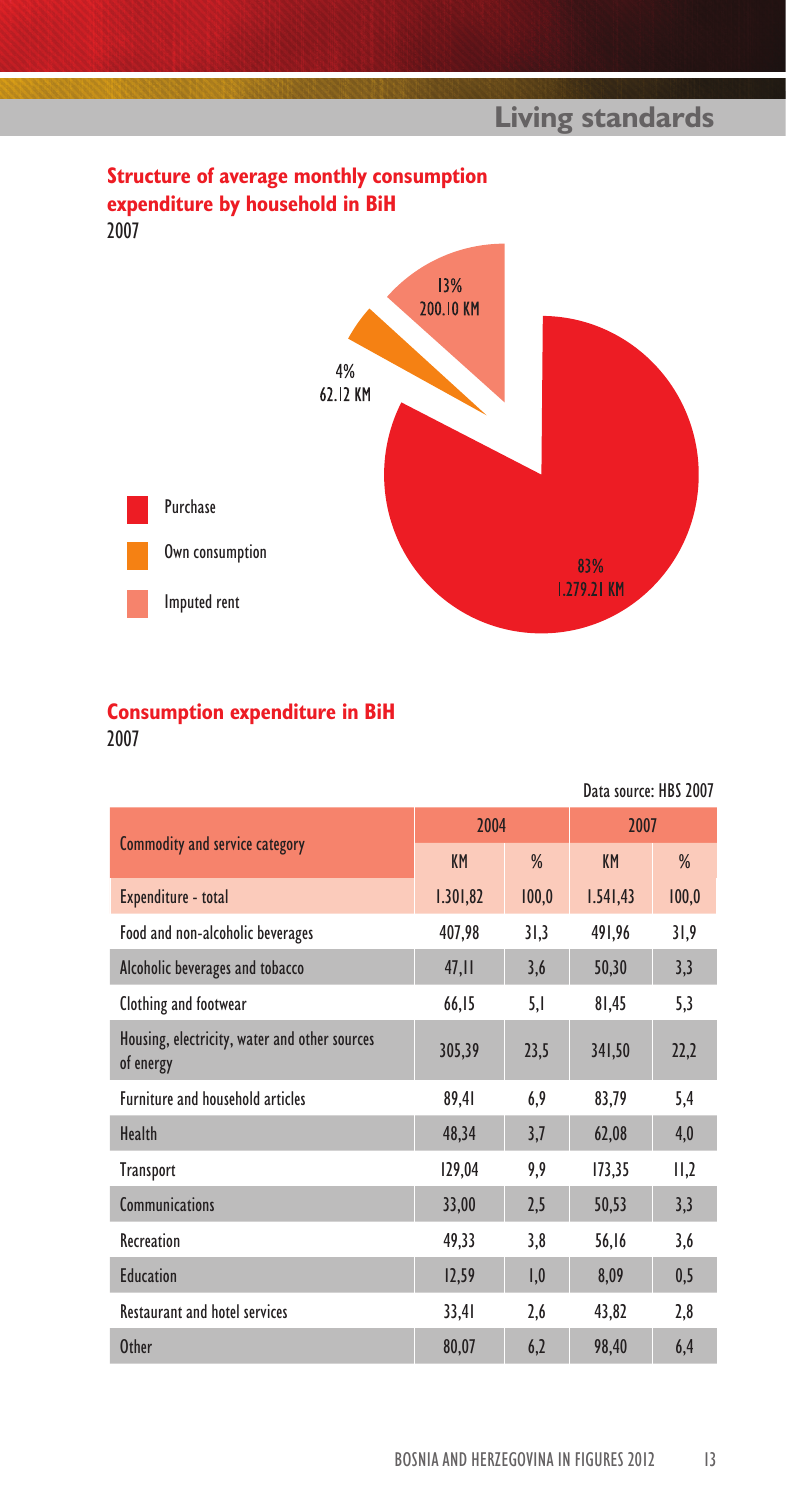# **Social protection**

### **Benificiaries of Social protection in BiH**

2006-2011

### **Minor benificiaries**

| <b>Category of beneficiaries</b> |        | 2006    | 2007    | 2008    | 2009    | 2010    | 2011    |
|----------------------------------|--------|---------|---------|---------|---------|---------|---------|
|                                  | All    | 150.851 | 151.854 | 162.303 | 162.648 | 170.594 | 173.791 |
| <b>TOTAL</b>                     | Male   | 80.038  | 80.482  | 84.521  | 85.876  | 90.092  | 92.635  |
|                                  | Female | 70.813  | 71.372  | 77.782  | 76.772  | 80.502  | 81.156  |

### **Adult benificiaries**

|              | <b>Category of beneficiaries</b> | 2006    | 2007    | 2008    | 2009    | 2010    | 2011    |
|--------------|----------------------------------|---------|---------|---------|---------|---------|---------|
|              | All                              | 469.012 | 473.357 | 489.169 | 483.590 | 498.828 | 482,228 |
| <b>TOTAL</b> | Male                             | 225.587 | 224.955 | 240.085 | 228.684 | 234.661 | 230.326 |
|              | Female                           | 243.425 | 248,402 | 249.084 | 254.906 | 264.167 | 251.902 |

### **Employees in the social protection centres in BiH**

2006-2011

|                                 | 2006  | 2007  | 2008             | 2009  | 2010  | 2011  |
|---------------------------------|-------|-------|------------------|-------|-------|-------|
| <b>TOTAL</b>                    | 1.087 | 1.183 | 1.248            | 1.250 | 1.286 | 1.265 |
| Male                            | 277   | 305   | 326              | 298   | 316   | 332   |
| Female                          | 810   | 878   | 922              | 952   | 970   | 933   |
| Social workers                  | 402   | 437   | 456              | 468   | 474   | 472   |
| Pedagogues                      | 43    | 56    | 48               | 52    | 51    | 54    |
| Psychologists                   | 26    | 41    | 55               | 48    | 55    | 52    |
| Special education<br>therapists | 25    | 9     | 21               | 21    | 20    | 9     |
| Health care staff               | 7     | 8     | $\boldsymbol{6}$ | 6     | 16    | 13    |
| Legal professionals             | II4   | 3     | 146              | 145   | 152   | 154   |
| Administrative personnel        | 330   | 338   | 350              | 339   | 348   | 325   |
| <b>Others</b>                   | 140   | 153   | 166              | 171   | 170   | 176   |

**Social protection beneficiary** is any person who is in the state of social need, and who used certain forms and measures of social protection and social work services at least once during the reporting year. Beneficiaries are classified into two basic age groups: minor and adult beneficiaries.

**Form, measure or service is** any case of performed social protection, in accordance with the law and regulations in this domain, in social work centre or social protection services.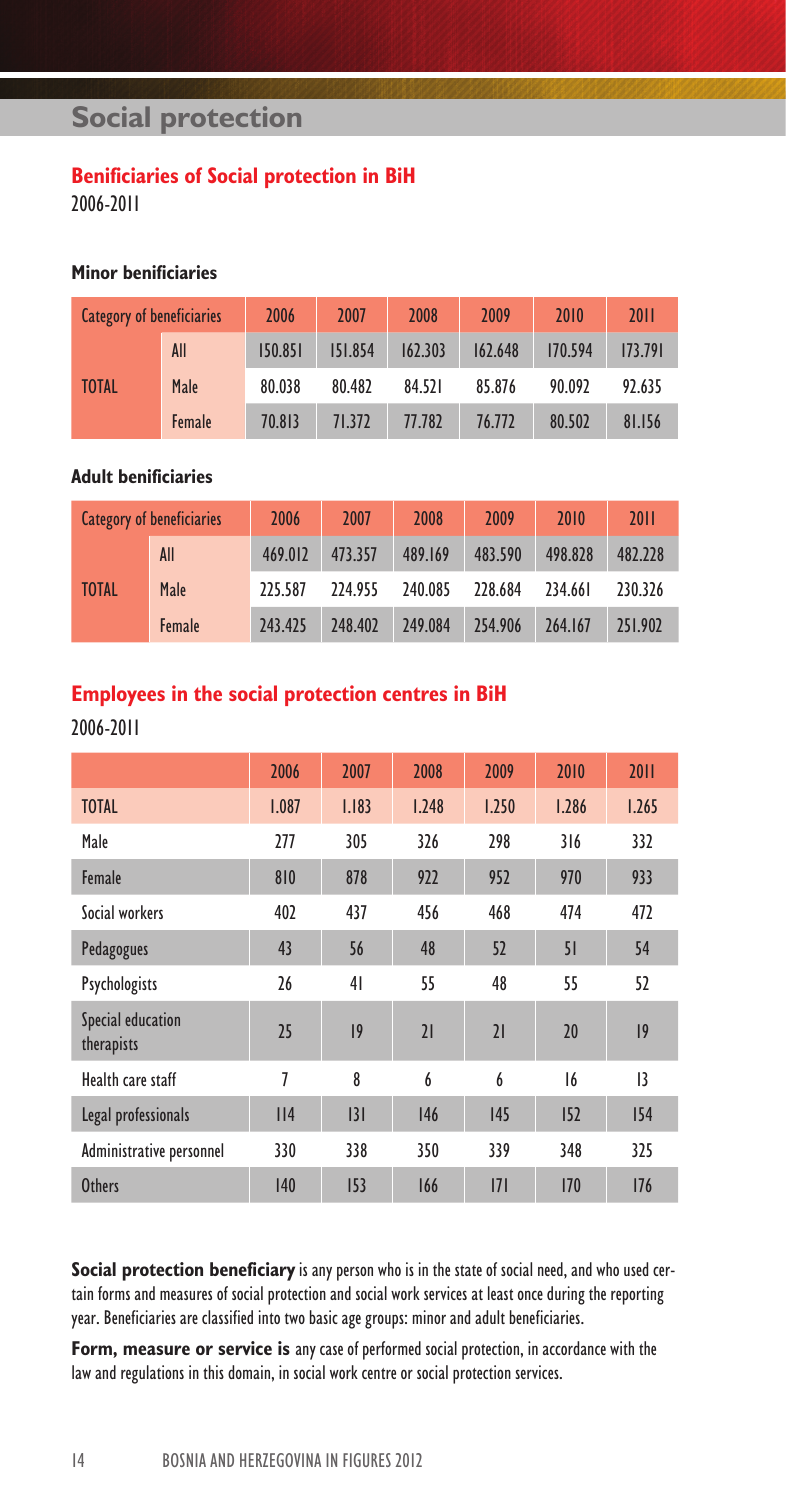institutions reached the capacity enrollment institutions reached the capacity enrollment Children not enrolled because pre-school Number of children Children not enrolled because pre-school 1.753 Female All Female All Female 168 Children with special needs 17.293 8.211 463 168 Total Children with special needs **Educators** Total Educators 463  $\equiv$ Number of children Employees **Female**  $8.211$ Pre-school education in BiH, School year 2011/2012 **Pre-school education in BiH, School year 2011/2012 Total Total** 17.293  $\equiv$ institutions Number of 223 Total 223 **Total** 

All Female All Female 2.513 2.324 1.238 1.216

**Female** 

 $\equiv$ 

 $\equiv$ 

Female

 $1.216$ 

1.238

2.324

2.513

Pre-school upbringing and education is an activity that includes upbringing and education, **Pre-school upbringing and education** is an activity that includes upbringing and education, care and protection of children from six months of age to entering primary school. It is performed in care and protection of children from six months of age to entering primary school. It is performed in public and private pre-school institution. public and private pre-school institution.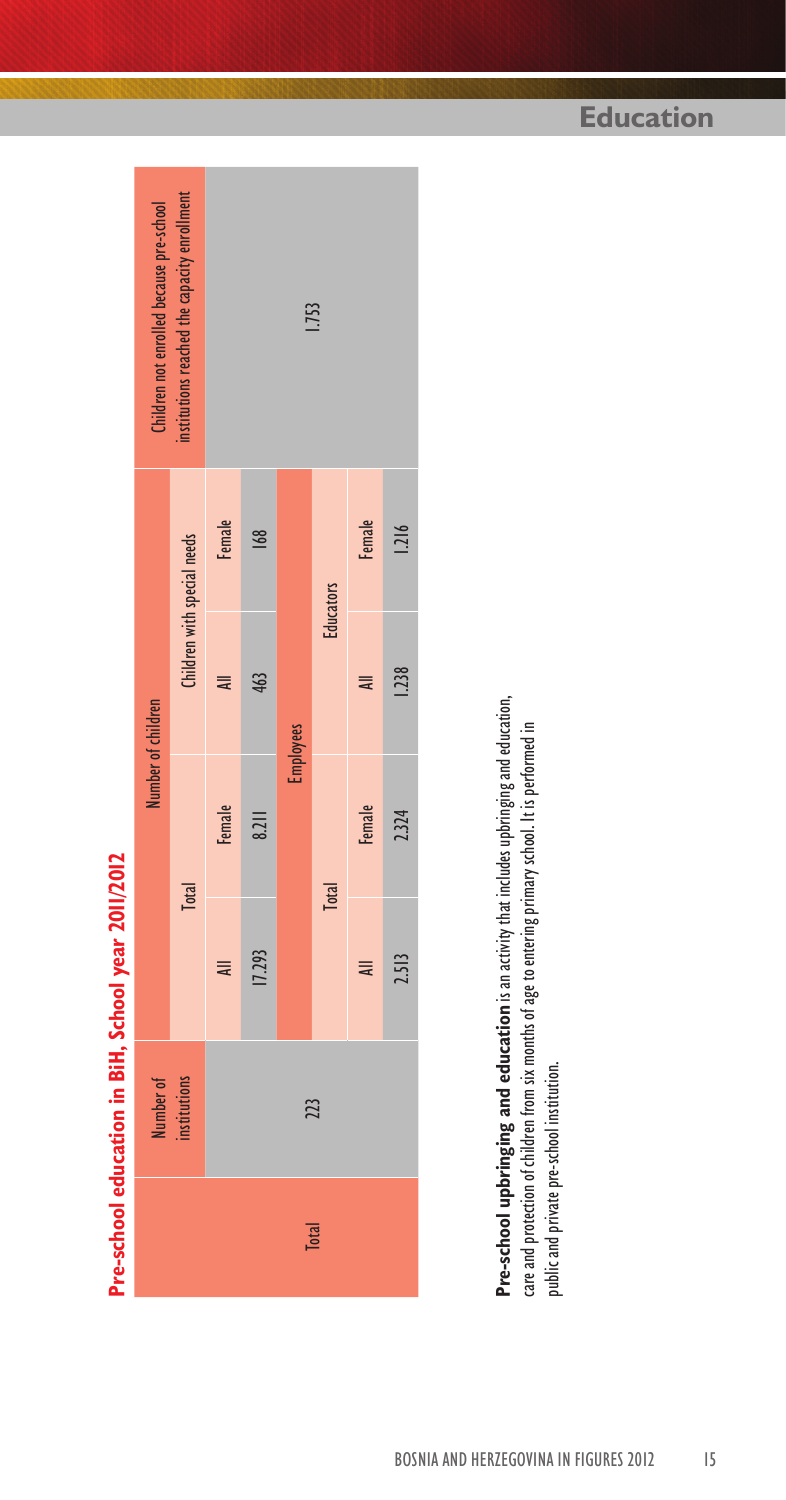| Third y scribols at the beginning of the scribol year 2011/2014, in bin |                |                   |               |         |           |                           |                           |                                |               |                  |       |
|-------------------------------------------------------------------------|----------------|-------------------|---------------|---------|-----------|---------------------------|---------------------------|--------------------------------|---------------|------------------|-------|
|                                                                         |                | lumber of classes |               |         |           |                           | Pupils                    |                                |               |                  |       |
|                                                                         | $\equiv$       | Non-com-<br>bined | Com-<br>bined | ₹       | Girls     | $I-IV$ and $I-V$<br>grade | V-VIII and<br>VI-IX grade | Enrolled in the first<br>grade |               | <b>Repeaters</b> |       |
|                                                                         |                |                   |               |         |           |                           |                           |                                | All Girls     | $\overline{a}$   | Girls |
| Primary schools - total                                                 | <b>15.757</b>  | 13.868            | 1.889         | 316.657 | $-454.06$ | 166.620                   | 150.037                   |                                | 33.025 16.036 | 653              | 49    |
| Regular primary schools                                                 | 15.566         | 13.757            | 1.809         | 315.628 | 153.685   | $166.075$                 | 149.553                   | $32.921$                       | 16.000        | 649              | 148   |
| Primary schools for children with<br>special needs                      | $\overline{=}$ | $\equiv$          | 80            | 1.029   | 376       | 545                       | 484                       | 104                            | 36            |                  |       |

**Education**

# est ... 2011 المصري المصادر المصادر و المعامر المستقرة المصادر المصادر المصادر المصادر المصادر المص **Primary schools at the beginning of the school year 2011 /2012, in BiH**

School in education statistics, is considered any group of pupils following classes of a particular type and stage **School** in education statistics, is considered any group of pupils following classes of a particular type and stage according to a uniform education plan and programme at a particular location. according to a uniform education plan and programme at a particular location.

# 16 BOSNIA AND HERZEGOVINA IN FIGURES 2012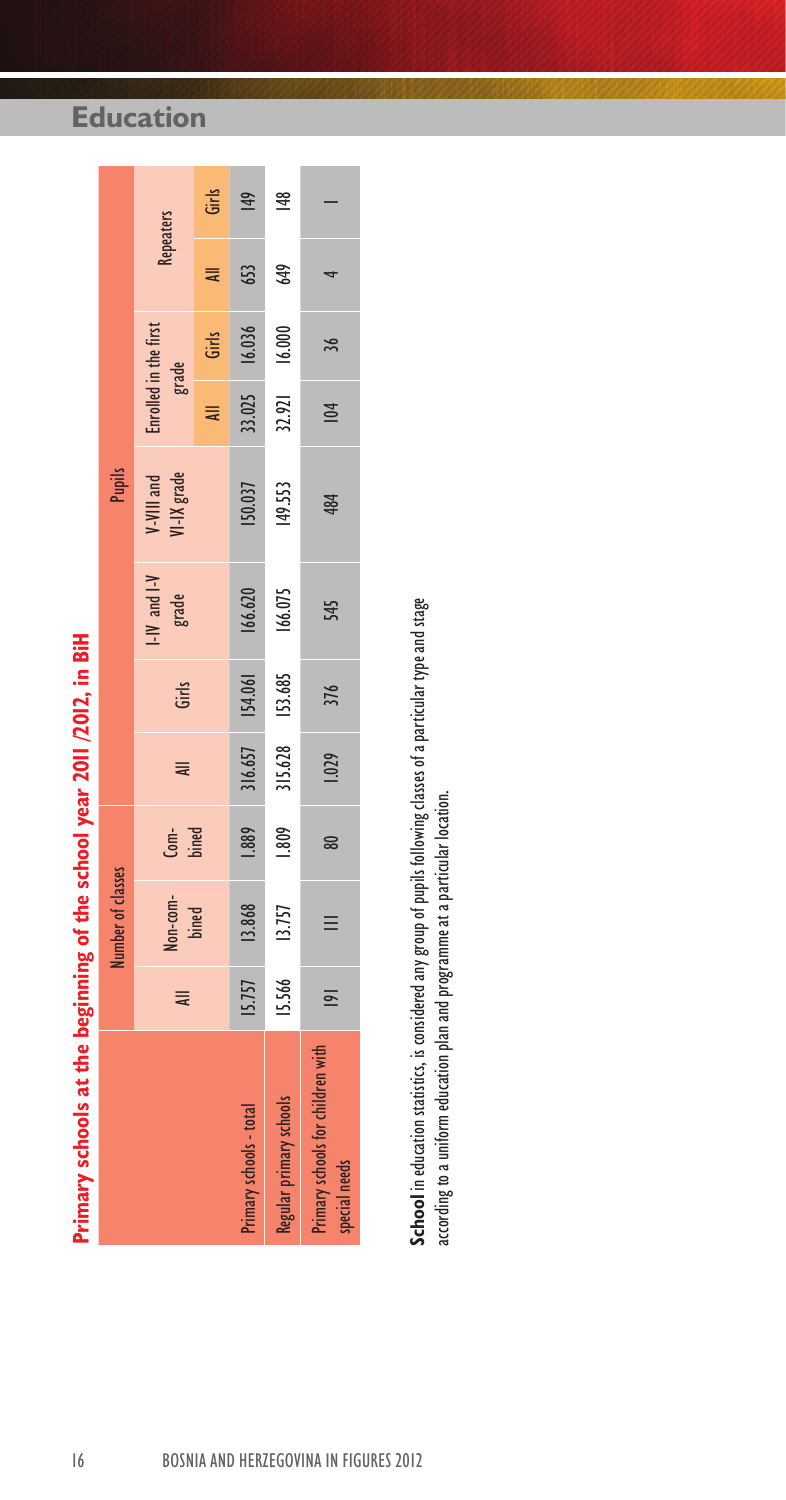Teachers in primary education in BiH, beginning of the school year 2011/2012 **Teachers in primary education in BiH, beginning of the school year 2011/2012**

|                   | FTE-Full time equiva-<br>lent employment*                                                   |                | 21.630,3                | 21.368,4                | 261,9                                              |
|-------------------|---------------------------------------------------------------------------------------------|----------------|-------------------------|-------------------------|----------------------------------------------------|
|                   |                                                                                             | Female         | 1.478                   | 1.473                   |                                                    |
| Working part-time |                                                                                             |                | 2.604                   | 2.592                   | $\overline{2}$                                     |
|                   |                                                                                             | Female All     | 1.462                   | 1.452                   | $\equiv$                                           |
|                   |                                                                                             | $\equiv$       | 2.713                   | 2.692                   | $\overline{a}$                                     |
|                   | On the permanent basis On the temporary basis On the permanent basis On the temporary basis | <b>Example</b> | 1.552                   | 1.529                   | $\overline{2}$                                     |
| Working full-time |                                                                                             | $\overline{a}$ | 2.031                   | 2.001                   | 30 <sub>2</sub>                                    |
|                   |                                                                                             | <b>E</b> emale | 12.654                  | 12.475                  | 179                                                |
|                   |                                                                                             | u<br>≡         | 24.605 17.146 17.257    | 24.322 16.929 17.037    | 220                                                |
| <b>Teachers</b>   |                                                                                             | Total Female   |                         |                         | 217                                                |
|                   |                                                                                             |                |                         |                         | 283                                                |
|                   |                                                                                             |                | Primary schools - total | Regular primary schools | Primary schools for children with<br>special needs |

\* Number of teachers given by full-time equivalent matches to real number of physical persons. \* Number of teachers given by full-time equivalent matches to real number of physical persons. Class is a group of pupils, who are taught at the same time and in the same classroom, by one or more teachers successively, during the school year. **Class** is a group of pupils, who are taught at the same time and in the same classroom, by one or more teachers successively, during the school year.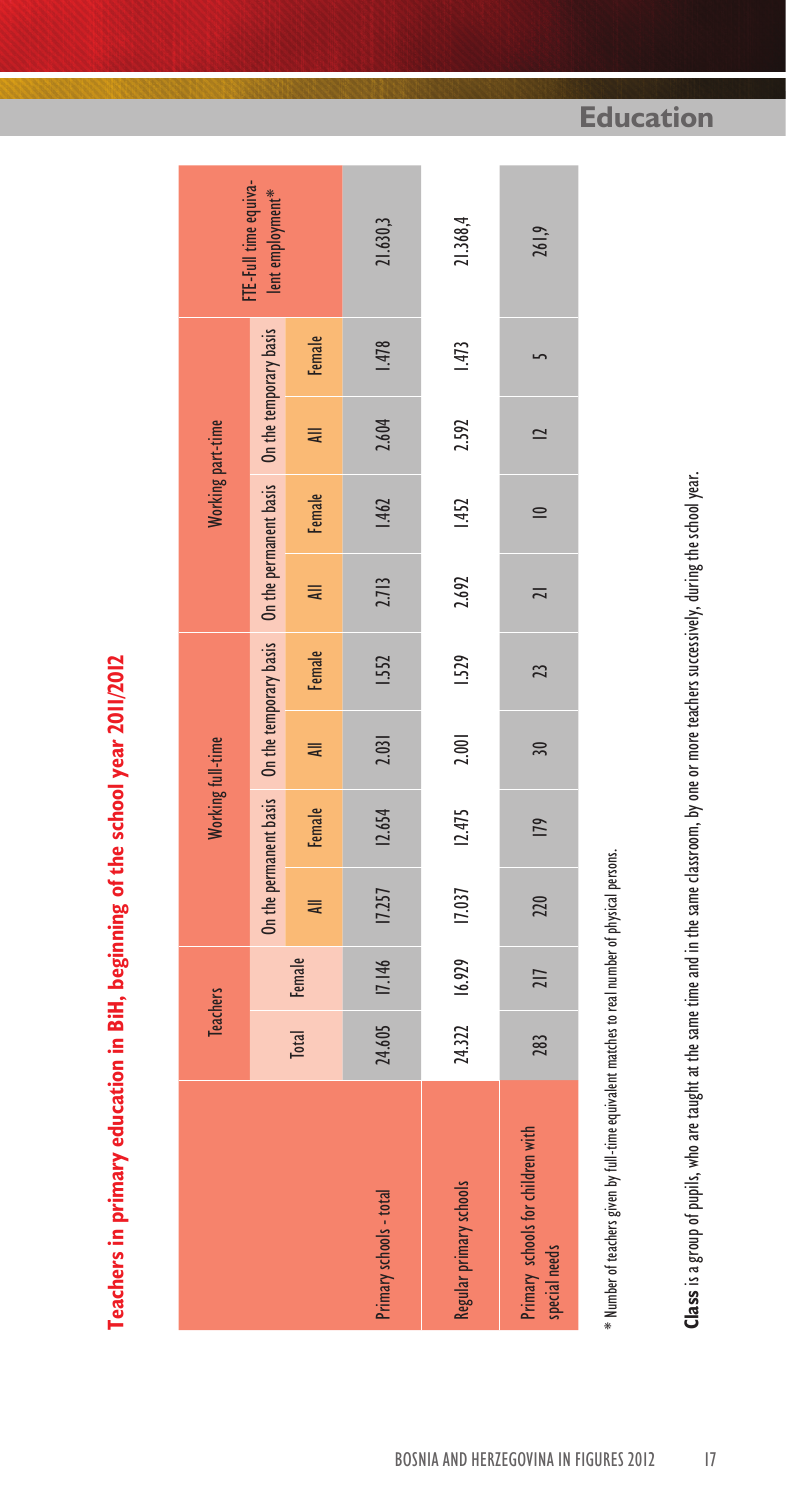| E |
|---|
|   |
|   |
|   |

| Secondary education in BiH, beginning of the school year 2011/2012 |                   |         |                 |                  |        |
|--------------------------------------------------------------------|-------------------|---------|-----------------|------------------|--------|
|                                                                    |                   |         |                 | <b>Pupils</b>    |        |
|                                                                    | Number of classes |         |                 | <b>Repeaters</b> |        |
|                                                                    |                   | ₹       | Female          | $\equiv$         | Female |
| <b>Total</b>                                                       | 6.515             | 163.284 | 80.539          | 2.240            | 693    |
| Gymnasiums                                                         | 629               | 41.081  | 25.752          | 218              | Ξ      |
| Technical schools                                                  | 3.175             | 83.704  | 42.080          | 855              | 330    |
| Art schools                                                        | $\cong$           | 1.514   | 857             |                  |        |
| Religious schools                                                  | 76                | 2.095   | 1.006           | $\tilde{z}$      |        |
| Vocational schools                                                 | 1.447             | 34.479  | 10.692          | 1.127            | 239    |
| children with special needs<br>Secondary schools for               | 76                | $4$     | $\overline{52}$ |                  |        |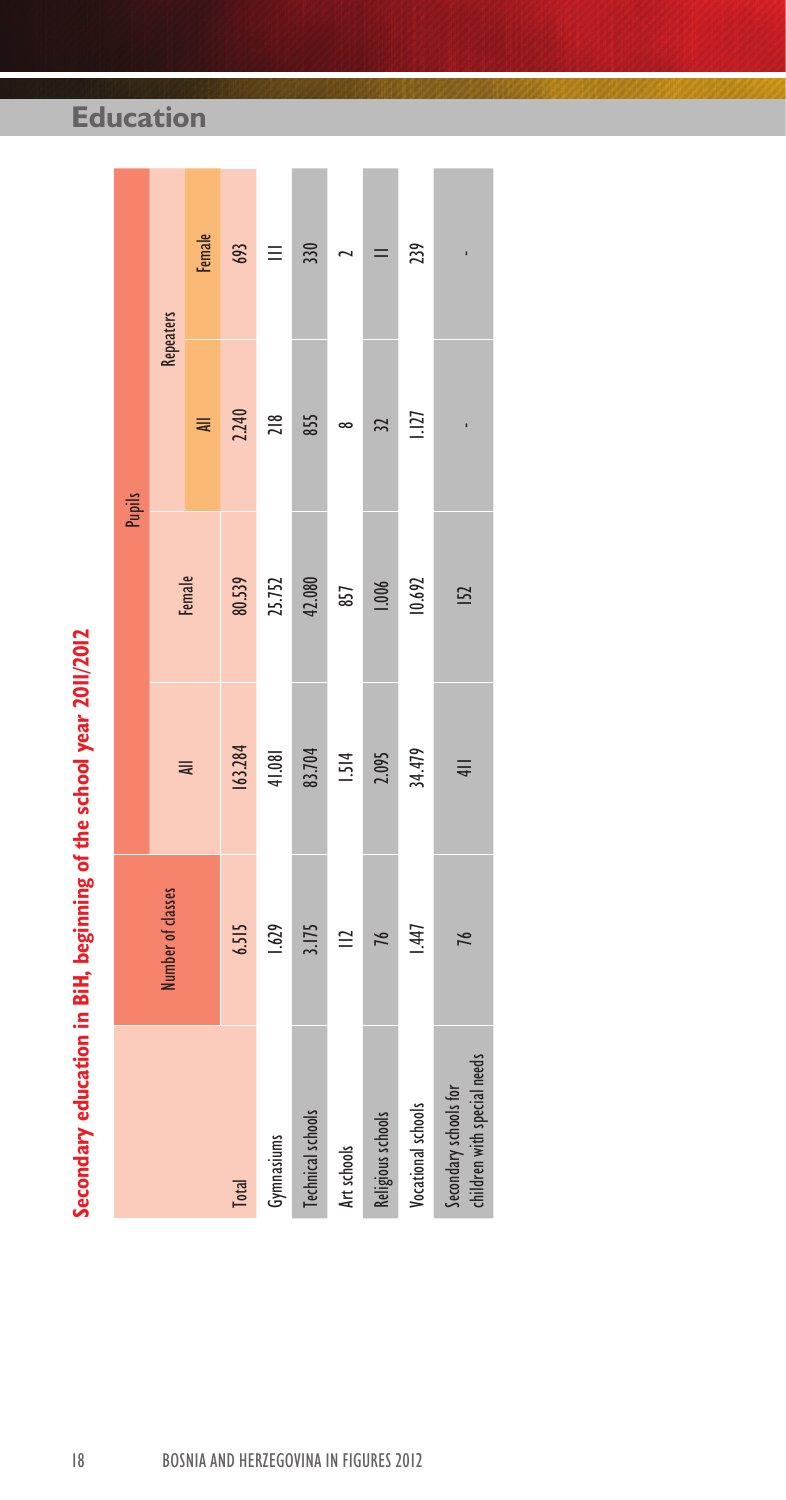Secondary school pupils by grades in BiH, beginning of the school year 2011/2012 **Secondary school pupils by grades in BiH, beginning of the school year 2011/2012**

|                 | $\geq$        | Female        | 13.756       | 5.106         | 8.289                    | E           | 169               | $\bullet$          | $\overline{9}$                                          |
|-----------------|---------------|---------------|--------------|---------------|--------------------------|-------------|-------------------|--------------------|---------------------------------------------------------|
|                 |               | ₹             | 25.661       | 8.149         | 16.804                   | 294         | 386               | $\circ$            | 28                                                      |
|                 | ≣             | Female        | 19.750       | 6.147         | 10.038                   | ies         | 236               | 3.095              | 35                                                      |
| Pupils by grade |               | ₹             | 40.581       | 9.883         | 20.009                   | 347         | 464               | 9.774              | 104                                                     |
|                 | $=$           | Female        | 22.468       | 7.005         | 11.361                   | 21          | 286               | 3.553              | 42                                                      |
|                 |               | ₹             | 45.833       | 11.105        | 22.445                   | 393         | 589               | $\frac{1}{2}$      | 124                                                     |
|                 |               | <b>Female</b> | 24.565       | 7.494         | 12.392                   | 264         | 315               | 4.044              | 56                                                      |
|                 |               | ₹             | 51.209       | <b>11.944</b> | 24.446                   | 480         | 656               | 13.528             | 155                                                     |
|                 | Female        |               | 80.539       | 25.752        | 42.080                   | 857         | 1.006             | 10.692             | 152                                                     |
|                 | Pupils, total |               | 163.284      | 41.081        | 83.704                   | 1.514       | 2.095             | 34.479             | $\equiv$                                                |
|                 |               |               | <b>Total</b> | Gymnasiums    | <b>Technical schools</b> | Art schools | Religious schools | Vocational schools | Secondary schools<br>for children with<br>special needs |

**Grade** is a level of education in which pupils, over a certain time interval but no longer than one school year, attain a certain extent of knowledge in accordance with the educational plan and programme of a certain **Grade** is a level of education in which pupils, over a certain time interval but no longer than one school year, attain a certain extent of knowledge in accordance with the educational plan and programme of a certain kind of school. kind of school.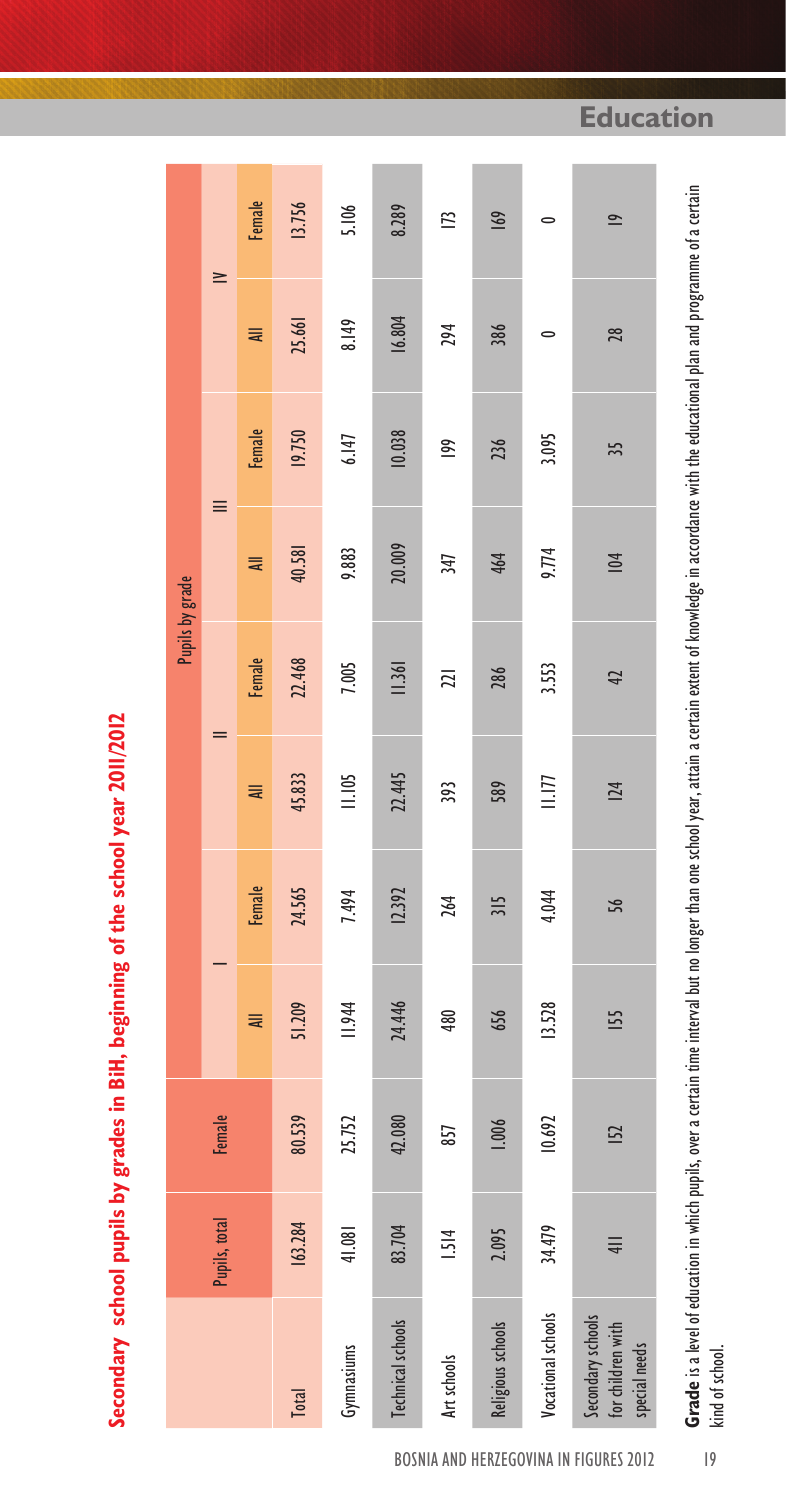Secondary education teachers in BiH,<br>beginning of the school year 2011/2012 **Secondary education teachers in BiH, beginning of the school year 2011/2012**

|                   | FTE-Full-time equivalent<br>employment** |               | 10.726,5 |
|-------------------|------------------------------------------|---------------|----------|
|                   |                                          | Female        | 1.381    |
|                   | On the temporary basis                   | ₹             | 2.344    |
| Working part-time |                                          | <b>Female</b> | 721      |
|                   | On the permanent basis                   | ₹             | 1237     |
|                   |                                          | <b>Female</b> | 661      |
|                   | On the temporary basis                   | ₹             | 1.169    |
| Working full-time |                                          | Female        | 4.597    |
|                   | On the permanent basis                   | ₹             | 8.023    |
|                   | Female                                   |               | 7.360    |
| <b>Teachers</b>   | <b>Total</b>                             |               | 12.773   |

\* Number of teachers given by full-time equivalent matches to real number of physical persons. \* Number of teachers given by full-time equivalent matches to real number of physical persons.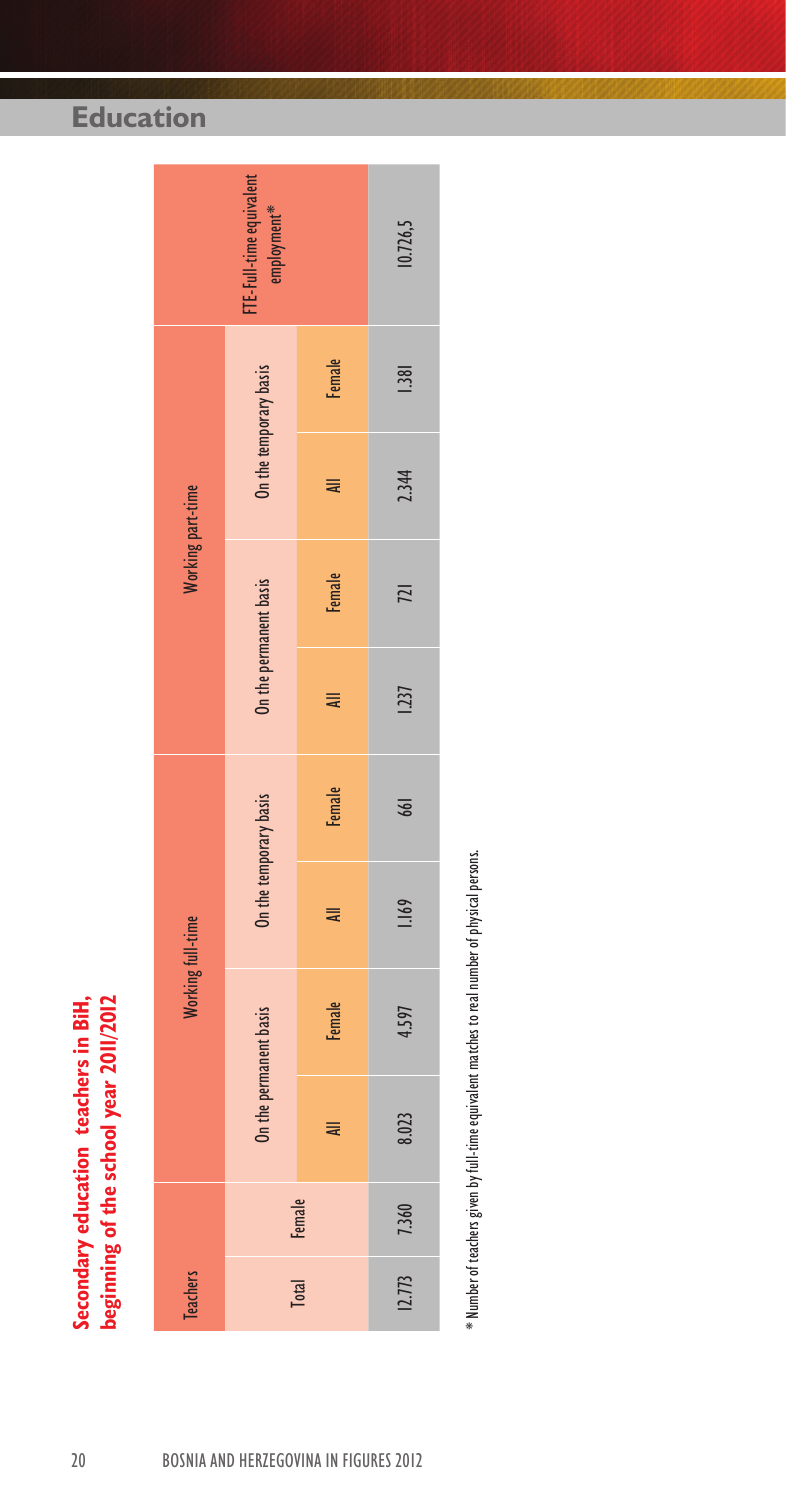### **Students in BiH Academic year 2011/2012**

The name **Higher Education School** refers to a higher education institution that offers at least one study program from one field of education.

The name **University** refers to a higher education institution that offers a study in at least five study programs from at least three fields of education.

| Total*                      | 107.083 |
|-----------------------------|---------|
| Schools of higher education | 6.101   |
| <b>Universities</b>         | 99.797  |
| <b>Religious faculties</b>  | 1.185   |

\*Incomplete data

Total number includes students enrolled in all study years, without candidates for graduation. The students from 2nd and 3rd cycles of higher education are not included (Bologna - compliant programme).

### **Graduates in Higher education in BiH**



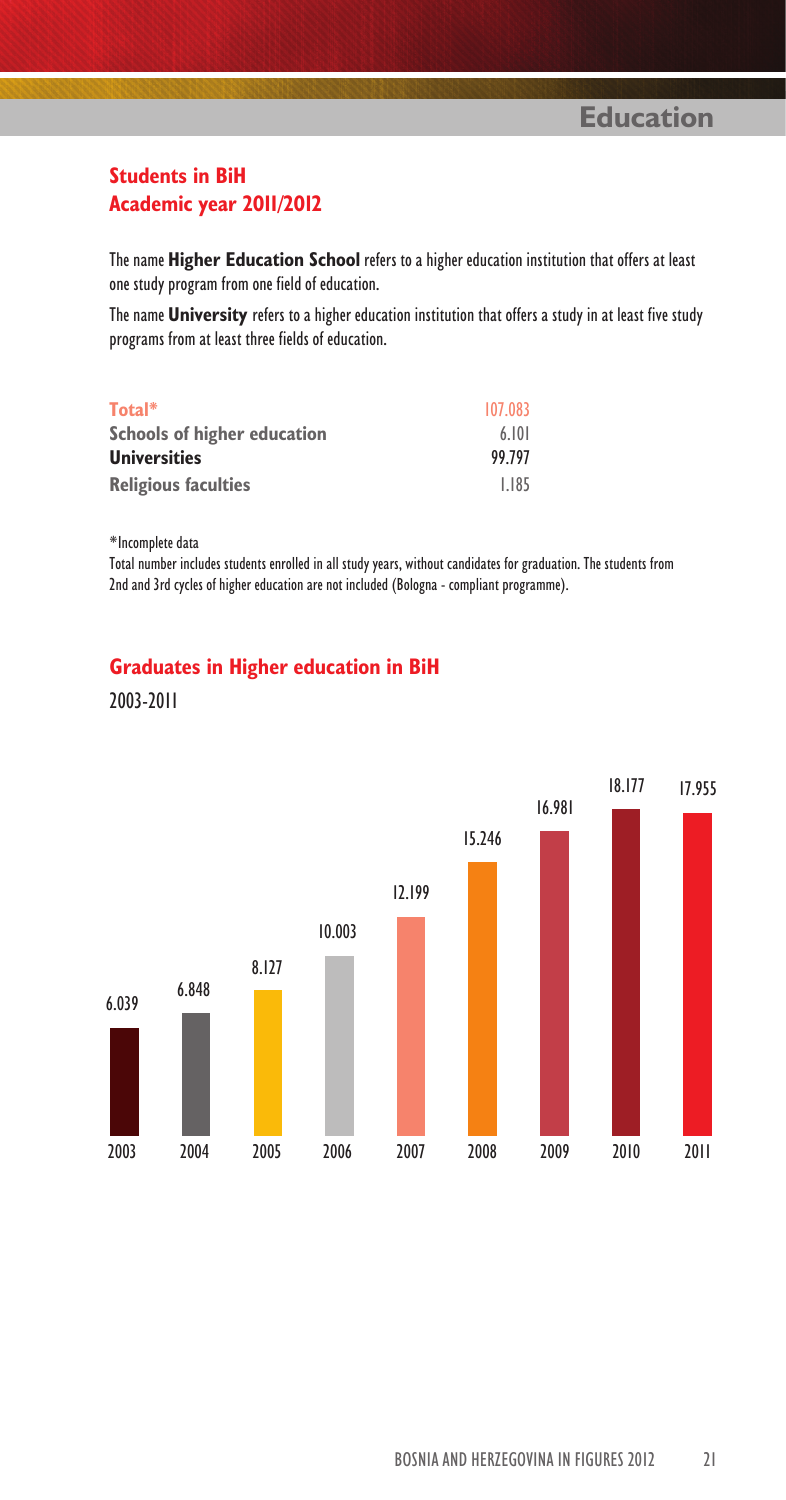# **Culture and art**

### **Theatres and Cinemas in BiH**

2008-2011

**Theatres can be:** Children's theatre, Professional theatre or Amateur theatre.

**A children's theatre** is a cultural art institution which offers performances for children.

**A professional theatre** is an independent cultural art institution with permanent professional art ensemble.

**An amateur theatre** is a cultural art institution, which ensemble is mainly comprised of amateur actors.

**A cinema** is a hall or an open space equipped with devices for public screenings of film. Cinemas work as permanent cinemas, open air cinemas and moving cinemas.

**A cinema screening** is a public screening of a film programme (short or feature film, domestic or foreign).

**Radio and TV stations** are enterprises or units within other enterprises that broadcast programmes intended for public through their transmitters.

|                     | 2008    | 2009    | 2010    | 2011    |  |  |  |  |
|---------------------|---------|---------|---------|---------|--|--|--|--|
| <b>THEATRE</b>      |         |         |         |         |  |  |  |  |
| <b>Performances</b> | 1.756   | 1.525   | 1.540   | 1.541   |  |  |  |  |
| Attendance          | 313.525 | 286.038 | 292.485 | 298.525 |  |  |  |  |
| <b>CINEMA</b>       |         |         |         |         |  |  |  |  |
| Screenings          | 7.409   | II.496  | 15.811  | 16.254  |  |  |  |  |
| Attendance          | 236.517 | 455.607 | 586.875 | 575.496 |  |  |  |  |

### **Broadcasted Radio programmes in hours for BiH**

2008-2011

|                                                     | 2008    | 2009    | 2010    | 2011    |
|-----------------------------------------------------|---------|---------|---------|---------|
| <b>RADIO STATIONS, number of stations</b>           | 126     | 125     | 123     | 133     |
| Informative-documentary                             | 164.787 | 167.715 | 176.716 | 193.132 |
| Cultural-artistic, scientific, drama                | 38.225  | 34,278  | 33.685  | 32.728  |
| <b>Entertainment</b>                                | 97.604  | 105.497 | 110.264 | 123.606 |
| <b>Musical</b>                                      | 337.497 | 330.170 | 336.936 | 370.890 |
| Educational and programme for children<br>and youth | 40.271  | 45.717  | 39.122  | 41.639  |
| Sport                                               | 28.637  | 32.457  | 26.626  | 28.970  |
| Commercial                                          | 65.877  | 65.771  | 64.567  | 68.437  |
| <b>Others</b>                                       | 12.295  | 13.651  | 17.784  | 17.483  |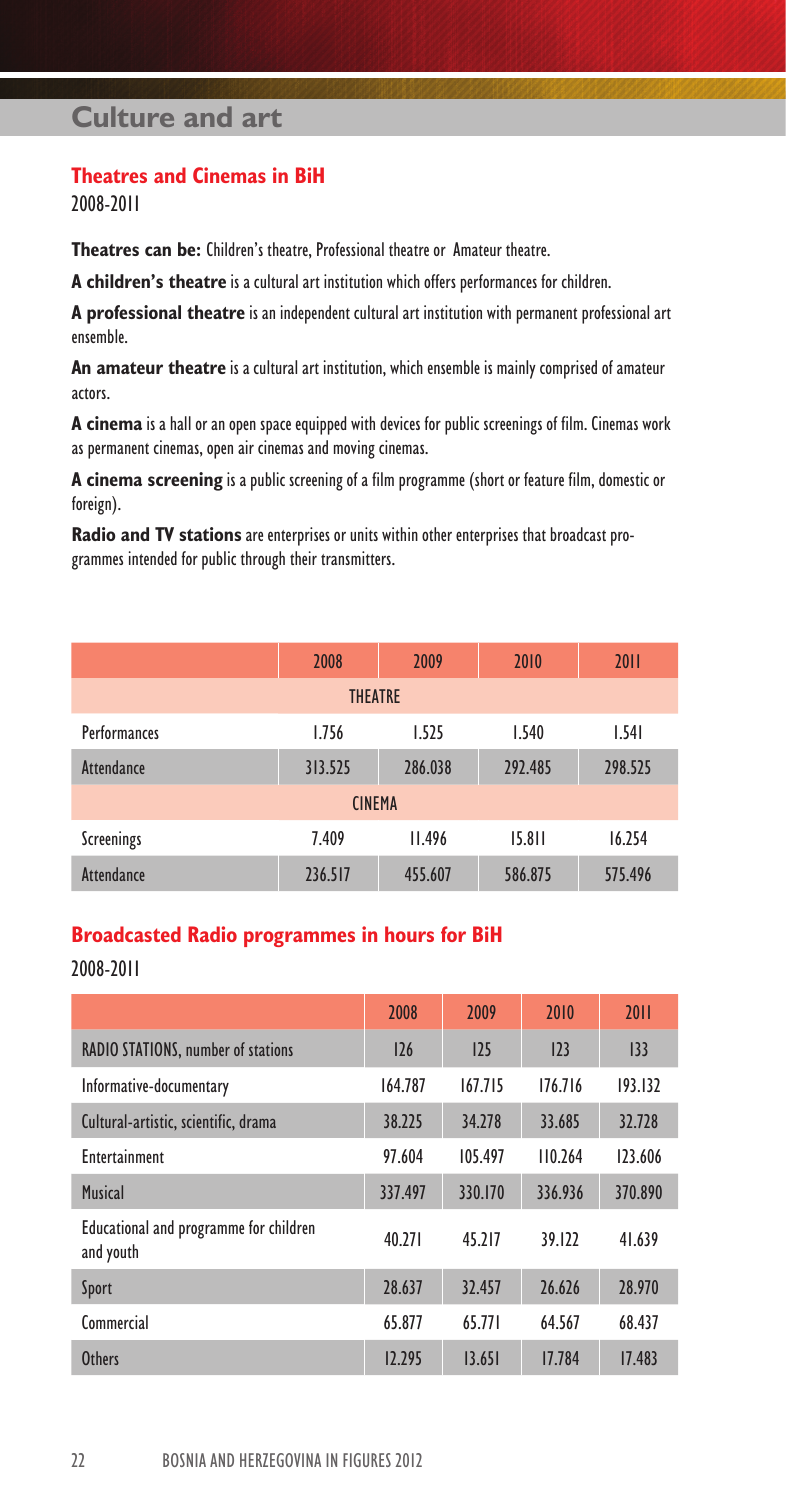**Culture and art**

### **Broadcasted TV programmes in hours for BiH,** 2008-2011

|                                                     | 2008   | 2009   | 2010   | 2011   |
|-----------------------------------------------------|--------|--------|--------|--------|
| <b>TV STATIONS, number of stations</b>              | 39     | 42     | 40     | 42     |
| Informative, documentary, scientific-cultural       | 60.886 | 63.247 | 60.888 | 59.052 |
| <b>Fiction</b>                                      | 37.100 | 41.134 | 48.341 | 53.469 |
| Entertainment                                       | 15.079 | 17.585 | 18.764 | 17.715 |
| <b>Musical</b>                                      | 26.238 | 32.399 | 34.381 | 39.378 |
| Educational and programme for children<br>and youth | 14.705 | 17.472 | 18.766 | 21.506 |
| Sport                                               | 10.149 | 10.353 | 9.055  | 14.029 |
| Commercial                                          | 14.364 | 11.251 | 11.507 | 16.278 |
| <b>Others</b>                                       | 6.175  | 5.741  | 9.328  | 7.125  |



BOSNIA AND HERZEGOVINA IN FIGURES 2012 23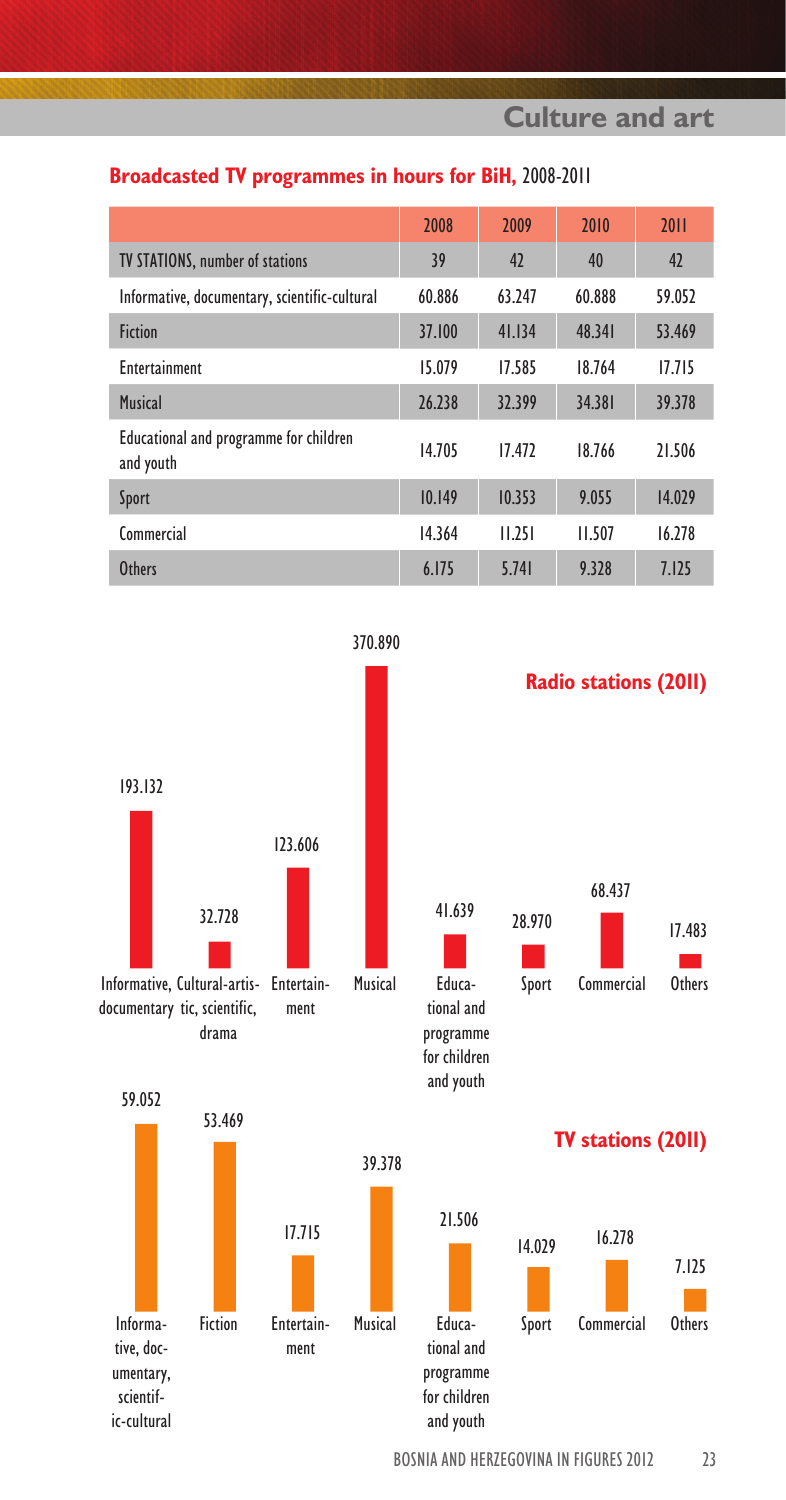**Working age population** includes all persons of 15 years of age or older, divided in two basic categories: labour force (economically active) and economically inactive population.

**The Labour Force, or the active population**, is composed of the employed and the unemployed persons.

**The inactive** are all persons of 15 years of age or older who were not employed during the reference week and who during four weeks (the reference and the three previous weeks) did not take any measures to look for employment, as well as persons who were not ready to start work in subsequent weeks should they be offered employment.

**Methodological principles** behind the Labour Force Survey are based on the recommendations and definitions of the International Labour Organisation - ILO and the European Statistical Office - EUROSTAT.

### **Working age population by activity and sex in BiH**

|                   | Data source: Labour Force Survey 2012 |                |           |              |  |  |  |  |
|-------------------|---------------------------------------|----------------|-----------|--------------|--|--|--|--|
|                   | <b>BiH</b>                            | <b>FBiH</b>    | <b>RS</b> | <b>BDBiH</b> |  |  |  |  |
| <b>EMPLOYED</b>   |                                       |                |           |              |  |  |  |  |
| Men               | 514                                   | 318            | 187       | (8)          |  |  |  |  |
| <b>Women</b>      | 300                                   | 7              | 124       | (4)          |  |  |  |  |
| <b>Total</b>      | 814                                   | 490            | 311       | (13)         |  |  |  |  |
| <b>UNEMPLOYED</b> |                                       |                |           |              |  |  |  |  |
| Men               | 184                                   | 122            | 58        | (4)          |  |  |  |  |
| <b>Women</b>      | 133                                   | 8 <sup>1</sup> | 49        | (2)          |  |  |  |  |
| <b>Total</b>      | 317                                   | 203            | 107       | (6)          |  |  |  |  |
| <b>INACTIVE</b>   |                                       |                |           |              |  |  |  |  |
| Men               | 540                                   | 348            | 179       | 3            |  |  |  |  |
| Women             | 896                                   | 592            | 284       | $ 9\rangle$  |  |  |  |  |
| <b>Total</b>      | 1.436                                 | 940            | 464       | 33           |  |  |  |  |

2012, in thousands of persons

( ) the data are less certain if the coefficient of variance (CV) is less than 0.20 but equal to or more than 0.10 or expressed in percentages CV< 20%

### **Employed by sections of economic activity classification\*) in BiH**



\*) Groups of activity's section (NACE Rev 2): agriculture (A), industry (B,C,D,E,F,G,H,I,J,K,L,M,N), services (O,P,Q,R,S,T,U,V)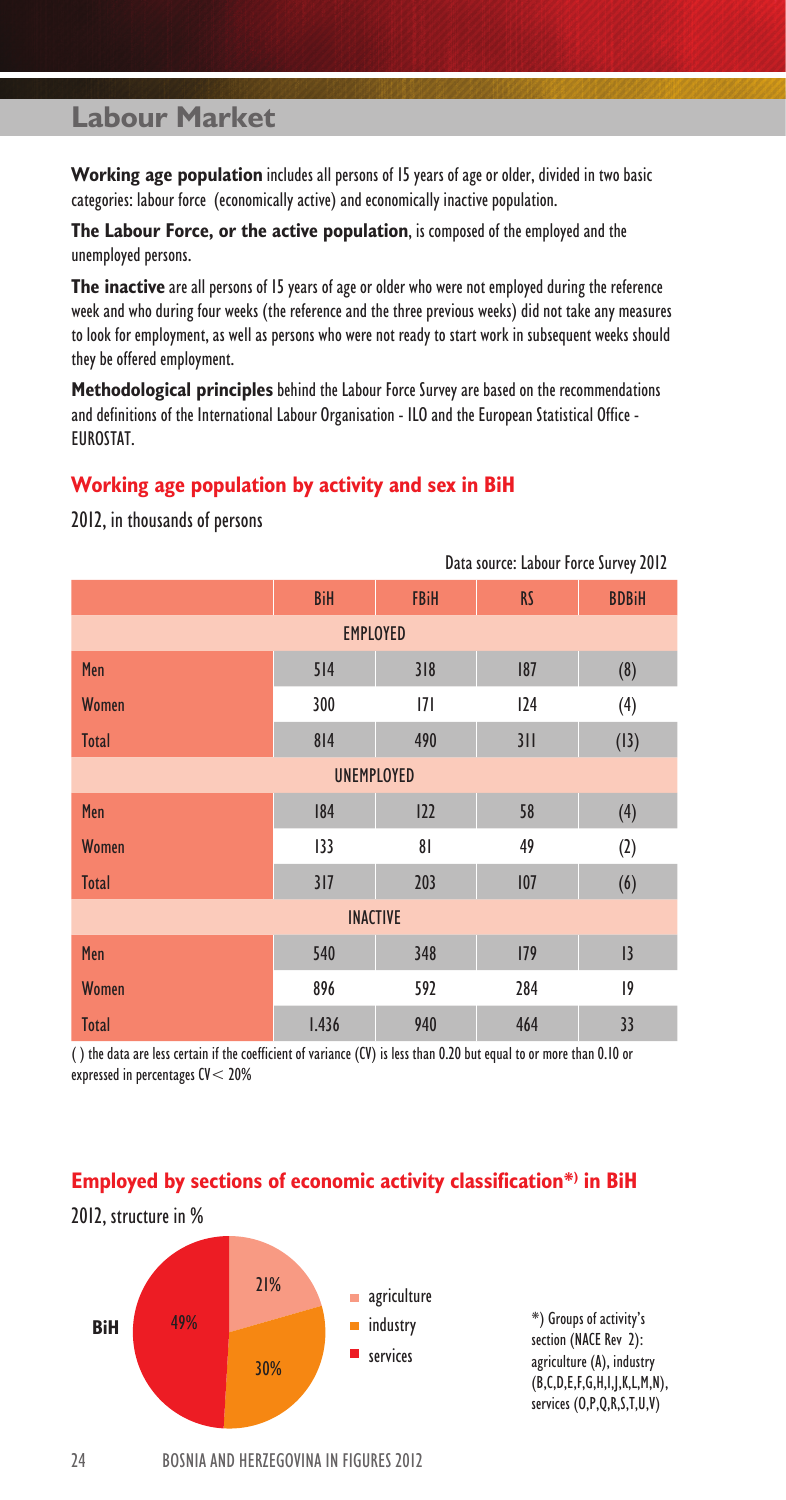**Activity rate** is calculated as the ratio of labour force and the working age population.

**The employment rate** is calculated as the ratio of employed persons and the working-age population.

**The unemployment rate** is calculated as the ratio of unemployed persons and the labour force.

The unemployed are persons of 15 years of age or older who:

- **a)** in the reference period did not engage in any activities for which they received a salary or fee;
- **b)** spent four weeks (the reference and three preceding weeks) actively looking for employment or found a job and were about to start work in the near future
- **c)** might start work during two weeks following the reference week should they be offered employment.

### **Working age population by the highest level of education attained and sex in BiH**

2012, structure %

|                                              |            |             |           | Data source: LES 2012 |
|----------------------------------------------|------------|-------------|-----------|-----------------------|
|                                              | <b>BiH</b> | <b>FBiH</b> | <b>RS</b> | <b>BDBiH</b>          |
| <b>MALE</b>                                  |            |             |           |                       |
| Primary school and less                      | 18,8       | 16,6        | 22,2      | (30,1)                |
| Secondary school                             | 69,5       | 70,8        | 67,8      | 58,5                  |
| College, university, master, doctoral degree | II,7       | 12,6        | 10,0      | (11,3)                |
| Total (in thousands)                         | 698        | 440         | 245       | (12)                  |
| <b>FEMALE</b>                                |            |             |           |                       |
| Primary school and less                      | 22,7       | 20,4        | 25,8      | (28, 4)               |
| Secondary school                             | 58,2       | 58,7        | 57,6      | 55,7                  |
| College, university, master, doctoral degree | 19,1       | 20,9        | 16,6      | ((15,9))              |
| Total (in thousands)                         | 432        | 252         | 173       | (7)                   |
| <b>TOTAL</b>                                 |            |             |           |                       |
| Primary school and less                      | 20,3       | 18,0        | 23,7      | (29,5)                |
| Secondary school                             | 65,2       | 66,4        | 63,6      | 57,5                  |
| College, university, master, doctoral degree | 14,5       | 15,6        | 12,7      | (13,0)                |
| Total (in thousands)                         | 1.130      | 693         | 418       | (19)                  |

( ) the data are less certain if the coefficient of variance (CV) is less than 0.20 but equal to or more than 0.10 or expressed in percentages CV< 20%

(( )) the data are uncertain if the coefficient of variance (CV) is less than 0.30 but equal to or more than 0.20 or expressed in percentages 20% >CV <30%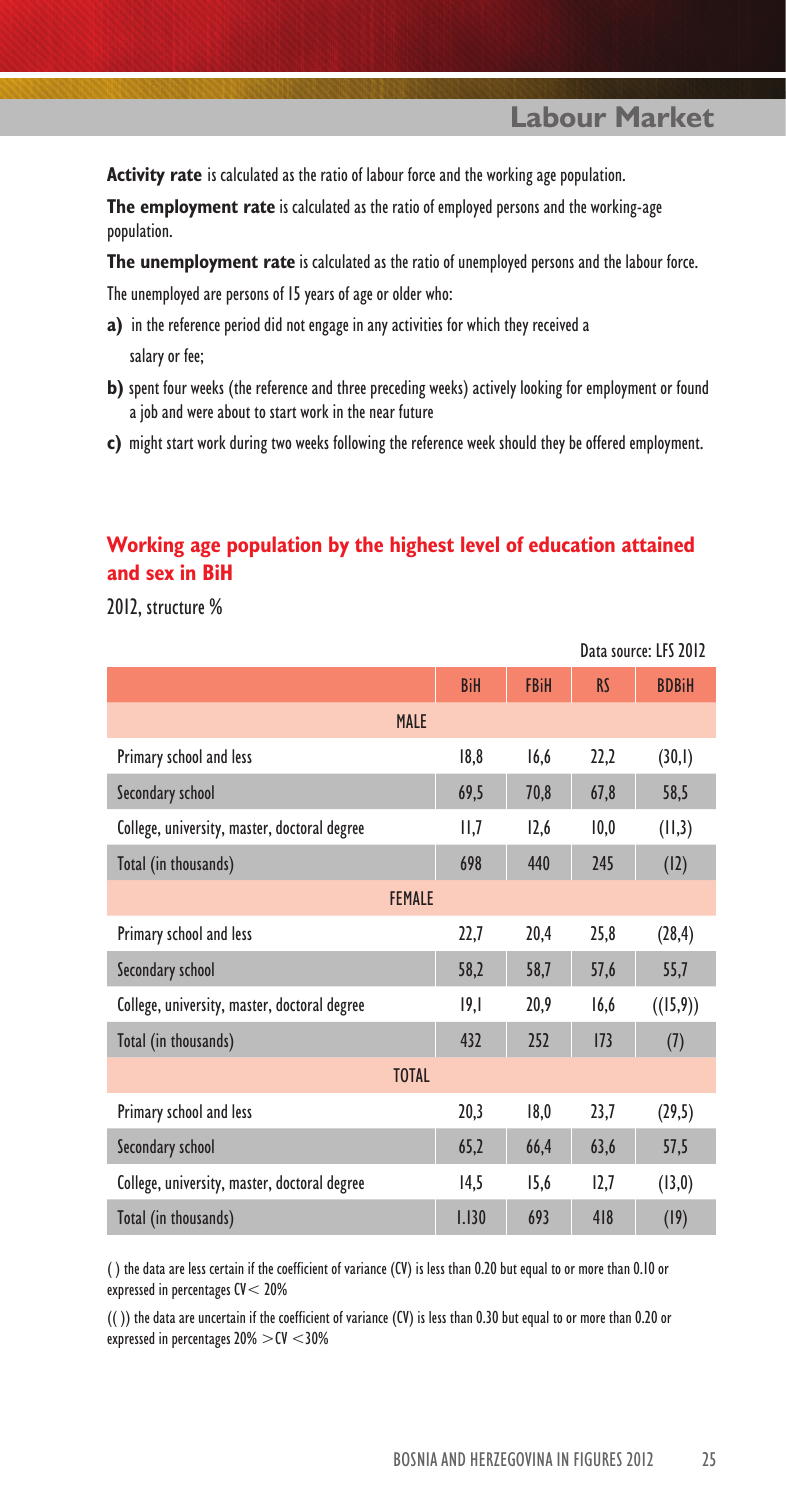# **Average number of usual weekly hours of work in main job, by groups of activity sections\*) in BiH**

2012, in %











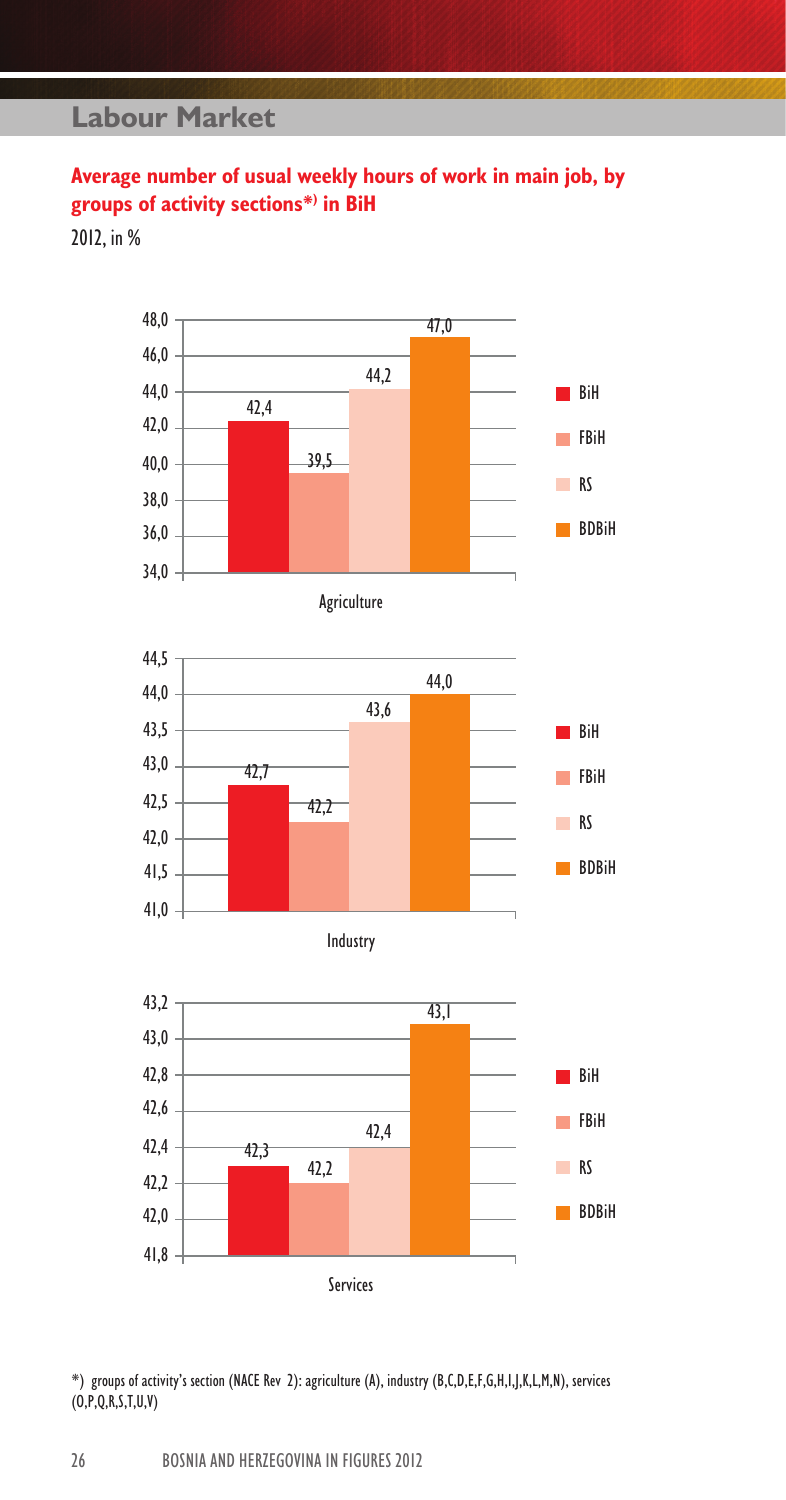## **Employed persons by labour force status and sex in BiH**

| 2012, structure % |  |
|-------------------|--|
|                   |  |

| .VIZ, structure %            |            |             |           | Data source: LFS 2012 |
|------------------------------|------------|-------------|-----------|-----------------------|
|                              | <b>BiH</b> | <b>FBiH</b> | <b>RS</b> | <b>BDBiH</b>          |
| Male                         |            |             |           |                       |
| <b>Employees</b>             | 72,7       | 78,6        | 63,2      | 63,0                  |
| Self-employed                | 25,1       | 20,2        | 33,0      | (36,1)                |
| <b>Unpaid family workers</b> | 2,2        | ((1,2))     | (3,8)     | $\bullet$             |
| Total (in thousands)         | 514        | 318         | 187       | (8)                   |
| Female                       |            |             |           |                       |
| <b>Employees</b>             | 72,4       | 80,0        | 61,8      | 76,8                  |
| Self-employed                | 18,6       | 15,0        | 23,6      | (20,2)                |
| <b>Unpaid family workers</b> | 9,0        | (5,0)       | (14, 6)   | $\bullet$             |
| Total (in thousands)         | 300        | 7           | 124       | (4)                   |
| <b>TOTAL</b>                 | 814        | 490         | 311       | (13)                  |

( ) the data are less certain if the coefficient of variance (CV) is less than 0.20 but equal to or more than 0.10 or expressed in percentages CV< 20%

• the data are extremely uncertain if the coefficient of variance (CV) is equal to or more than 0.30 or expressed in percentages CV > 30%

(( )) the data are uncertain if the coefficient of variance (CV) is less than 0.30 but equal to or more than 0.20 or expressed in percentages 20% >CV <30%

### **Employed by employment contract in BiH**

2012, in thousands



The employed persons aged 15 and over who, during the reference week:

a) worked for at least one hour for a pay or compensation, regardless of their formal status, or

b) were not at work, but had a job from which they were temporarily absent.

The employed segment is composed of:

- a) employees (employed persons who receive pay or other form of compensation for their work);
- b) the self-employed (employers who manage a business subject and employ one or more employees, and persons who work for their own account and do not have employees)
- c) unpaid family members (working in family business).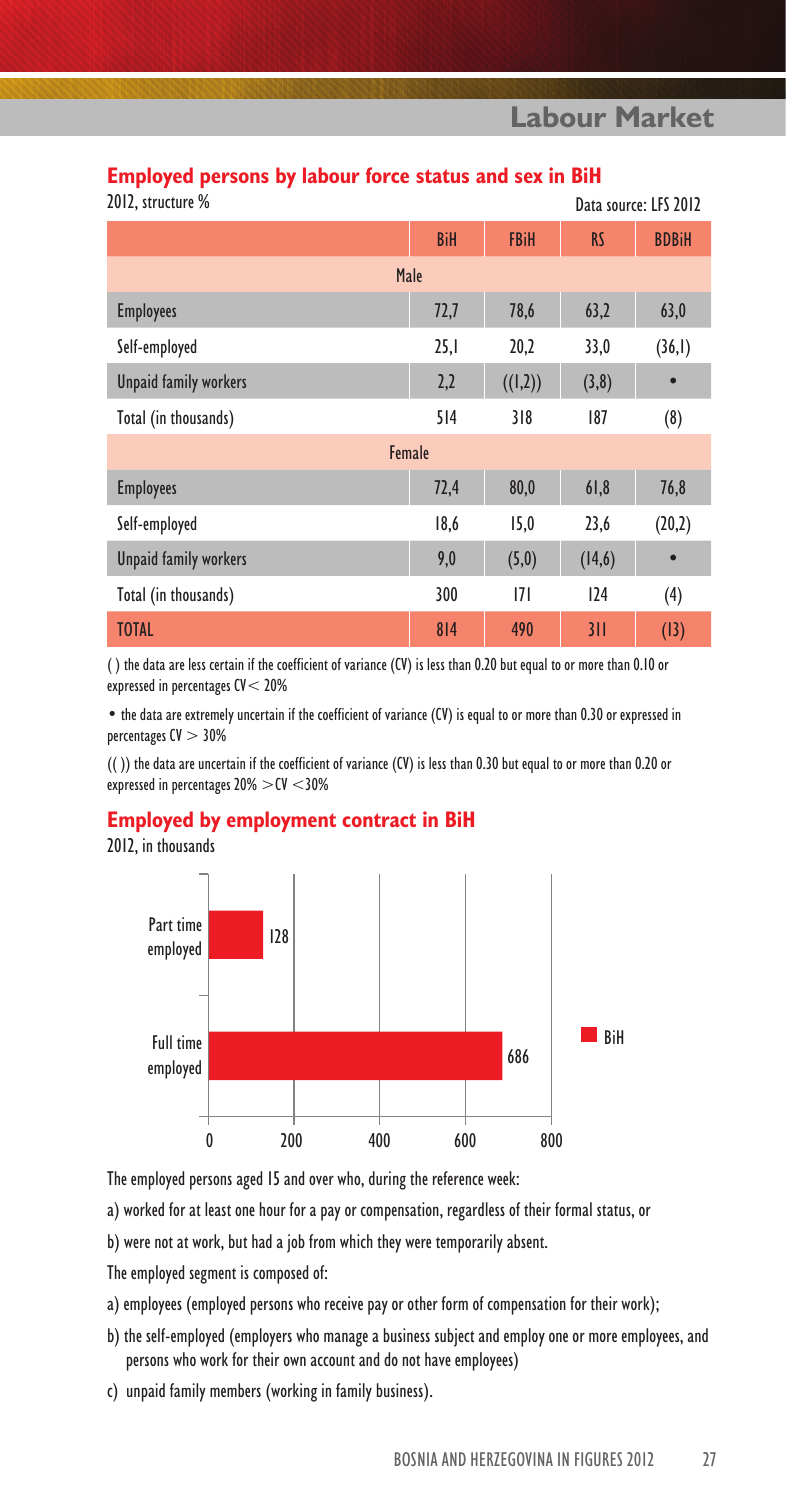### **Employed by employment contract in BiH**

2012, in thousands



( ) the data are less certain if the coefficient of variance (CV) is less than 0.20 but equal to or more than 0.10 or expressed in percentages CV< 20%

(( )) the data are uncertain if the coefficient of variance (CV) is less than 0.30 but equal to or more than 0.20 or expressed in percentages  $20\% > CV < 30\%$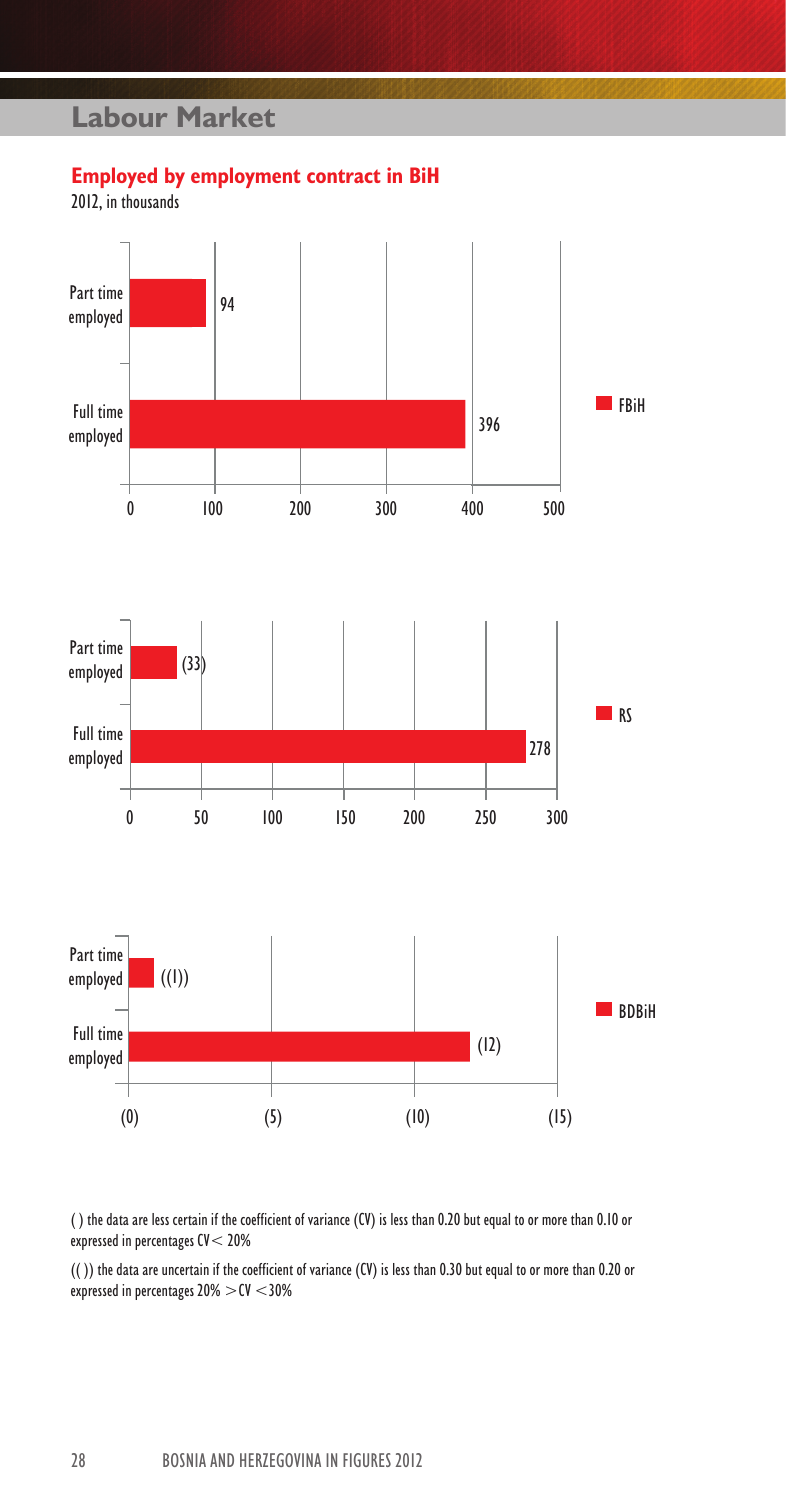**Activity rates by sex in BiH\*)**

2012 u %







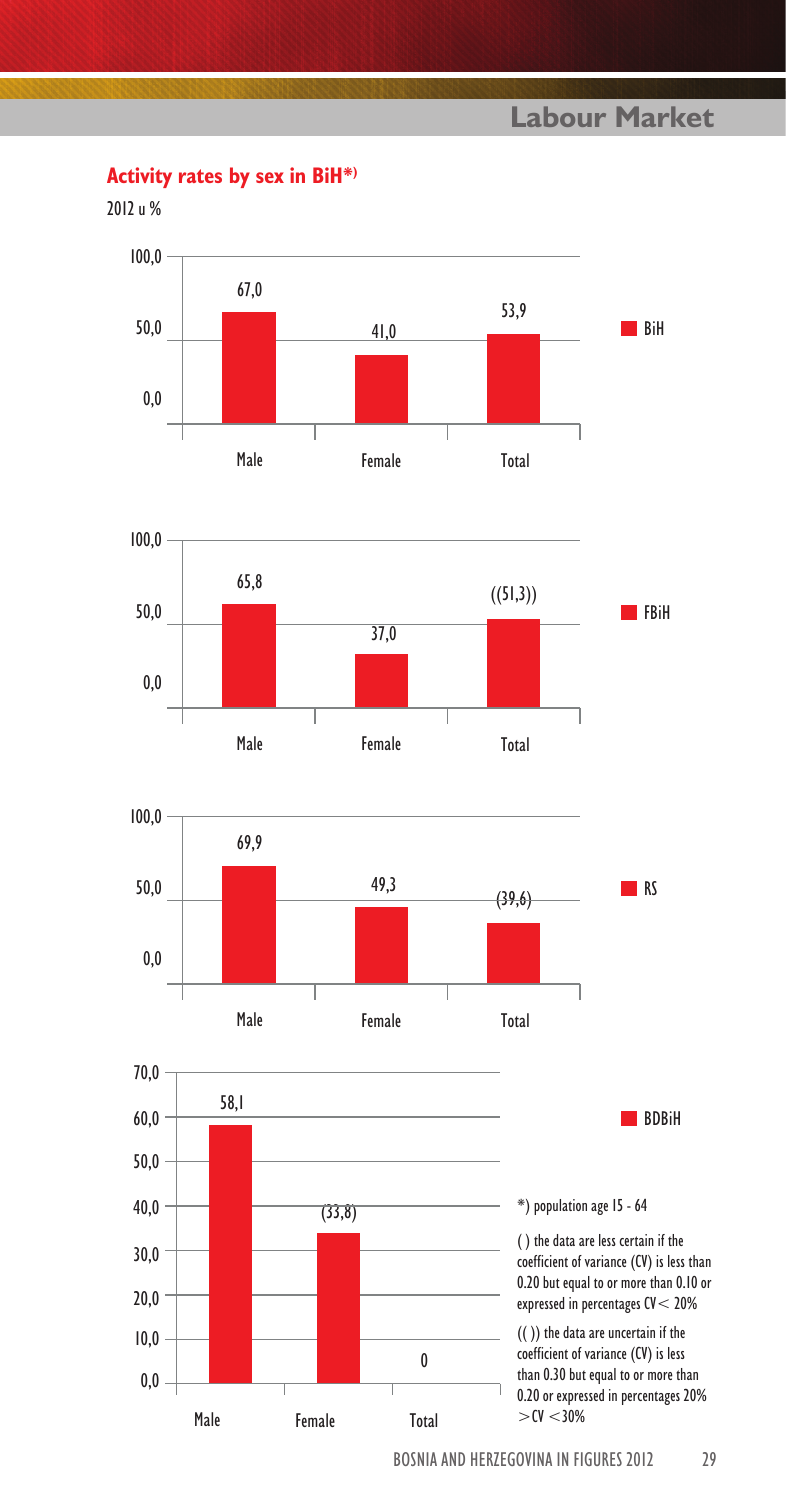# **Labour force indicators by age group and sex in BiH**

2012, in %

|              |            | <b>Employment rate</b>   |           |              |  |  |  |
|--------------|------------|--------------------------|-----------|--------------|--|--|--|
|              | <b>BiH</b> | <b>FBiH</b>              | <b>RS</b> | <b>BDBiH</b> |  |  |  |
|              |            | Male                     |           |              |  |  |  |
| $15 - 24$    | 4,         | ((12,3))                 | (18, 5)   | ((10,4))     |  |  |  |
| $15 - 64$    | 49         | 4704                     | 52,7      | 39,9         |  |  |  |
| Total        | 41,5       | 40,4                     | 44,1      | 33,4         |  |  |  |
| Female       |            |                          |           |              |  |  |  |
| $15 - 24$    | 7,5        | 6,8                      | 9,4       | $\bullet$    |  |  |  |
| $15 - 64$    | 28,1       | 25                       | 34,8      | (21, 4)      |  |  |  |
| Total        | 22,6       | 20,3                     | 27,2      | (16, 4)      |  |  |  |
| <b>TOTAL</b> | 31,7       | 30                       | 35,3      | 24,8         |  |  |  |
|              | BiH        | <b>FBiH</b>              | <b>RS</b> | <b>BDBiH</b> |  |  |  |
|              |            | <b>Unemployment rate</b> |           |              |  |  |  |
|              |            | Male                     |           |              |  |  |  |
| $15 - 24$    | 62,6       | ((66,7))                 | (54, 5)   | 51,6         |  |  |  |
| $15 - 64$    | 26,8       | 27,9                     | 24,6      | 31,4         |  |  |  |
| Total        | 26,4       | 27,7                     | 23,8      | 30,4         |  |  |  |
| Female       |            |                          |           |              |  |  |  |
| $15 - 24$    | 64         | 67,8                     | 54        | (78, 6)      |  |  |  |
| $15 - 64$    | 31,4       | 32,6                     | 29,4      | (36,7)       |  |  |  |
| Total        | 30,7       | 32,2                     | 28,2      | (36,3)       |  |  |  |
| <b>TOTAL</b> | 28         | 29,4                     | 25,6      | 32,5         |  |  |  |

( ) the data are less certain if the coefficient of variance (CV) is less than 0.20 but equal to or more than 0.10 or expressed in percentages CV< 20%

Ï

• the data are extremely uncertain if the coefficient of variance (CV) is equal to or more than 0.30 or expressed in percentages  $CV > 30%$ 

(( )) the data are uncertain if the coefficient of variance (CV) is less than 0.30 but equal to or more than 0.20 or expressed in percentages  $20\% > CV < 30\%$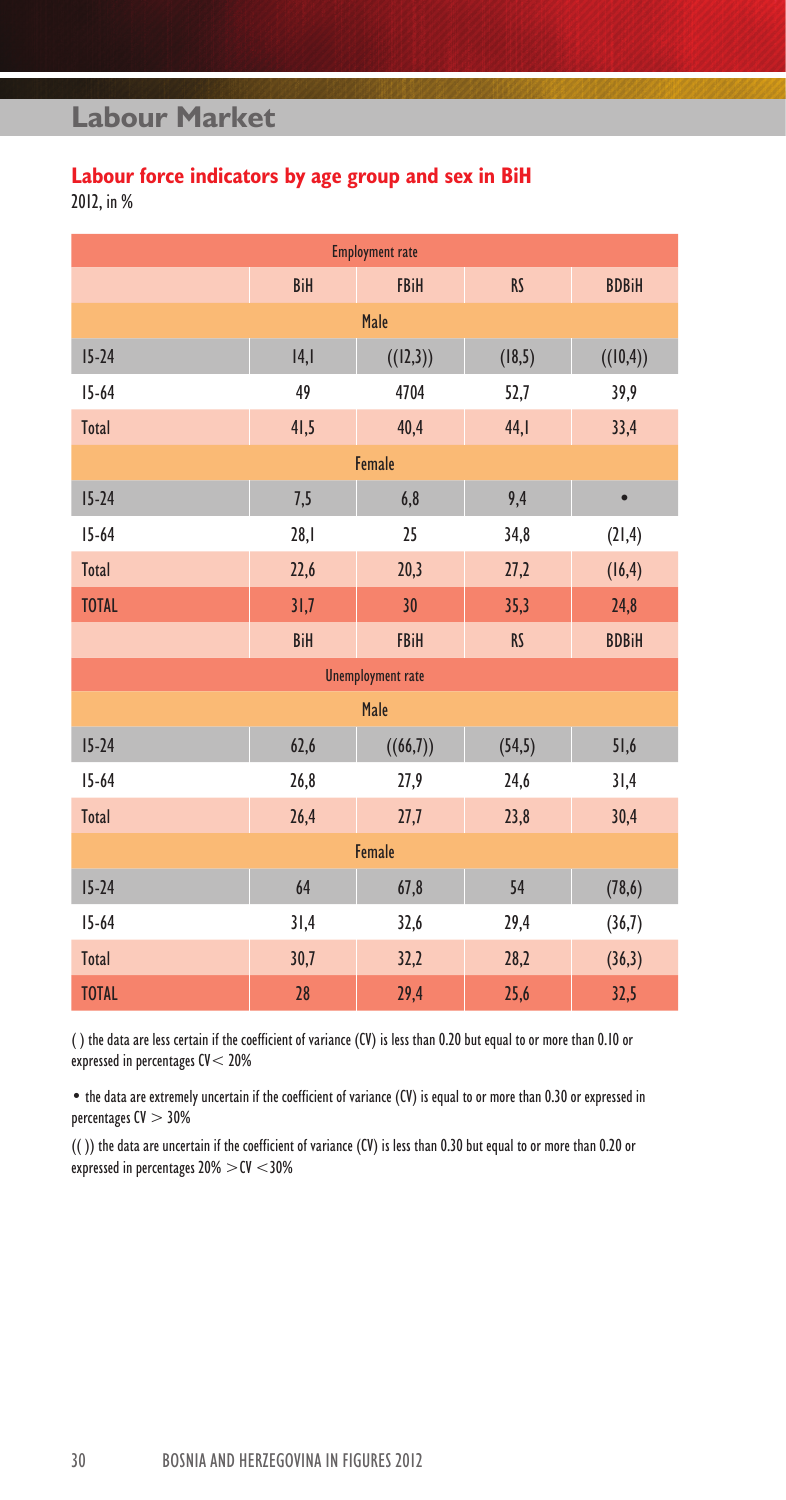**Gross domestic product (GDP)** by production approach is final result of the productive activities of resident units. **GDP at current prices** is sum of the gross value added of all resident units at basic prices, plus taxes less subsidies on products and services.

**Value added** is difference between gross value production and intermediate consumption. At basic prices it excludes taxes on products and services but includes subsidies on products and services.

### **Value added at basic prices by branch in BiH, in %** 2005-2011.

|                                                            | 2005   | 2006   | 2007   | 2008   | 2009   | 2010   | 2011   |
|------------------------------------------------------------|--------|--------|--------|--------|--------|--------|--------|
| Agriculture, hunting,<br>forestry and fishing<br>$(A + B)$ | 10,12  | 10.26  | 9,75   | 8.90   | 8,59   | 8,33   | 8,16   |
| Strictly industrial<br>activities $(C + D + E)$            | 20,41  | 20.12  | 20.40  | 20.98  | 20.16  | 20.97  | 21,06  |
| Construction (F)                                           | 5,23   | 5,26   | 5,92   | 6,44   | 6,16   | 5,15   | 4,75   |
| Services (G do O)                                          | 64.24  | 64,35  | 63,92  | 63,68  | 65.09  | 65,55  | 66,03  |
| Value added                                                | 100.00 | 100.00 | 100.00 | 100.00 | 100.00 | 100.00 | 100.00 |

### **GDP of BiH, entities and Brcko District**

million KM, current prices 2005-2011

|                           | 2005   | 2006   | 2007   | 2008   | 2009   | 2010   | 2011   |
|---------------------------|--------|--------|--------|--------|--------|--------|--------|
| <b>Federation of BiH</b>  | 11.006 | 12.322 | 13.937 | 15.688 | 15.278 | 15.901 | 16.402 |
| Republika Srpska          | 5.763  | 6.544  | 7.351  | 8.489  | 8.223  | 8.308  | 8.669  |
| <b>Brcko district BiH</b> | 449    | 467    | 548    | 581    | 550    | 564    | 596    |
| Bosnia and<br>Herzegovina | 17.218 | 19.333 | 21.836 | 24.758 | 24.051 | 24.773 | 25.666 |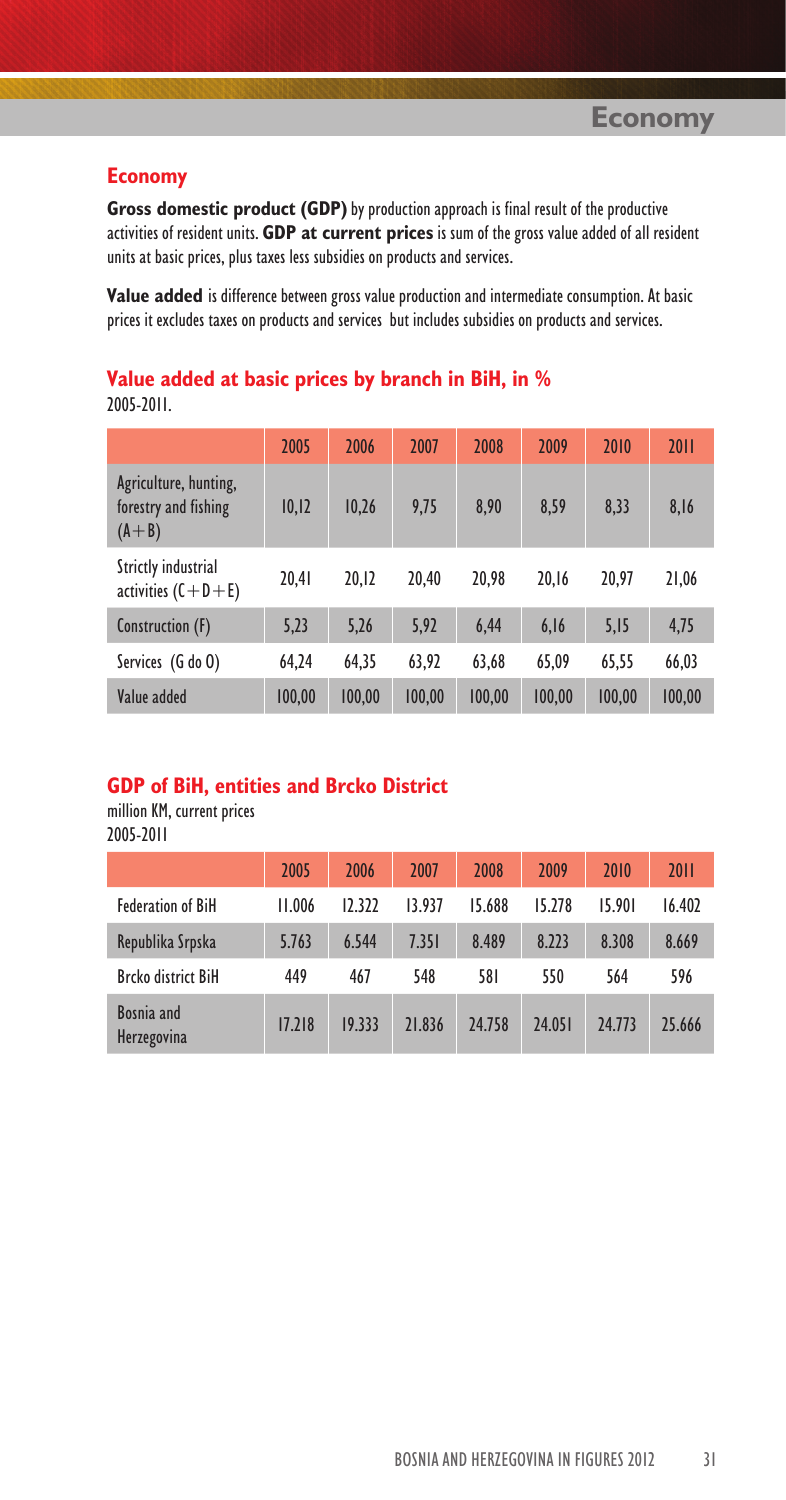### **Contribution to the GDP of Bosnia and Herzegovina, in %** 2005-2011

|                          | 2005   | 2006   | 2007   | 2008   | 2009   | 201    | 2011   |
|--------------------------|--------|--------|--------|--------|--------|--------|--------|
| <b>Federation of BiH</b> | 63.79  | 63.62  | 63.73  | 63.30  | 63.45  | 64.18  | 63.90  |
| Republika Srpska         | 33.59  | 33.95  | 33.75  | 34.35  | 34.26  | 33.54  | 33,78  |
| <b>Brcko District</b>    | 2.62   | 2.42   | 2.52   | 2.35   | 2.29   | 2.28   | 2,32   |
| Bosnia and Herzegovina   | 100.00 | 100.00 | 100.00 | 100.00 | 100.00 | 100.00 | 100.00 |

**Contribution to the GDP of Bosnia and Herzegovina, in %** 2011



### **GDP per capita in BiH**

2005-2011

|                                                 | 2005   | 2006   | 2007   | 2008   | 2009   | 2010   | 2011   |
|-------------------------------------------------|--------|--------|--------|--------|--------|--------|--------|
| Gross domestic product<br>BiH, mil. KM          | 17.157 | 19.272 | 21.778 | 24.717 | 24.004 | 24.773 | 25.666 |
| Population, mid year<br>estimate, thousands     | 3.843  | 3.843  | 3.842  | 3.842  | 3.843  | 3.843  | 3.840  |
| <b>Gross domestic product</b><br>per capita, KM | 4.464  | 5.015  | 5.668  | 6.433  | 6.246  | 6.446  | 6.684  |



**GDP per capita** is calculated by dividing the GDP by the total population.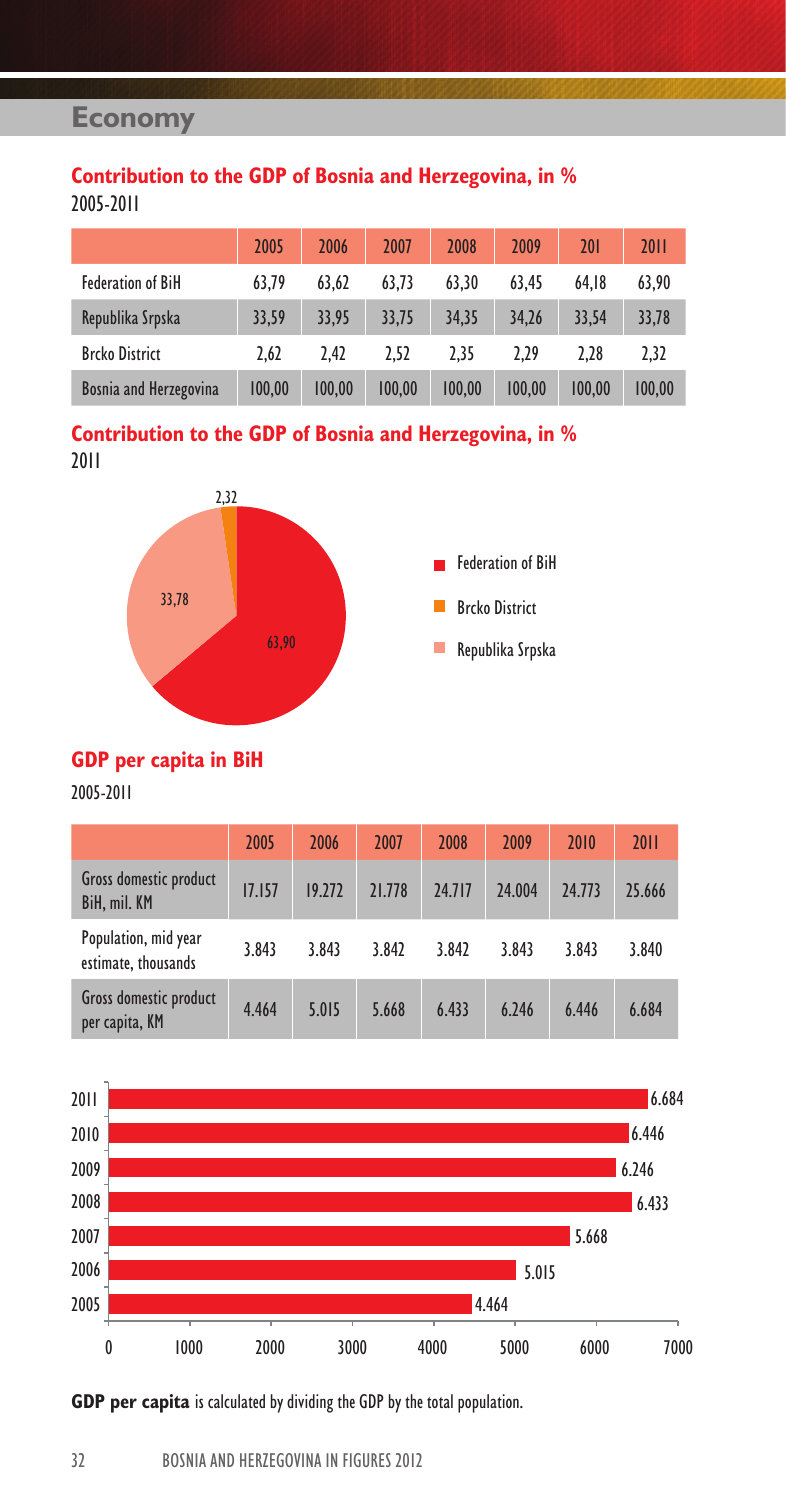# **Generation of income account in 2011 for BiH, million KM**

|                                                            | <b>Gross value</b><br>added | Compensation<br>of employees | Net other<br>taxes on pro-<br>duction | <b>Gross operating</b><br>surplus/mixed<br>income |
|------------------------------------------------------------|-----------------------------|------------------------------|---------------------------------------|---------------------------------------------------|
| Agriculture, hunting,<br>forestry and fishing<br>$(A + B)$ | 1.772                       | 285                          | $-35$                                 | 1.522                                             |
| Strictly industrial activi-<br>ties $(C+D+E)$              | 4.571                       | 3.023                        | 48                                    | 1.500                                             |
| Construction (F)                                           | 1.030                       | 615                          | 9                                     | 407                                               |
| Services (G do O)                                          | 14.328                      | 9.037                        | 76                                    | 5.214                                             |
| Value added                                                | 21.701                      | 12.960                       | 98                                    | 8.643                                             |

# **Generation of income account in 2011 for BiH, in %**

|                                                            | <b>Gross value</b><br>added | <b>Compensation</b><br>of employees | Net other<br>taxes on pro-<br>duction | <b>Gross operating</b><br>surplus/mixed<br>income |
|------------------------------------------------------------|-----------------------------|-------------------------------------|---------------------------------------|---------------------------------------------------|
| Agriculture, hunting,<br>forestry and fishing<br>$(A + B)$ | 100.00                      | 16.08                               |                                       | 85.89                                             |
| Strictly industrial activities<br>$(C+D+E)$                | 100.00                      | 66.13                               | 1.05                                  | 32.82                                             |
| Construction (F)                                           | 100.00                      | 59.71                               | 0.87                                  | 39.51                                             |
| Services (G do O)                                          | 100.00                      | 63.07                               | 0.53                                  | 36.39                                             |
| Value added                                                | 100.00                      | 59.72                               | 0.45                                  | 39.83                                             |

**Gross domestic product (GDP)** by income approach equals the sum of compensation of employees, net taxes on production (taxes on production less subsidies on production) and gross operating surplus and mixed income.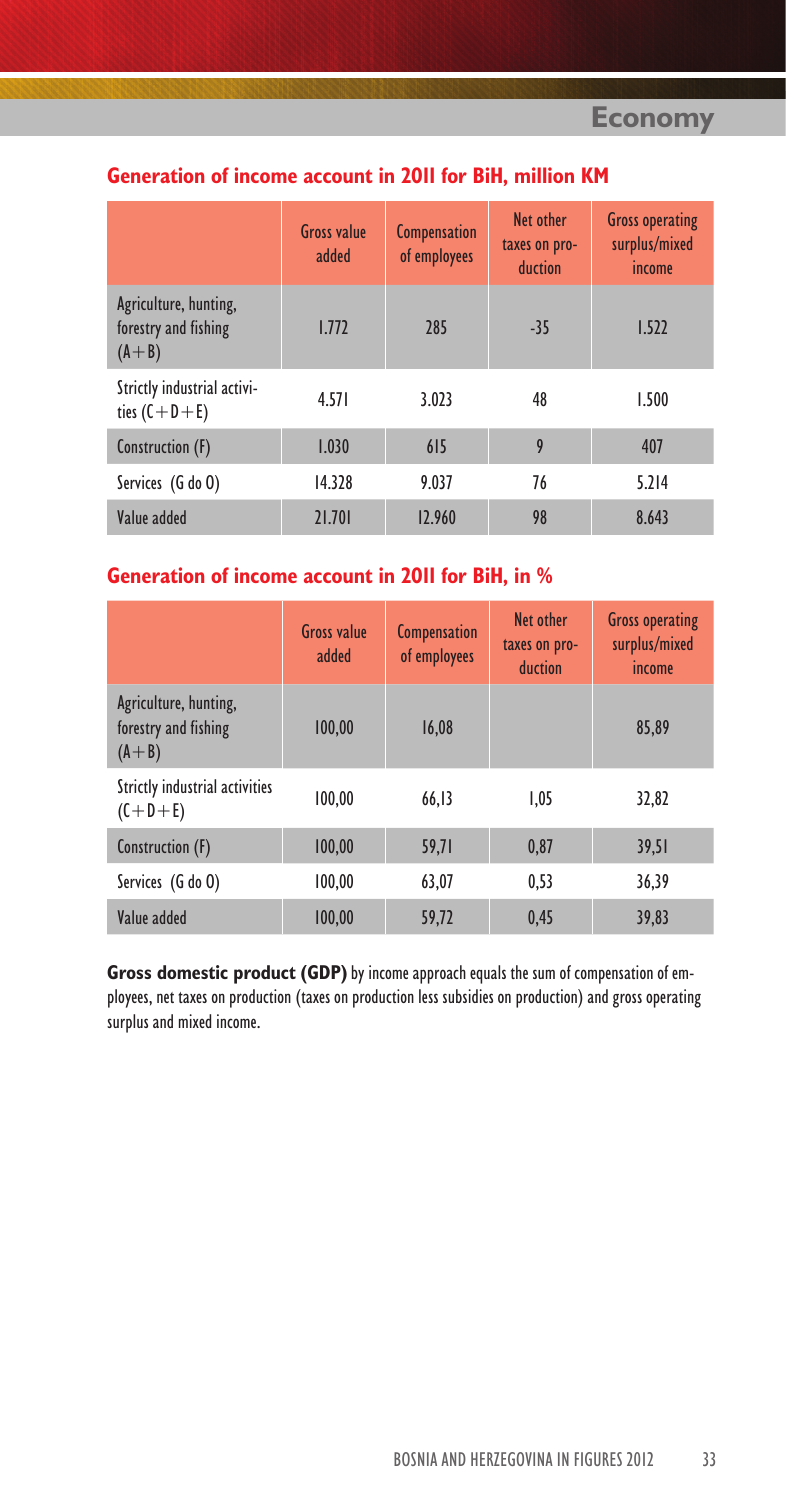### **Gross domestic product by expenditure approach for BiH**

in million KM, current prices 2006-2010

|                                                                                    | 2006   | 2007   | 2008   | 2009   | 2010   |
|------------------------------------------------------------------------------------|--------|--------|--------|--------|--------|
| Household final consumption                                                        | 18.064 | 19.912 | 22.468 | 21.630 | 21.828 |
| Final consumptions expenditure<br>of non profit institutions serving<br>households | 177    | 206    | 256    | 243    | 256    |
| <b>Final consumption of General</b><br>Government                                  | 4.188  | 4.697  | 5.570  | 5.734  | 5.780  |
| Gross capital formation                                                            | 4.340  | 6.460  | 7.954  | 5.838  | 5.420  |
| Export of goods and services (fob)                                                 | 7.024  | 8.123  | 9.102  | 7.734  | 9.192  |
| Import of goods and services (fob)                                                 | 12.640 | 14.974 | 17.235 | 13.284 | 14.522 |
| Gross domestic product                                                             | 21.153 | 24,424 | 28.115 | 27.895 | 27.954 |

**Gross domestic product (GDP)** by expenditure approach is defined as total domestic final consumption corrected by external trade balance with the rest of the world.

**Gross domestic product (GDP) in purchasing power standard in BiH, 2011** Actual Individual Consumption (EU27=100)

**Purchasing Power Parities (PPPs)** are currency rates that are applied in order to convert economic indicators from national currency to an artificial common currency, called the Purchasing Power Standard (PPS), which equalizes the purchasing power of different national currencies and enables meaningful volume comparisons between countries.

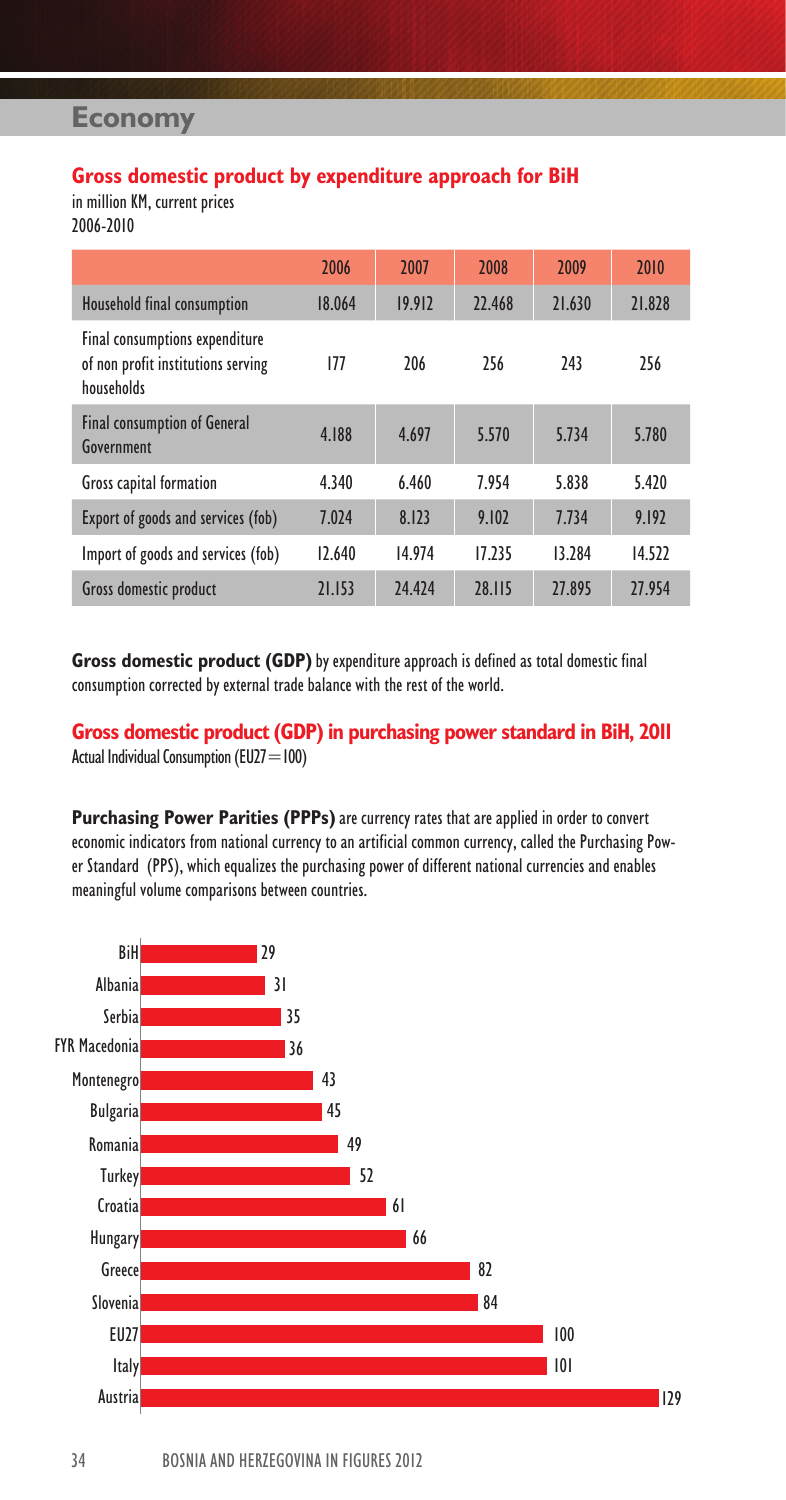Data source: Central Bank of BiH

# **Annual statement of Government operations for BiH**

2011, in millions of KM

|                                                    |                       |                             | <b>Consolidated BiH entities</b> | <b>Brcko</b>        |                 |  |
|----------------------------------------------------|-----------------------|-----------------------------|----------------------------------|---------------------|-----------------|--|
| <b>Description</b>                                 | Consoli-<br>dated BiH | <b>BiH</b><br><b>Budget</b> | <b>Federation</b><br>of BiH      | Republika<br>Srpska | <b>District</b> |  |
| Revenue                                            | 11.357,0              | 968.6                       | 6.571,2                          | 3.685,6             | 237,3           |  |
| <b>Expense</b>                                     | 10.908,7              | 983,5                       | 6.449,6                          | 3.372,0             | 209,1           |  |
| Transactions in nonfinancial<br>assets             | 771.0                 | 40.4                        | 338.8                            | 372,6               | 9,              |  |
| <b>Transactions in financial</b><br>assets (32-33) | $-322,7$              | $-55.4$                     | $-217.2$                         | $-59.1$             | 9,0             |  |

**Stock of Foreign debt of BiH Government Sector**

end of period, in millions of KM

### Data source: Central Bank of BiH

|                                                              |                                                                 |                                    | 200904  | 201004  | 201104  |
|--------------------------------------------------------------|-----------------------------------------------------------------|------------------------------------|---------|---------|---------|
|                                                              |                                                                 | <b>European Investment Bank</b>    | 368,2   | 537,8   | 704,5   |
|                                                              | <b>European Bank for Reconstruction</b><br>and Development      | 357,8                              | 427,8   | 481,5   |         |
|                                                              |                                                                 | World Bank - IDA                   | 1.497,4 | 1.738,5 | 1.803,0 |
|                                                              |                                                                 | <b>World Bank - IBRD</b>           | 569,2   | 654,8   | 692,0   |
| <b>International</b><br>and Regional<br><b>Organizations</b> | <b>European Development Bank</b>                                | 31,8                               | 35,8    | 37,1    |         |
|                                                              | <b>International Fund for Agriculture</b><br><b>Development</b> | 56,1                               | 64,1    | 68,2    |         |
| <b>Public</b>                                                |                                                                 | <b>International Monetary Fund</b> | 388,7   | 767.0   | 784,8   |
| Creditor                                                     | <b>FUROFIMA</b>                                                 | 3,                                 | 7,8     | 0,0     |         |
|                                                              | <b>European Commission</b>                                      | 78,2                               | 74,3    | 70,4    |         |
|                                                              |                                                                 | <b>Other</b>                       | 10,2    | 4,      | 14,0    |
|                                                              |                                                                 | Agencies Saudi Development Fund    | 24,4    | 24.4    | 33,0    |
|                                                              | Government                                                      | Paris Club                         | 828.4   | 834.9   | 825,0   |
|                                                              | and Govern-                                                     | <b>Japan</b>                       | 57,6    | 69,8    | 73,2    |
|                                                              | mental                                                          | Kuwait                             | 29,3    | 30,8    | 29,0    |
|                                                              |                                                                 | <b>Others</b>                      | 198,1   | 316,3   | 395,3   |
| Private                                                      | <b>London Club</b>                                              |                                    | 651,3   | 599,2   | 541,8   |
| Creditor                                                     | <b>Others</b>                                                   |                                    | 73,7    | 90,6    | 106,6   |
| <b>TOTAL</b>                                                 |                                                                 |                                    | 5.234.1 | 6.288.8 | 6.660.2 |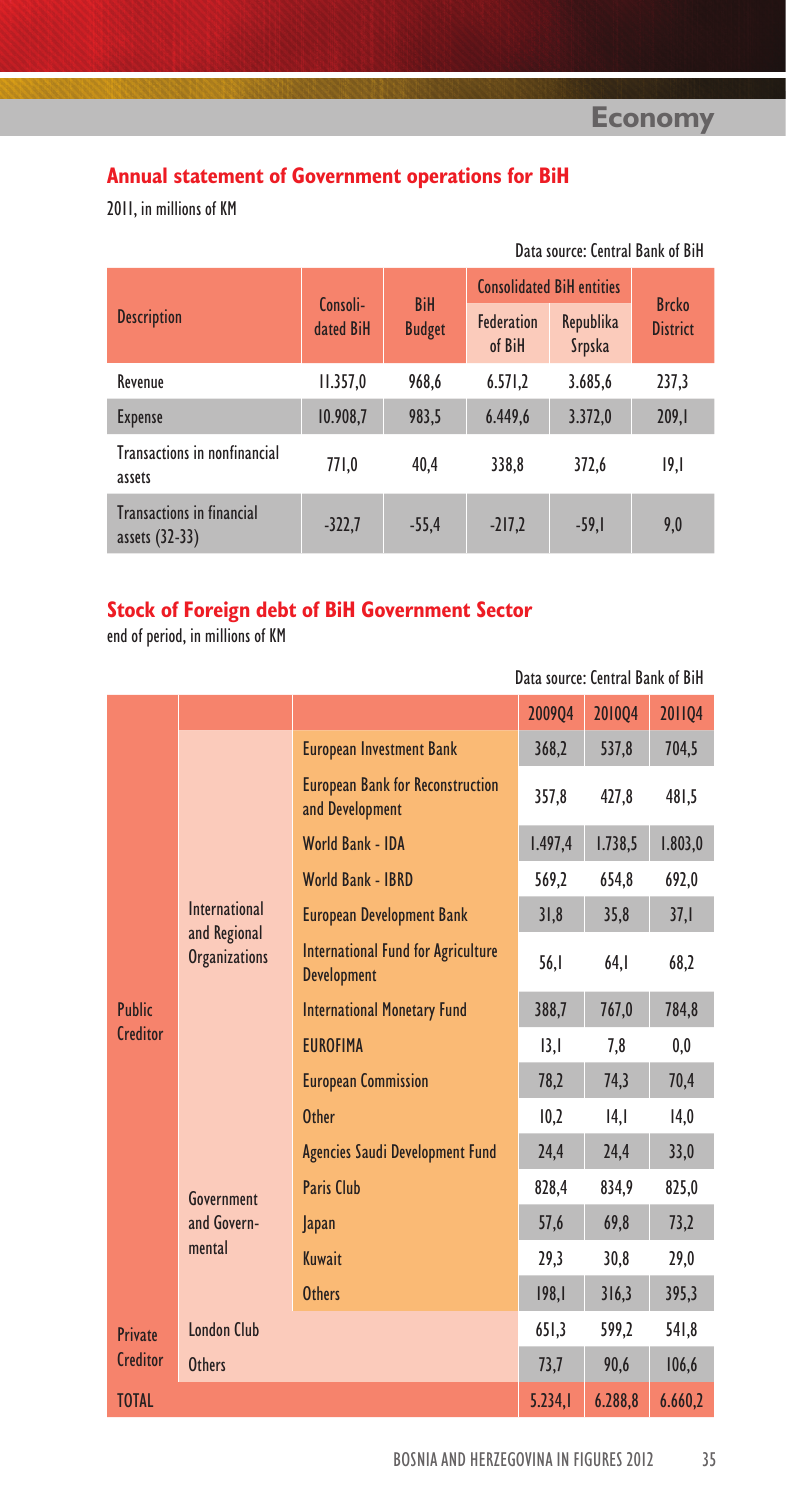# **Gross fixed capital formation**

# **Gross fixed capital formation in new fixed assets by activity of Investor (EU NACE Rev.1.1.), BiH**

thousand KM 2007-2011

| 2007-2011                                   |           |           |           |           | First data |
|---------------------------------------------|-----------|-----------|-----------|-----------|------------|
| <b>Technical structure</b>                  | 2007      | 2008      | 2009      | 2010      | 2011       |
| Construction works                          | 2.265.888 | 2.945.206 | 2.272.275 | 2.124.540 | 1.886.903  |
| Machinery, transport<br>and other equipment | 2.165.366 | 2.498.870 | 1.763.654 | 1.554.030 | 1.799.868  |
| Other tangible fixed<br>assets              | 21.717    | 33.778    | 39.637    | 24.781    | 26,444     |
| Intangible fixed<br>assets                  | 152.531   | 166.759   | 177.555   | 133.727   | 133.103    |
| Costs of transactions<br>of lend            | 27.356    | 11.734    | 4.394     | 6.354     | 4.688      |
| Total                                       | 4.632.858 | 5.656.345 | 4.257.515 | 3.843.432 | 3.851.006  |

Considering that gross fixed capital formation, according to the European system of accounts, includes gross fixed capital formation in fixed assets, changes in inventories and net acquisitions of valuables, we notice that with this survey only data on **gross fixed capital formation in fixed assets and net acquisitions of valuables have been collected.**

**Realized gross fixed capital formation in new fixed assets** are related to the part of fixed assets that has been purchased directly from the contractor or producer of the equipment or self-produced, that is related to gross fixed capital formation assets still out of buying and selling transactions among users.

### **GFCF in new fixed assets in BiH,**

2007-2011

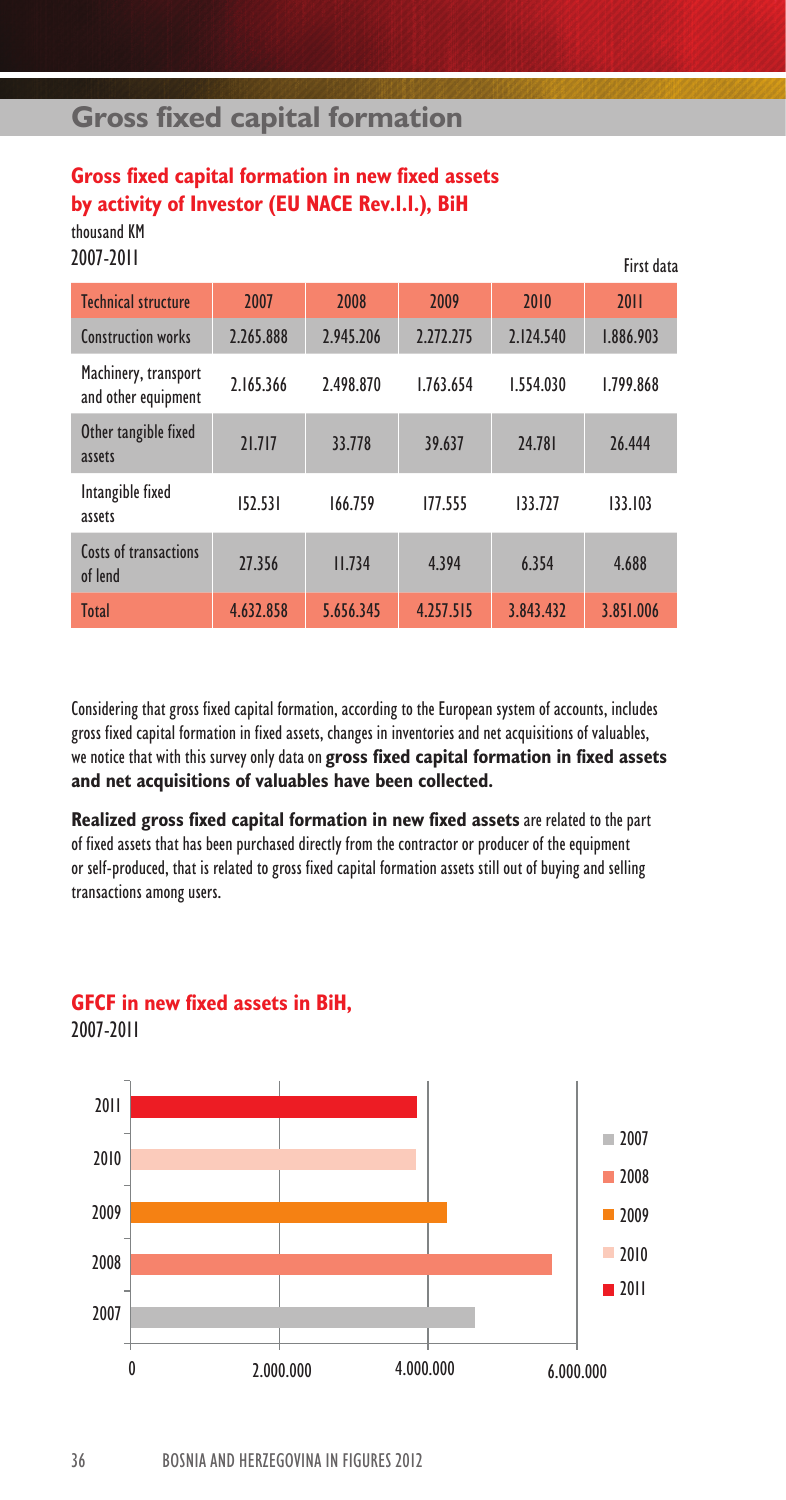### **Gross fixed capital formation in new fixed assets by activity of Investor (EU NACE Rev.1.1.), in BiH**

thousand KM 2007-2011

|                             | 2007      | 2008      | 2009      | 2010      | <b>2011</b> |
|-----------------------------|-----------|-----------|-----------|-----------|-------------|
| <b>Federation of BiH</b>    | 3.255.648 | 3.919.288 | 2.749.133 | 2.512.426 | 2.589.063   |
| Republika Srpska            | 1.262.982 | 1.659.310 | 1.444.775 | 1.291.420 | 1.214.664   |
| <b>Brcko District</b>       | 114.228   | 77.747    | 63.607    | 39.586    | 47.279      |
| Bosnia and Herze-<br>govina | 4.632.858 | 5.656.345 | 4.257.515 | 3.843.432 | 3.851.006   |

**Gross capital formation for construction** works includes the value of construction and equipment built-in into constructions (electro installations, central heating installations, lifts etc.) and related projects.

**Gross fixed capital formation for equipment** includes all expenses for fitting, transportation, custom duties, insurance costs and other costs for property transfer.

# **Gross fixed capital formation in new fixed assets, in BiH**

2011, in %

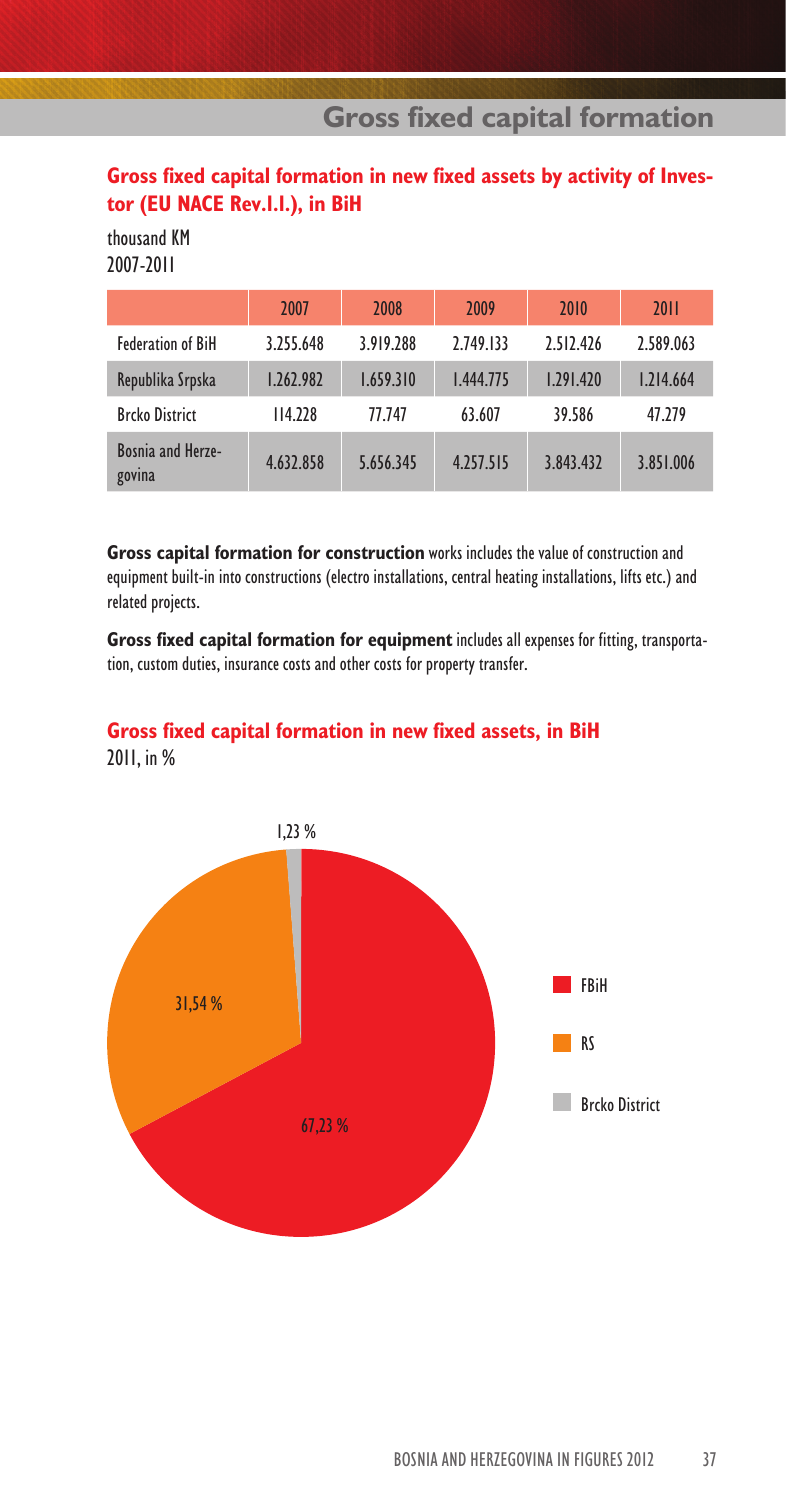|                          | Basic structural business variables, according to Section KD BiH 2010 (NACE Rev. 2) for BiH, 2010 |                          |                             |            |                               |                 |                                                    |
|--------------------------|---------------------------------------------------------------------------------------------------|--------------------------|-----------------------------|------------|-------------------------------|-----------------|----------------------------------------------------|
|                          | KD BiH 2010 (EU NACE Rev. 2) Sections of activity                                                 | Number of<br>enterprises | of persons<br><b>Number</b> | Turnover   | Value added at<br>factor cost | Personnel costs | <b>Total purchases</b><br>of goods and<br>services |
|                          |                                                                                                   |                          | employed                    |            | thousand KM                   |                 |                                                    |
|                          | TOTAL OF COVERED ACTIVITIES                                                                       | 21.469                   | 365.126                     | 44.054.955 | 8.669.738                     | 4.824.474       | 36.412.605                                         |
| $\approx$                | MINING AND QUARRYING                                                                              | IT5                      | 18.953                      | 818.142    | 464.306                       | 359.499         | 370.935                                            |
|                          | MANUFACTURING                                                                                     | 4.634                    | 128.467                     | II.572.234 | 2.419.376                     | 1.414.071       | 9.476.327                                          |
| $\overline{\phantom{0}}$ | ELECTRICITY, GAS, STEAM AND AIR CONDITIONING SUPPLY                                               | 12                       | 16.593                      | 2.678.402  | 979.475                       | 487.624         | 1.726.817                                          |
|                          | WATER SUPPLY; SEWERAGE, WASTE MANAGEMENT AND REMEDIATION ACTIVITIES                               | 324                      | 12.883                      | 586.174    | 272.911                       | 213.395         | 333.216                                            |
|                          | CONSTRUCTION                                                                                      | 2.256                    | 39.496                      | 2.739.957  | 885.102                       | 431.937         | 1.928.199                                          |
| G                        | WHOLESALE AND RETAIL TRADE; REPAIR OF MOTOR VEHICLES AND MOTORCYCLES                              | m                        | 106.617                     | 23.417.492 | 2.747.815                     | .303.867        | 21.105.018                                         |
| $=$                      | TRANSPORTATION AND STORAGE                                                                        | 1.915                    | 32.540                      | .855.046   | 706.371                       | 503.577         | 1.245.462                                          |
|                          | ACCOMMODATION AND FOOD SERVICE ACTIVITIES                                                         | 169                      | 7.224                       | 245.695    | 101.337                       | 73.175          | 153.058                                            |
|                          | REAL ESTATE ACTIVITIES                                                                            | 292                      | 2.353                       | 141.814    | 93.044                        | 37.329          | 73.574                                             |

Basic structural business variables, according to Section KD BiH 2010 (NACE Rev. 2) for BiH, 2010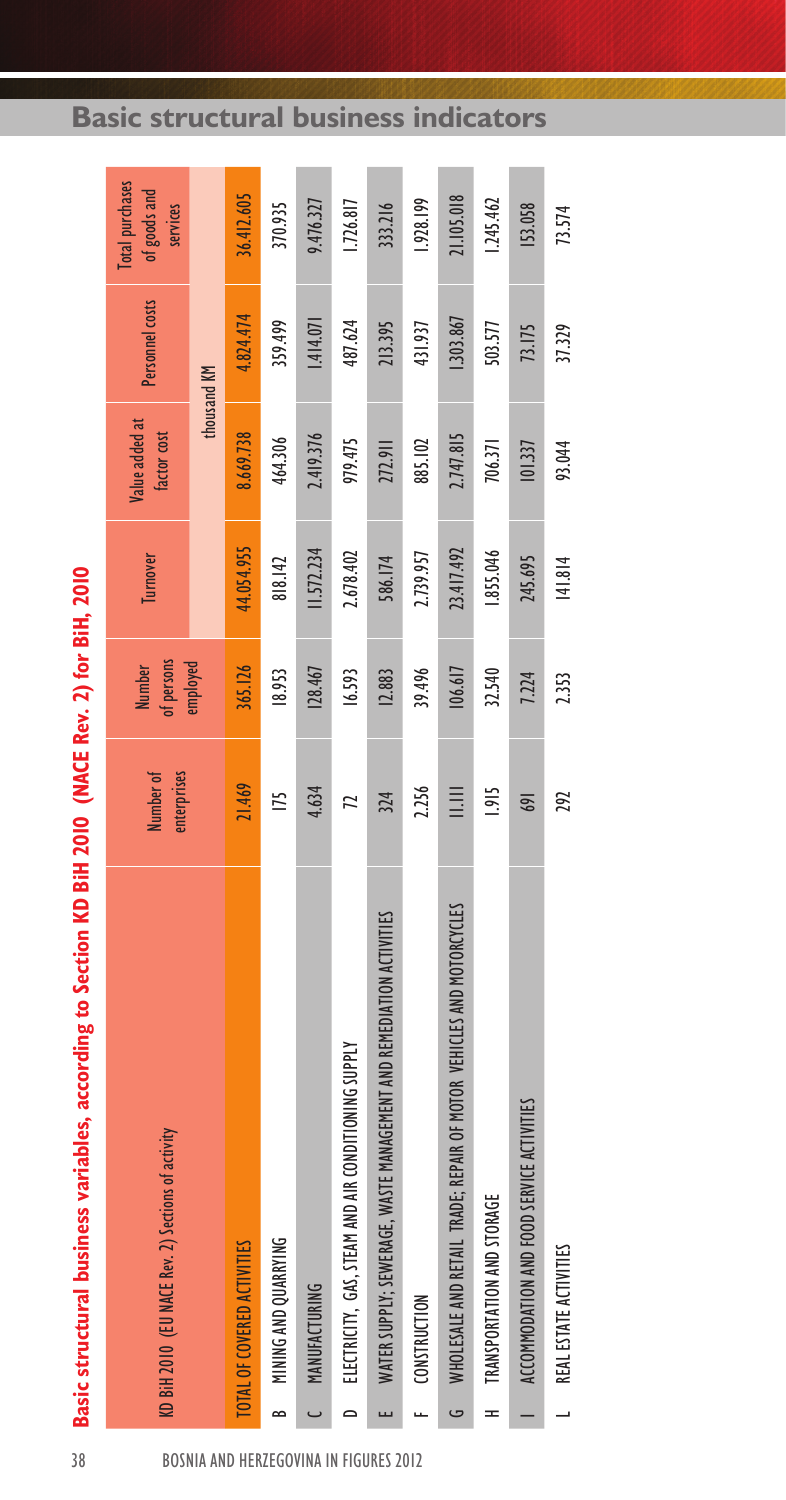

#### **Structure of the number of persons employed in total observed activities, for BiH**

2010

## **Structure of value added at factor costs in total observed activities, for BiH**

2010



**Structural business surveys** aim to collect, process and publish statistical data on the structure, competitiveness and characteristics of business entities and their results at different levels of activity.

**Number of enterprises** includes all enterprises engaged in market production and which are registered in the business register of the population that is the subject of observation.

**Number of persons employed** is defined as the total number of persons who work in the observation unit (including owners who work, partners working regularly in the unit and unpaid family members working regularly in the unit), as well as persons who work outside the unit to which they belong and which pays them (e.g. sales representatives, delivery personnel).

**Turnover** includes revenues calculated from sales of products, goods and services provided by reporting unit to third parties during the reference period.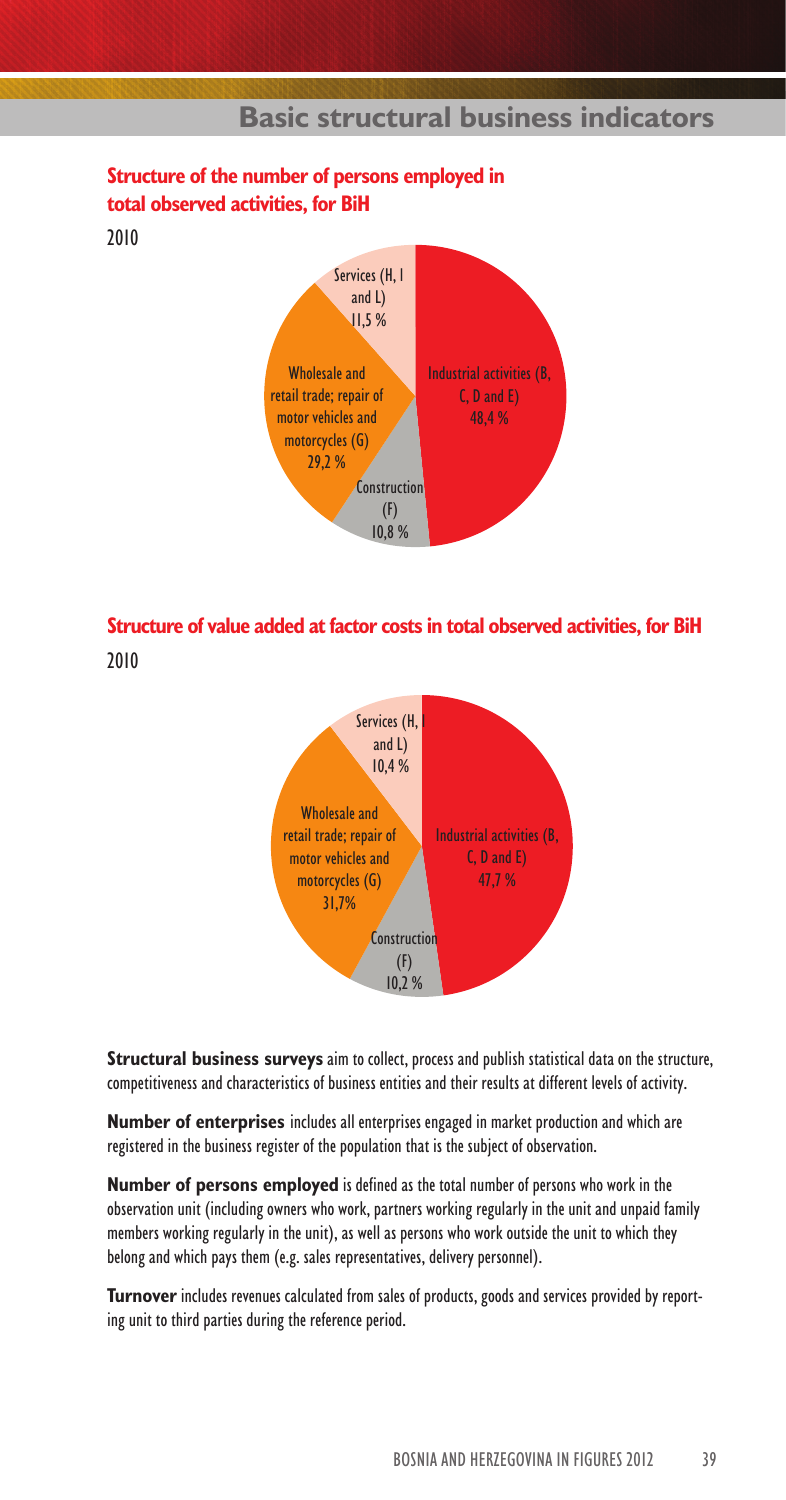## **Basic structural business indicators, according to Section KD BiH 2010 (NACE Rev. 2) for BiH, 2010**

|                | KD BiH 2010 (EU NACE<br><b>Rev. 2) Sections of</b><br>activity                                                      | <b>Turnover</b><br>per person<br>employed<br>(KM) | Value<br>added per<br>person<br>employed<br>(KM) | Percent of<br>value added<br>on the value<br>of production<br>$(\%)$ | Average<br>personnel<br>costs per<br>employee<br>(KM) | Gross<br>operating<br>rate $(\%)$ |
|----------------|---------------------------------------------------------------------------------------------------------------------|---------------------------------------------------|--------------------------------------------------|----------------------------------------------------------------------|-------------------------------------------------------|-----------------------------------|
|                | <b>TOTAL OF COVERED</b><br><b>ACTIVITIES</b>                                                                        | 120.657                                           | 23.744                                           | 37,0                                                                 | 13.235                                                | 8,7                               |
| B              | MINING AND<br>QUARRYING                                                                                             | 43.167                                            | 24.498                                           | 56,5                                                                 | 18.974                                                | 12,8                              |
| $\mathfrak{c}$ | MANUFACTURING                                                                                                       | 90.079                                            | 18.833                                           | 23,0                                                                 | 11.025                                                | 8,7                               |
| $\overline{D}$ | ELECTRICITY, GAS,<br><b>STEAM AND</b><br><b>AIR CONDITIONING</b><br><b>SUPPLY</b>                                   | 161.417                                           | 59.029                                           | 43,9                                                                 | 29.387                                                | 18,4                              |
| F              | <b>WATER SUPPLY;</b><br>SEWERAGE, WASTE<br>MANAGEMENT<br>AND REMEDIATION<br><b>ACTIVITIES</b>                       | 45.498                                            | 21.183                                           | 49,9                                                                 | 16.568                                                | 10,2                              |
| F              | <b>CONSTRUCTION</b>                                                                                                 | 69.373                                            | 22.410                                           | 35,1                                                                 | 10.955                                                | 16,5                              |
| G              | <b>WHOLESALE AND</b><br><b>RETAIL TRADE:</b><br><b>REPAIR OF MOTOR</b><br><b>VEHICLES AND</b><br><b>MOTORCYCLES</b> | 219.641                                           | 25.773                                           | 56,0                                                                 | 12.254                                                | 6,2                               |
| H              | <b>TRANSPORTATION</b><br><b>AND STORAGE</b>                                                                         | 57.008                                            | 21.708                                           | 46,3                                                                 | 15.508                                                | 10,9                              |
| L              | ACCOMMODATION<br>AND FOOD SERVICE<br><b>ACTIVITIES</b>                                                              | 34.012                                            | 14.028                                           | 47,1                                                                 | 10.137                                                | II, 5                             |
| L              | <b>REAL ESTATE</b><br><b>ACTIVITIES</b>                                                                             | 60.263                                            | 39.539                                           | 59,4                                                                 | 16.055                                                | 39,3                              |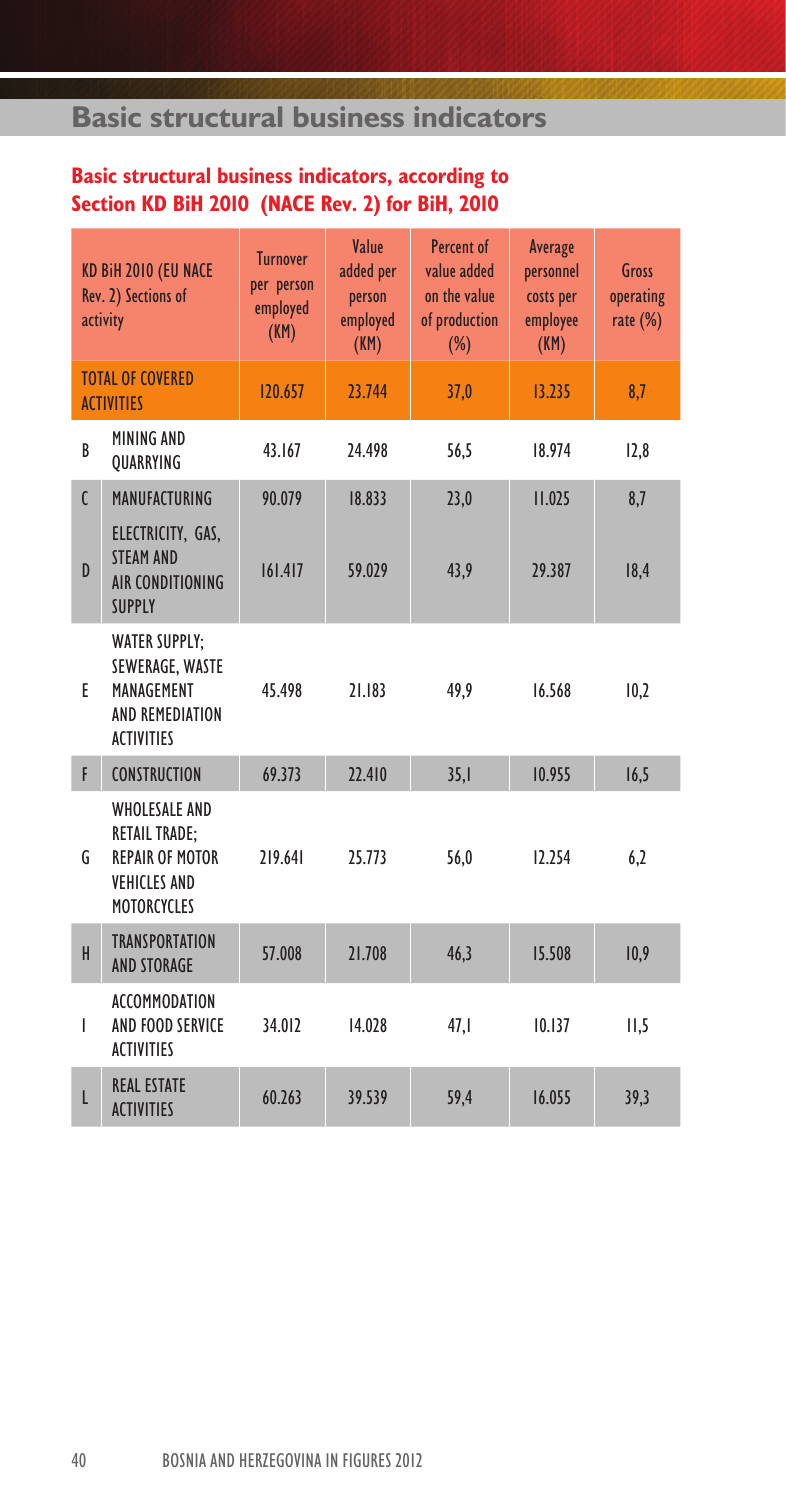**Value added** at factor cost is the gross income from operating activities after adjustment for operating subsidies and indirect taxes.

**Personnel costs** are the total remuneration, in cash or in kind, paid by the employer to an employee (regular and temporary employees as well as home workers) in return for work done by the employee during the reference period.

**Total purchases** of goods and services include the value of all goods and services purchased during the accounting period for resale or consumption in the production process, excluding capital goods the consumption of which is registered as consumption of fixed capital.

#### **Indicators**

These indicators are calculated based on the calculated values of the variables.

#### **Basic indicators according to the size of the enterprise in Industrial activities (B, C, D and E) for BiH, 2010**



#### **Basic indicators according to the size of the enterprise in Construction (F) for BiH, 2010**

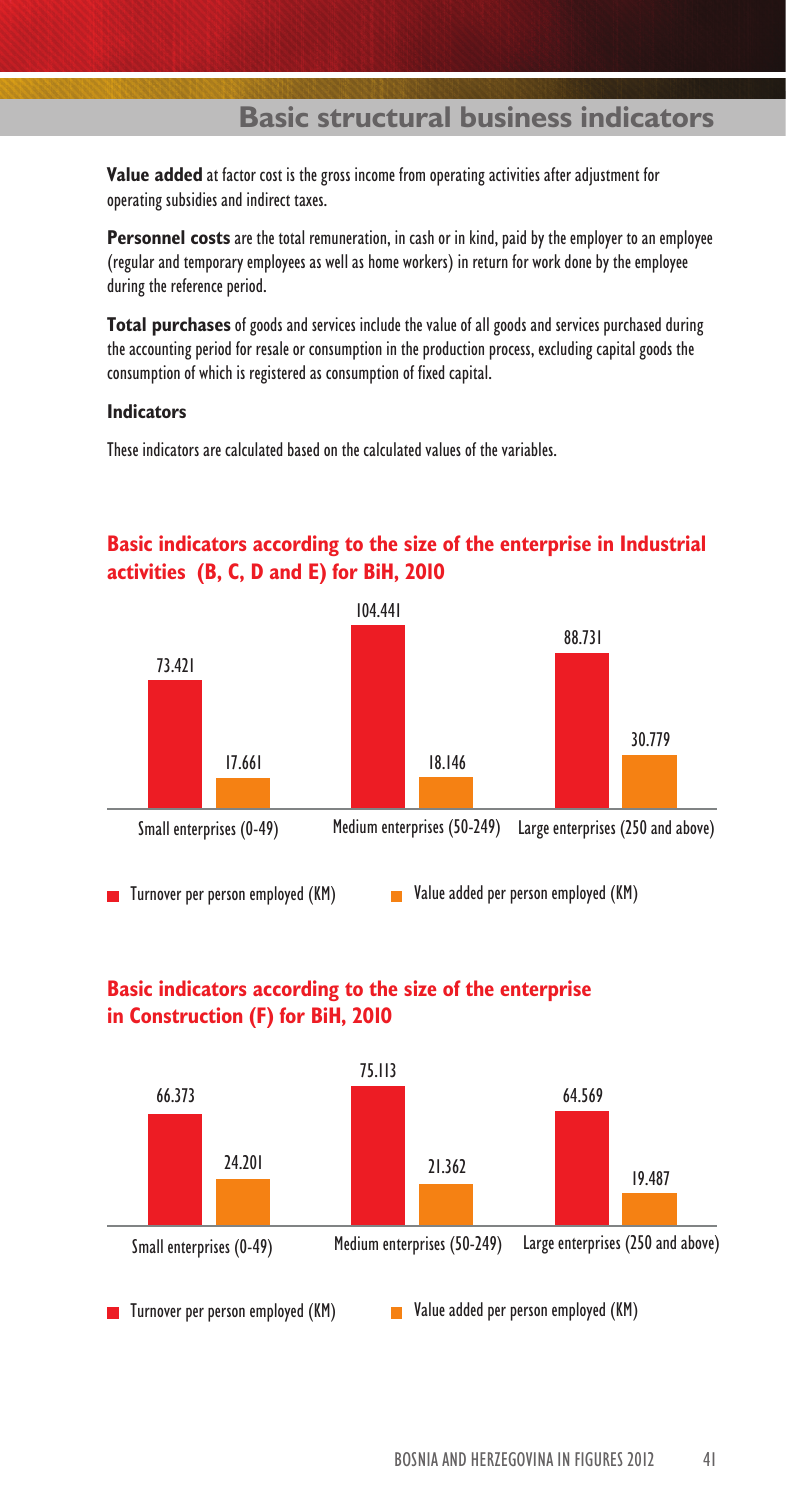#### **Basic indicators according to the size of the enterprise in Trade (G) in BiH, 2010**



#### **Basic indicators according to the size of the enterprise in Services (H, I and L) in BiH, 2010**



**T**urnover per person employed (KM) Value added per person employed (KM)

**Turnover per person employed** is obtained by dividing the total turnover with a total number of persons employed.

This indicator expresses the ability of selling of business unit of specific activity.

**Value added per person employed** is obtained by dividing the total value added with a total number of persons employed. This indicator is used to measure productivity.

**Percent of value added on the value of production is obtained** by dividing the total added value with a total value of production.

**Average personnel costs per employee** is obtained by dividing the total personnel costs with number of employees.

This indicator shows average personnel costs in certain activity.

**Gross operating rate** represents the percentage of gross operating surplus in turnover.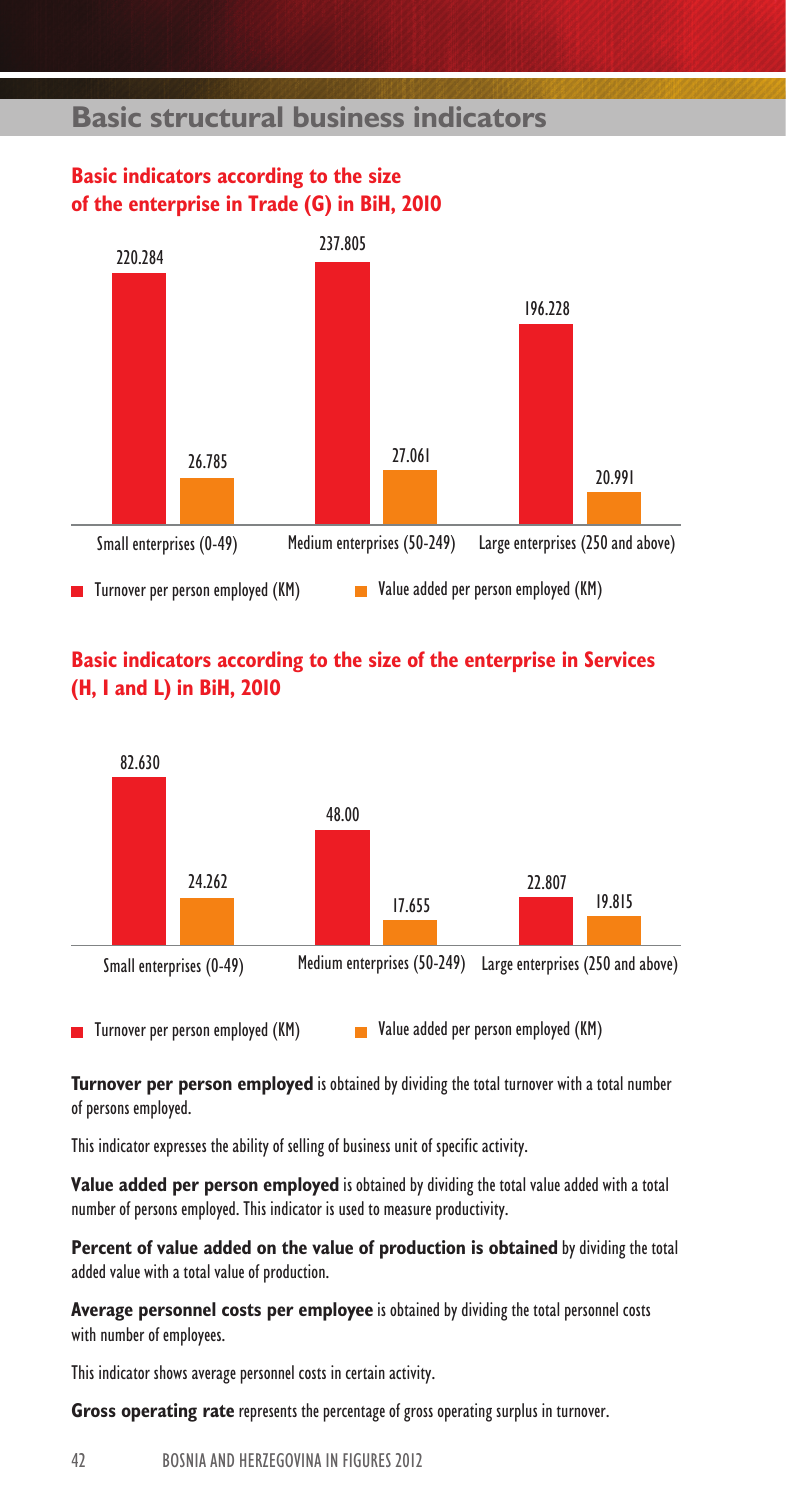**Statistical business register**

#### **Enterprises in SBR by classes of employees and classes of turnover**

| Year | Total  | <b>Small</b> |      | <b>Medium</b> |     |        | Large |
|------|--------|--------------|------|---------------|-----|--------|-------|
|      |        | number       | %    | number        | %   | number | %     |
| 2009 | 32.430 | 30.295       | 93,4 | 1.873         | 5,8 | 262    | 0,8   |
| 2010 | 33.114 | 31.071       | 93,8 | 1.756         | 5.3 | 287    | 0,9   |
| 2011 | 33.507 | 31.271       | 93,3 | 1.935         | 5,8 | 301    | 0,9   |

Enterprises 1) by classes of employees, BiH 2009-2011

l ) Including enterprises (no entrepreneurs) for which data are available from the annual financial reports.

| Year | Total  |        | <b>Small</b> | <b>Medium</b> |     |        | Large |
|------|--------|--------|--------------|---------------|-----|--------|-------|
|      |        | number | %            | number        | %   | number | %     |
| 2009 | 32.698 | 32.294 | 98,8         | 342           | 1,0 | 62     | 0,2   |
| 2010 | 33.083 | 32.657 | 98,7         | 355           | IJ  | 71     | 0,2   |
| 2011 | 33.077 | 32.606 | 98,6         | 393           | 1,2 | 78     | 0,2   |

Enterprises<sup>1)</sup> by classes of turnover, BiH 2009-2011

Enterprises<sup>1)</sup> by classes of employees in 2011, structure in %

Enterprises<sup>1)</sup> by classes of turnover in 2011, structure in %



l ) Including enterprises (no entrepreneurs) for which data are available from the annual financial reports.

Data on the enterprises by classes of employees are classified to:

#### **small (0-49 employees) medium (50-249 employees) and large enterprises (250 and more employees).**

Data on the enterprises by classes of turnover are classified to: **small (0-19.999.999 KM), medium (20.000.000-99.999.999 KM) and large enterprises (100.000.000 and above KM).**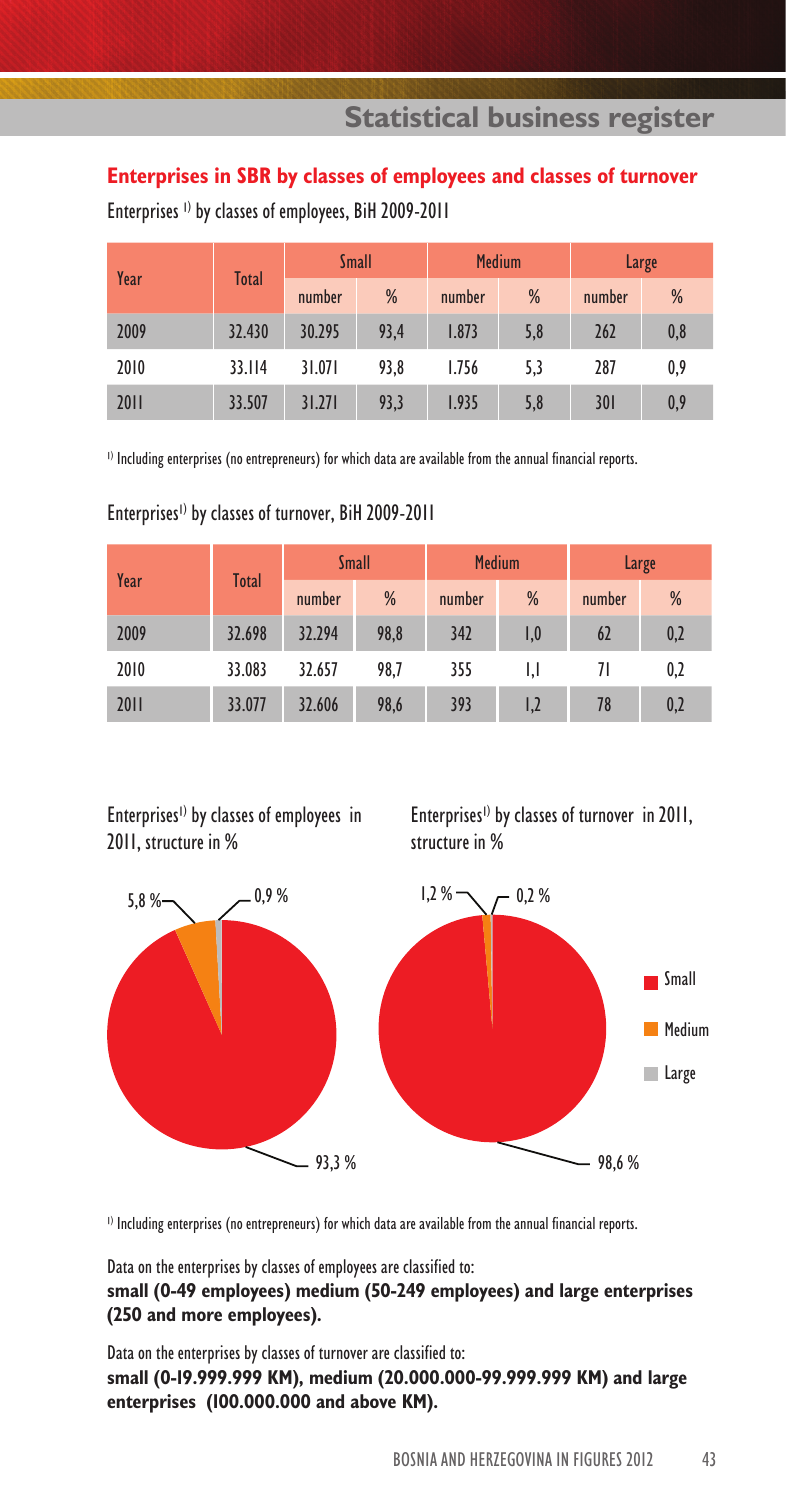#### **Consumer price index in BiH by COICOP groups in year 2011 Consumer price index in BiH by COICOP groups in year 2011, base (2010=100).**

| <b>COICOP GROUPS</b>                                                    | Ø2010/Ø2005      | Ø2011/Ø2010 |
|-------------------------------------------------------------------------|------------------|-------------|
| <b>Total</b>                                                            | III <sub>1</sub> | 103,7       |
| Food and non-alcoholic beverages                                        | 122,8            | 106,0       |
| Alcoholic beverages and tobacco                                         | 133,9            | 108,2       |
| Clothing and footwear                                                   | 86,3             | 92,7        |
| Housing, water, electricity, gas and other fuels                        | 134,6            | 103,1       |
| Furnishing, household equipment and routine maintenance of<br>the house | 104,7            | 101,1       |
| Health                                                                  | II3,5            | 98,I        |
| <b>Transport</b>                                                        | II3,I            | 107,5       |
| <b>Communications</b>                                                   | 131,6            | 105,4       |
| <b>Recreation and culture</b>                                           | II5,0            | 100,6       |
| <b>Education</b>                                                        | III,6            | 100,0       |
| <b>Restaurants and hotels</b>                                           | 121,3            | 101,8       |
| Other goods and services                                                | 108,0            | 100,0       |

**Consumer Price Index** allows to measure the consumer price inflation that is the rate of change of the consumer prices of goods and services purchased by the households through monetary transactions in the economic territory of Bosnia and Herzegovina for products that directly satisfy consumers' needs.

Consumer Price Index represents a measure of inflation in state. It serves as a guarantee the value of recurrent payments in escalator clauses for contractual relationships, it enables a comparison of inflation in country with inflation in other countries as well as a comparison of price movements within particular country and regions, it can also serve as a base for deflating national accounts data and other purposes.

CPI is calculated on the basis of the representative list of products that consists of 620 items in the year 2010. Each month over 21 000 prices are being collected in accordance with defined sample of outlets on 12 geographical locations (5 towns in Federation of BiH, 6 towns in Republika Srpska and in District Brcko).

In comparison to the average of the year 2010, average price level in the year 2011 was higher by 3,7% due to the average price movement in divisions of: Alcoholic beverages and tobacco (8,2%), Transport (7,5%), Food and non-alcoholic beverages (6,0%), Communications (5,4%), Housing, water, electricity, gas and other fuels (3,1%), Restaurants and hotels (1,8%), Furnishing, household equipment and regular maintenance of the house (1,1%), Recreation and culture (0,6%), Education (0,0%), Other goods and services (0,0%), Health (-1,9%) and Clothing and footwear (-7,3%).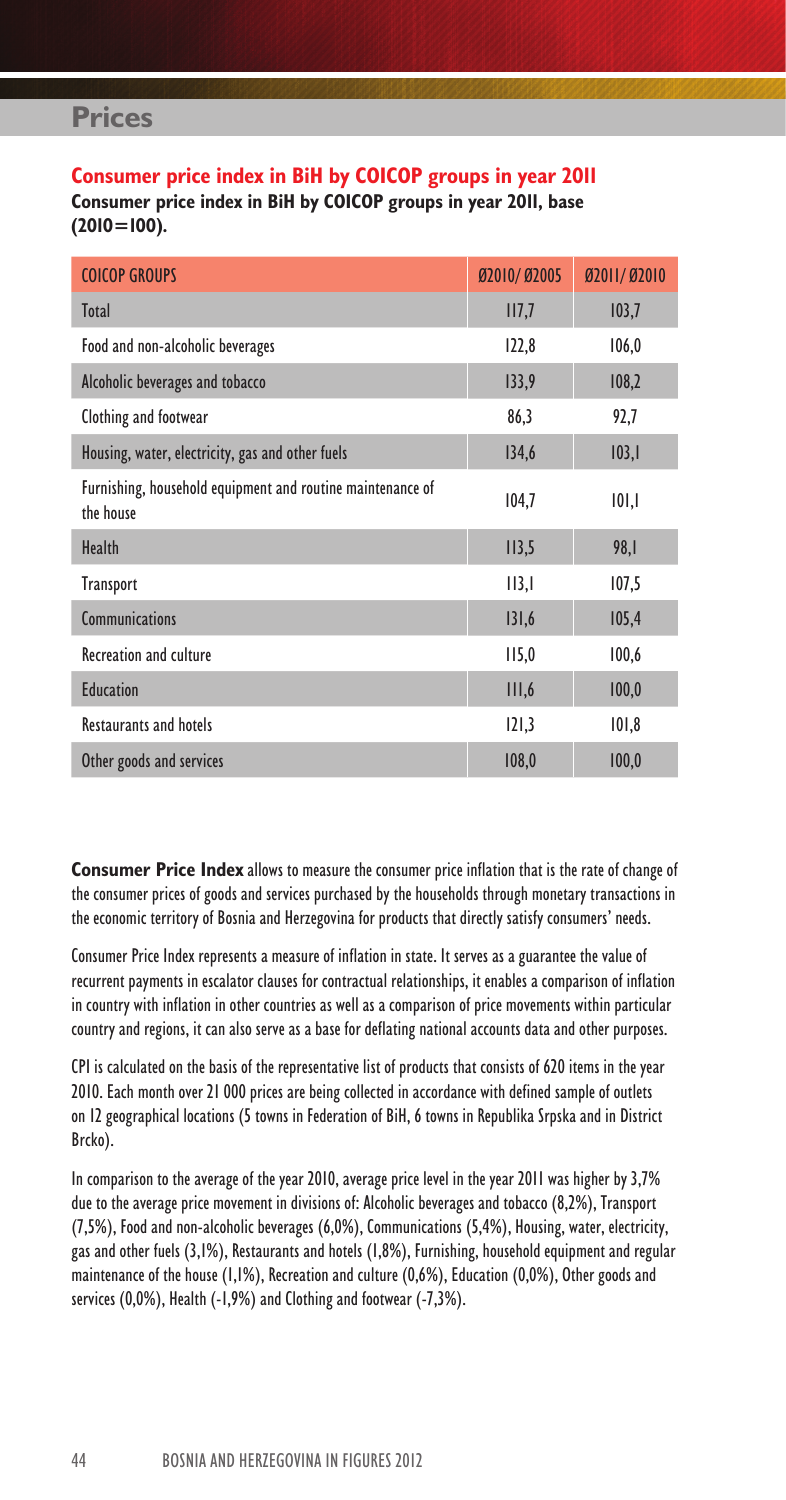

## **Consumer price index in BiH by COICOP groups 2011**

### **Consumer price index in BiH: price change rates (%) by COICOP groups, 2011**

| <b>COICOP PRODUCT GROUPS</b>        | Price change $(02010=100)$ | Changes in price<br>$(02005=100)$ |                |                   |                 |
|-------------------------------------|----------------------------|-----------------------------------|----------------|-------------------|-----------------|
|                                     | <b>BiH</b><br>%            | <b>FBiH</b><br>%                  | <b>RS</b><br>% | <b>BDBiH</b><br>% | <b>BiH</b><br>% |
| Total                               | 3,7                        | 3,5                               | 3,9            | 2,2               | 17,7            |
| Food and non-alcoholic<br>beverages | 6,0                        | 6.5                               | 5,6            | 3,3               | 22,8            |
| Alcoholic beverages and<br>tobacco  | 8.0                        | 8.0                               | 8,0            | 5,1               | 33,9            |
| Clothing and footwear               | $-7,3$                     | -9,5                              | $-4,6$         | $-5,6$            | $-13,7$         |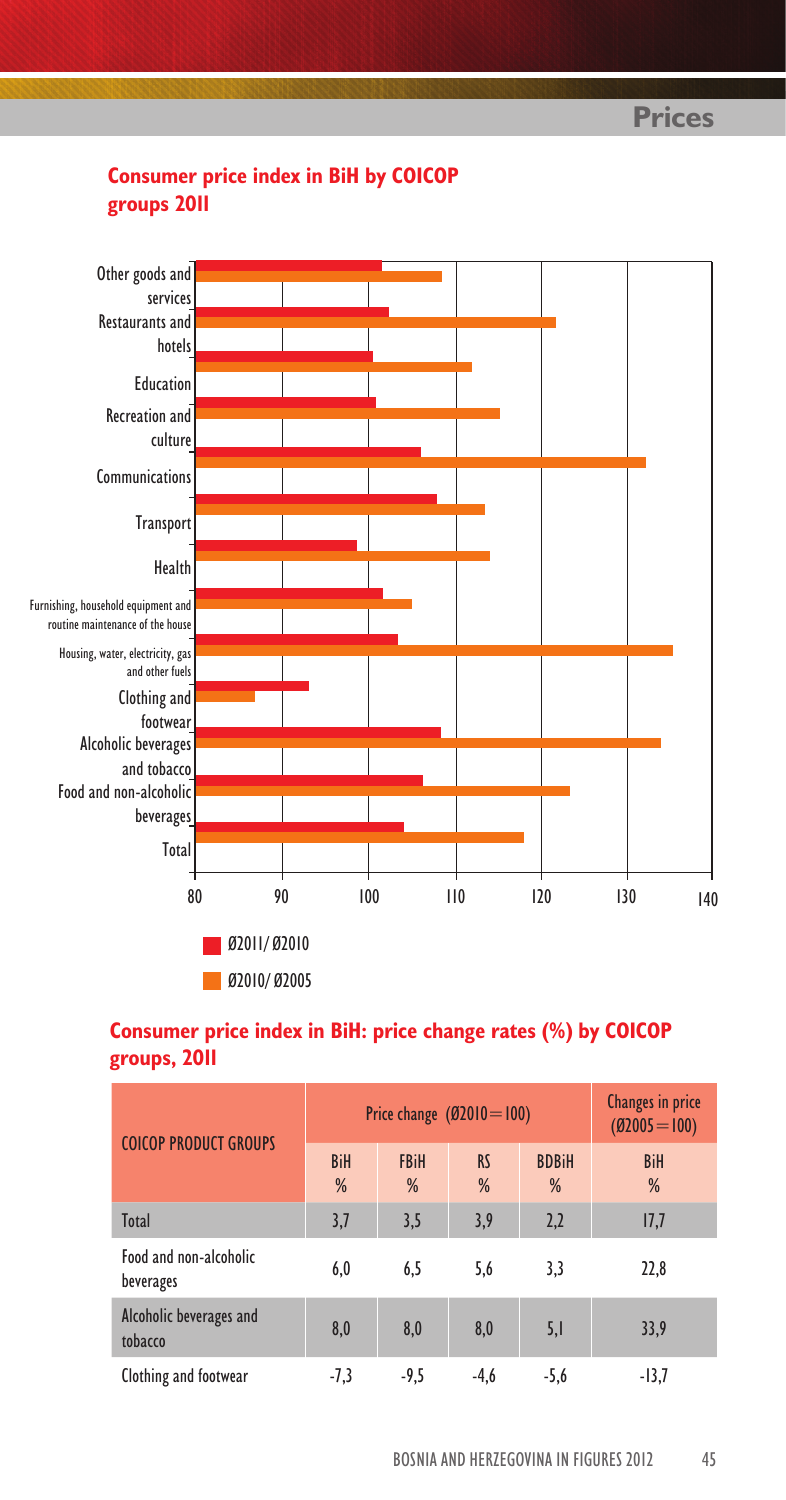| <b>COICOP PRODUCT GROUPS</b>                                               | Price change $(02010=100)$ | Changes in price<br>$(02005=100)$ |                |                   |                 |
|----------------------------------------------------------------------------|----------------------------|-----------------------------------|----------------|-------------------|-----------------|
|                                                                            | <b>BiH</b><br>%            | <b>FBiH</b><br>%                  | <b>RS</b><br>% | <b>BDBiH</b><br>% | <b>BiH</b><br>% |
| Housing, water, electricity,<br>gas and other fuels                        | 3,1                        | 3,3                               | 2,8            | 0,4               | 34,6            |
| Furnishing, household<br>equipment and routine<br>maintenance of the house | IJ                         | 1,2                               | IJ             | 0,2               | 4,7             |
| <b>Health</b>                                                              | 1,9                        | 2,8                               | $-1,0$         | $-1,4$            | 13,5            |
| Transport                                                                  | 7,5                        | 7,2                               | 8,1            | 6,2               | 3,              |
| <b>Communications</b>                                                      | 5,4                        | 1,5                               | 10,3           | 4,0               | 31,6            |
| <b>Recreation and culture</b>                                              | 0,6                        | 0,9                               | 0,3            | 0,7               | 15,0            |
| <b>Education</b>                                                           | 0,0                        | 0,3                               | $-0,2$         | 0,0               | II, 6           |
| <b>Restaurants and hotels</b>                                              | 1,8                        | 2,5                               | 0,7            | 0,2               | 21,3            |
| Other goods and services                                                   | 0,0                        | 0.3                               | $-0.5$         | 1,8               | 8,0             |

### **Comparative price levels for selected groups of consumption in the Western Balkans Countries and the region, EUROSTAT- OECD purchasing power parties programme, 2010 (EU27=100)**

|                                    | <b>Household final</b><br>consumption | Food and non-al-<br>coholic beverages | <b>Alcoholic</b><br>beverages and<br>tobacco | Clothing |
|------------------------------------|---------------------------------------|---------------------------------------|----------------------------------------------|----------|
| Austria                            | 107                                   | II <sub>5</sub>                       | 92                                           | 103      |
| Italy                              | 104                                   | 106                                   | 104                                          | 0        |
| <b>EU27</b>                        | 100                                   | 100                                   | 100                                          | 100      |
| Greece                             | 96                                    | 98                                    | 90                                           | 107      |
| Slovenia                           | 84                                    | 95                                    | 80                                           | 98       |
| Croatia                            | 74                                    | 92                                    | 82                                           | 104      |
| <b>Turkey</b>                      | 73                                    | 90                                    | 106                                          | 73       |
| Hungary                            | 65                                    | 81                                    | 68                                           | 85       |
| Montenegro                         | 59                                    | 77                                    | 50                                           | 105      |
| Romania                            | 59                                    | 67                                    | 64                                           | 94       |
| <b>Bosnia and Herze-</b><br>govina | 57                                    | 75                                    | 58                                           | 100      |
| Serbia                             | 52                                    | 65                                    | 49                                           | 98       |
| <b>Bulgaria</b>                    | 51                                    | 66                                    | 64                                           | 75       |
| Albania                            | 50                                    | 70                                    | 51                                           | 77       |
| <b>FYR Macedonia</b>               | 44                                    | 51                                    | 41                                           | 76       |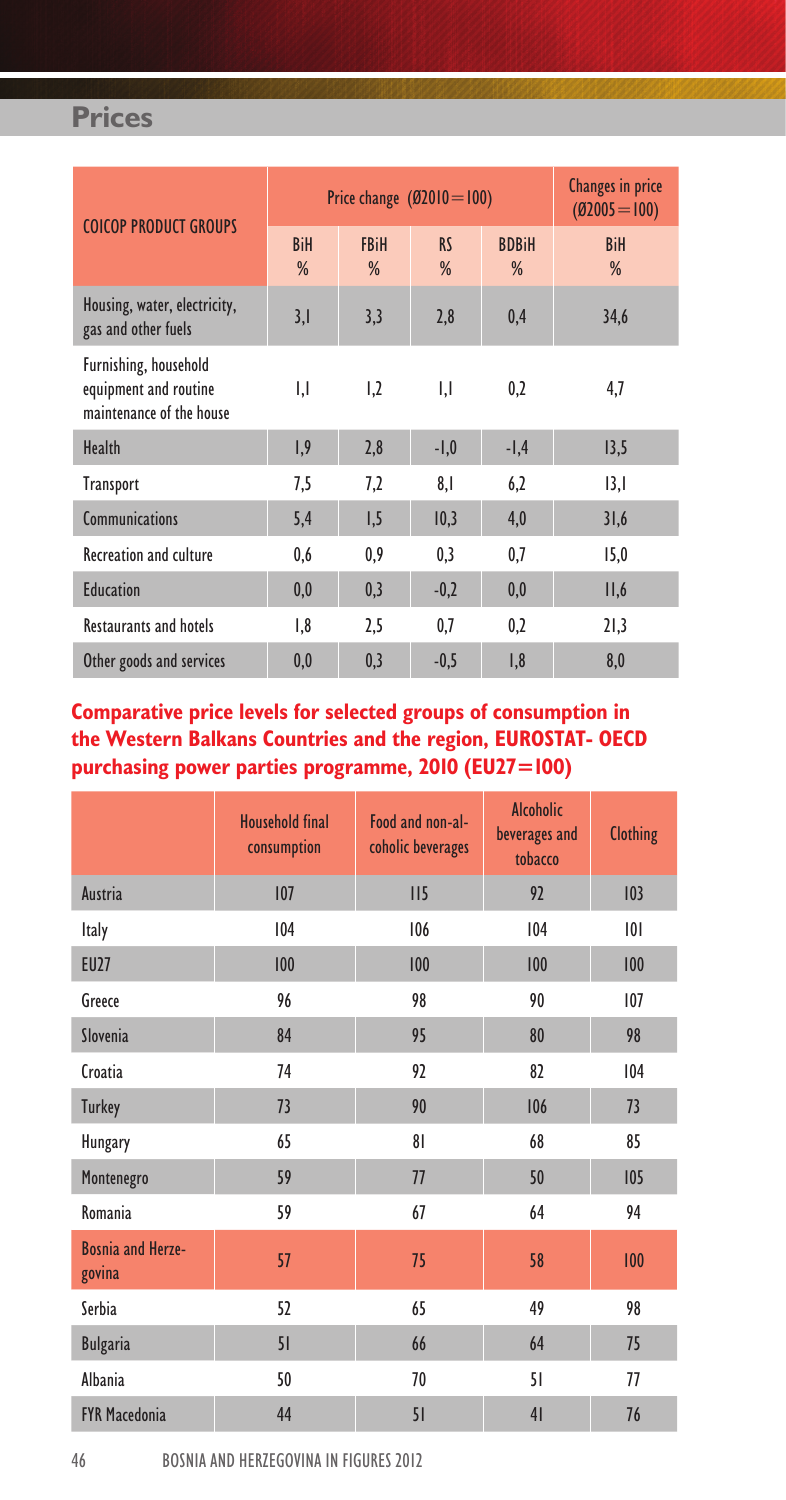|                                         | Foot-<br>wear | Electricity,<br>gas and other<br>fuels | <b>Furniture and</b><br>furnishings | Household<br>appliances | Consumer<br>electronics |
|-----------------------------------------|---------------|----------------------------------------|-------------------------------------|-------------------------|-------------------------|
| Austria                                 | 101           | 110                                    | 104                                 | 96                      | 102                     |
| Italy                                   |               | 94                                     | 108                                 | 107                     | 106                     |
| <b>EU27</b>                             | 100           | 100                                    | 100                                 | 100                     | 100                     |
| Greece                                  | 107           | 78                                     | 108                                 | 97                      | 100                     |
| Slovenia                                | 87            | 97                                     | 96                                  | 103                     | 102                     |
| Croatia                                 | 96            | 75                                     | 74                                  | 96                      | 104                     |
| <b>Turkey</b>                           | 72            | 89                                     | 75                                  | 100                     | 110                     |
| Hungary                                 | 90            | 86                                     | 75                                  | 83                      | 99                      |
| Montenegro                              | III           | 58                                     | 60                                  | 83                      | 92                      |
| Romania                                 | 94            | 56                                     | 61                                  | 80                      | 96                      |
| <b>Bosnia</b> and<br><b>Herzegovina</b> | 93            | 66                                     | 54                                  | 90                      | 100                     |
| Serbia                                  | 96            | 47                                     | 56                                  | 86                      | 94                      |
| <b>Bulgaria</b>                         | 73            | 61                                     | 62                                  | 87                      | 89                      |
| Albania                                 | 76            | 55                                     | 58                                  | 99                      | 101                     |
| <b>FYR Macedonia</b>                    | 75            | 52                                     | 73                                  | 79                      | 92                      |

|                                         | Personal transport<br>equipment | <b>Transport services</b>                           | Communica-<br>tions | <b>Hotels and</b><br>restaurants |
|-----------------------------------------|---------------------------------|-----------------------------------------------------|---------------------|----------------------------------|
| Austria                                 | 106                             | 100                                                 | 96                  | 104                              |
| <b>Italy</b>                            | 100                             | 80                                                  | 108                 | 107                              |
| <b>EU27</b>                             | 100                             | 100                                                 | 100                 | 100                              |
| Greece                                  | 96                              | 88                                                  | II5                 | 96                               |
| Slovenia                                | 94                              | 88                                                  | 84                  | 87                               |
| Croatia                                 | 97                              | 90                                                  | 87                  | 91                               |
| <b>Turkey</b>                           | II5                             | 8 <sup>1</sup>                                      | 104                 | 79                               |
| Hungary                                 | 95                              | 80                                                  | 99                  | 54                               |
| Montenegro                              | 85                              | 65                                                  | 64                  | 62                               |
| Romania                                 | 88                              | 49                                                  | 76                  | 50                               |
| <b>Bosnia</b> and<br><b>Herzegovina</b> | 86                              | 75                                                  | 88                  | 59                               |
| Serbia                                  | 85                              | 53                                                  | 39                  | 54                               |
| <b>Bulgaria</b>                         | 88                              | 45                                                  | 73                  | 45                               |
| Albania                                 | 98                              | 50                                                  | 72                  | 42                               |
| <b>FYR Macedonia</b>                    | 90                              | 40<br><b>BOSNIA AND HERZEGOVINA IN FIGURES 2012</b> | 74                  | 42<br>47                         |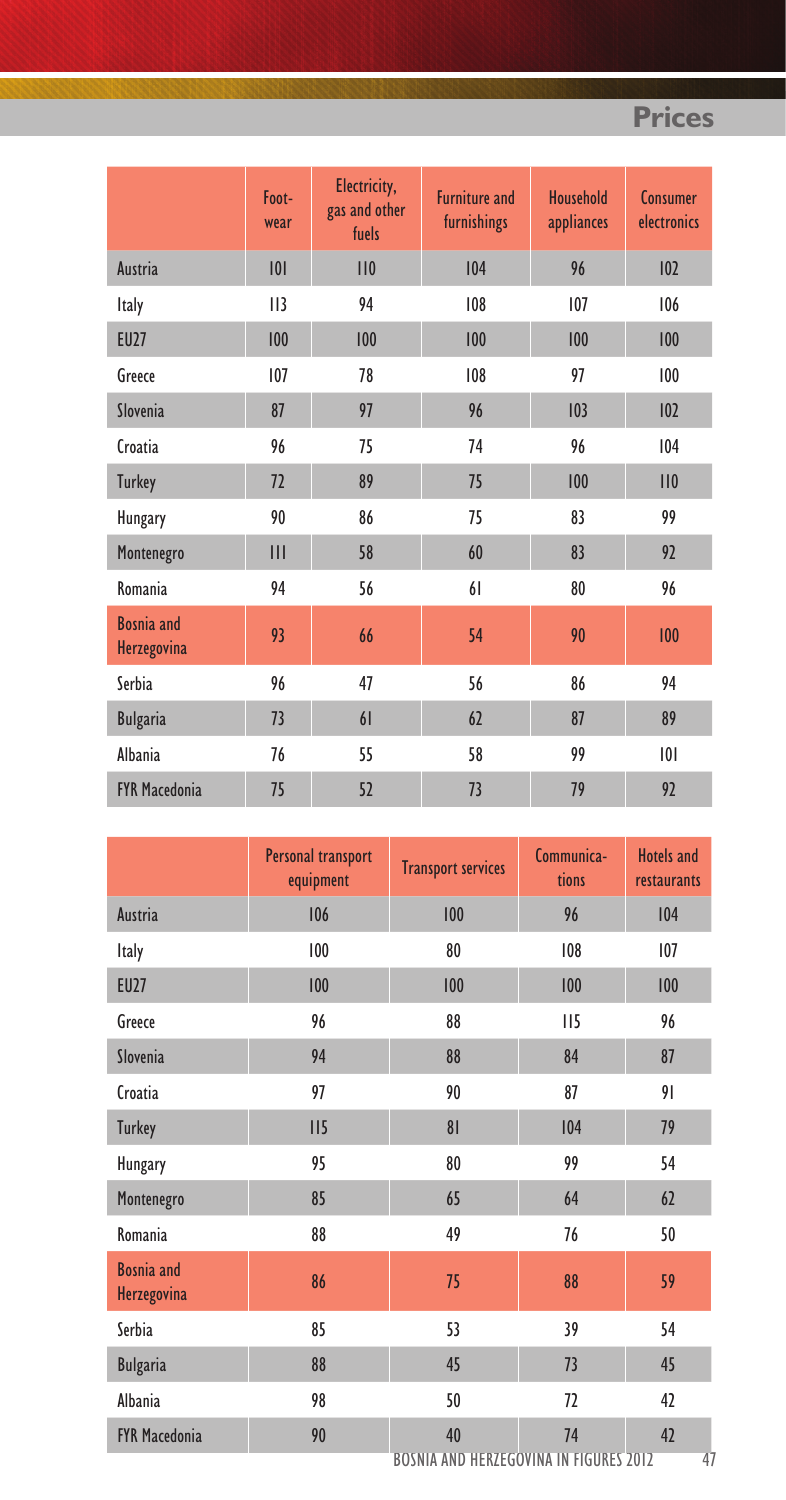**Comparative price levels for the**



Comparative price levels are expressed in the form of price level indices (PLIs). PLIs provide a comparison of country's price levels with respect to the EU average: if the PLI is higher than 100, the country

#### **Industrial producer price indices in BiH,**

concerned is relatively expensive compared to the EU average and vice versa.

2011 (Dec. 2006 = 100)

|                                          | Ф2011/dec. 2006 | D2011/D2010 |
|------------------------------------------|-----------------|-------------|
| <b>TOTAL</b>                             | III, I          | 103,7       |
| Energy                                   | II4, I          | 105,1       |
| Intermediate goods                       | II4, I          | 106,3       |
| Capital                                  | 107,2           | 104,0       |
| Durable consumer goods                   | 100,6           | 99.5        |
| Non-durable consumer                     | 107,0           | 100,3       |
| C. Mining and quarrying                  | 122,2           | 105,8       |
| D. Manufacturing                         | 110,7           | 103,6       |
| E. Electricity, gas and hot water supply | 107,2           | 102,7       |

**Producer Price Index** is a short-term statistical indicator that represents the measurement of change of prices of industrial products produced and sold by enterprises. This statistical indicator serves as the measure of inflation. It can also serve as the indicator of economical performances, escalator in long-term contracts, deflator for output values, intermediate consumption, and capital consumption in National Accounts, and as an important tool in creating monetary and fiscal policies.

PPI in Bosnia and Herzegovina is calculated based on the representative list of products and their producers making a sample of cca. 531 producers and 918 products. Each month 1854 prices are collected directly from producers through the unique questionnaire.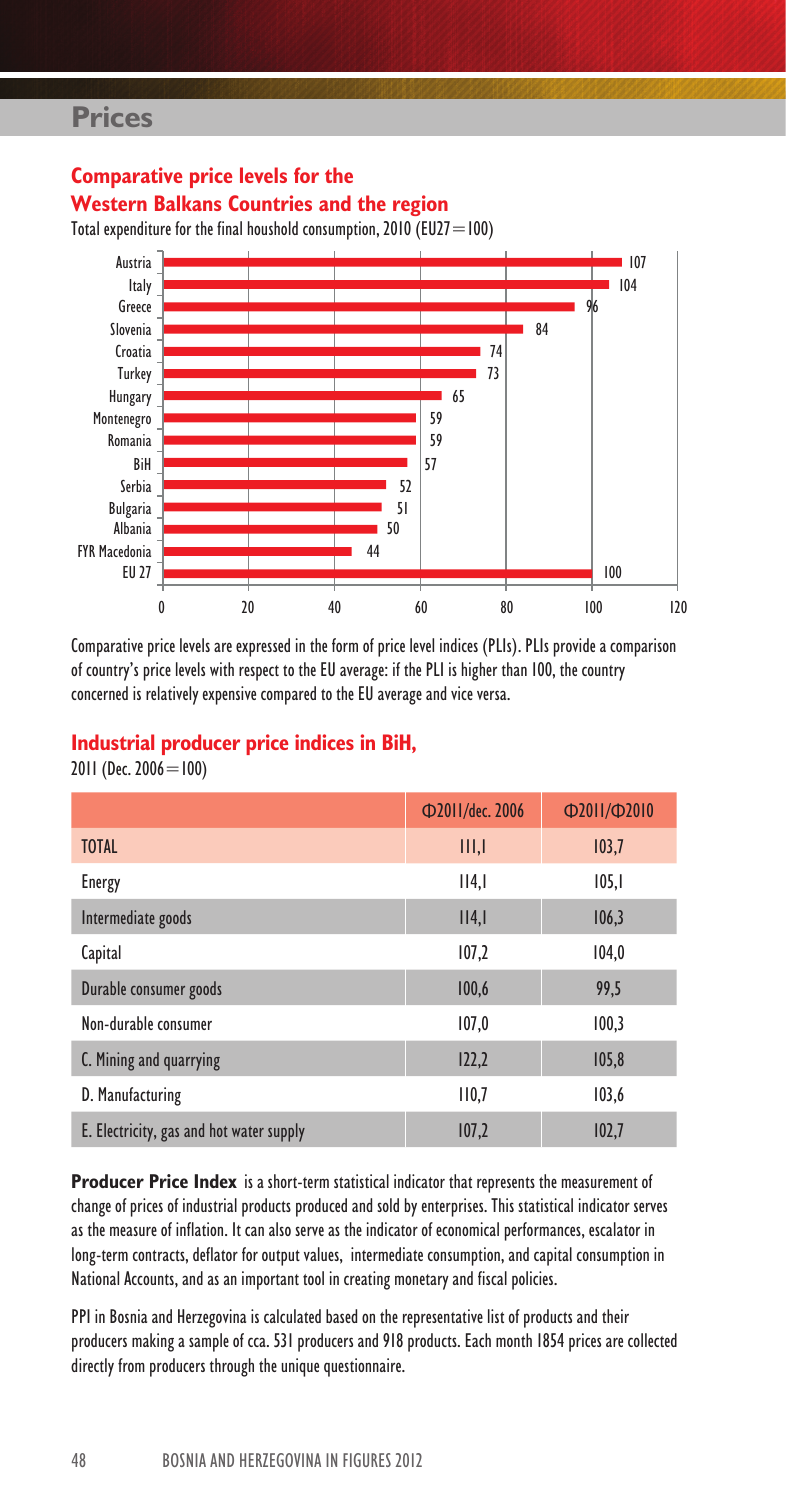## **Annual rates of change in industry in BiH by activity sections and subsections\*) , 2011**

| <b>Section</b> | <b>Description</b>                                     | 2006/<br>2005 | 2007/<br>2006 | 2008/<br>2007 | 2009/<br>2008 | 2010/<br>2009 | 2011/<br>2010 |
|----------------|--------------------------------------------------------|---------------|---------------|---------------|---------------|---------------|---------------|
| C              | Mining and quarrying                                   | 8,5           | $-1.2$        | 12,7          | $-2.4$        | $-3.6$        | 15.8          |
| D              | Manufacturing                                          | 17,4          | 9,3           | 5,6           | 2,7           | 5,1           | 6,2           |
| <b>DA</b>      | Food products, beverages<br>and tobacco                | 4,7           | 5,8           | 3,5           | 7,7           | 0,3           | $-4,0$        |
| DB             | Textiles and textile<br>products                       | $-16,4$       | 1,7           | 9,0           | $-1,2$        | 11,0          | 6,6           |
| <b>DC</b>      | Leather and leather<br>products                        | 32,7          | $-5,3$        | $-3,9$        | $-2,5$        | 4,0           | 24,4          |
| DD             | Wood and wood products                                 | 5.3           | 14.7          | $-11.3$       | $-12.7$       | 7.2           | 13.2          |
| <b>DE</b>      | Pulp, paper and paper<br>products                      | 13,2          | 12,9          | 6,9           | $-2,3$        | $-2,1$        | 5,7           |
| DF             | Coke, refined petroleum<br>products and nuclear fuel   |               |               |               |               | 17.8          | 13.6          |
| DG             | Chemicals, chemical<br>products and man-made<br>fibres | 30,5          | 20,0          | 29,2          | 36,1          | $-1,5$        | 20,4          |
| DH             | Rubber and plastic<br>products                         | 15,2          | 16.6          | $-0,4$        | $-16.0$       | 19.1          | 9.6           |
| DI             | Other non-metallic mineral<br>products                 | 13,6          | 6,3           | 10,9          | $-16,6$       | $-0,5$        | 6,0           |
| D              | Basic metals and fabricat-<br>ed metal products        | 43,9          | 7,9           | 1,6           | IJ            | 1,3           | 8,9           |
| <b>DK</b>      | Machinery and equipment                                | 0,6           | 26,5          | 12,2          | $-22,3$       | 104.3         | 3,0           |
| DL             | <b>Electrical and optical</b><br>equipment             | $-14,5$       | 21,2          | $-6,7$        | $-10,8$       | $-5,0$        | 1,8           |
| <b>DM</b>      | <b>Transport equipment</b>                             | $-6,5$        | $-20,3$       | $-7,2$        | 2,9           | 20,8          | $-11,5$       |
| <b>DN</b>      | Other products                                         | 23,7          | 26,5          | 23,4          | $-5,7$        | 22,0          | $-1,9$        |
| E              | Electricity, gas and water<br>supply                   | 2,1           | 3,1           | 9,6           | 0,1           | 3,7           | 2,0           |
| <b>Total</b>   | <b>TOTAL INDUSTRY</b>                                  | 12,5          | 6.6           | 7,3           | 1,5           | 3,7           | 6.4           |

\*) Annual rates of change are calculated on the basis of monthly volume indices of industrial production (base year  $2005 = 100$ ).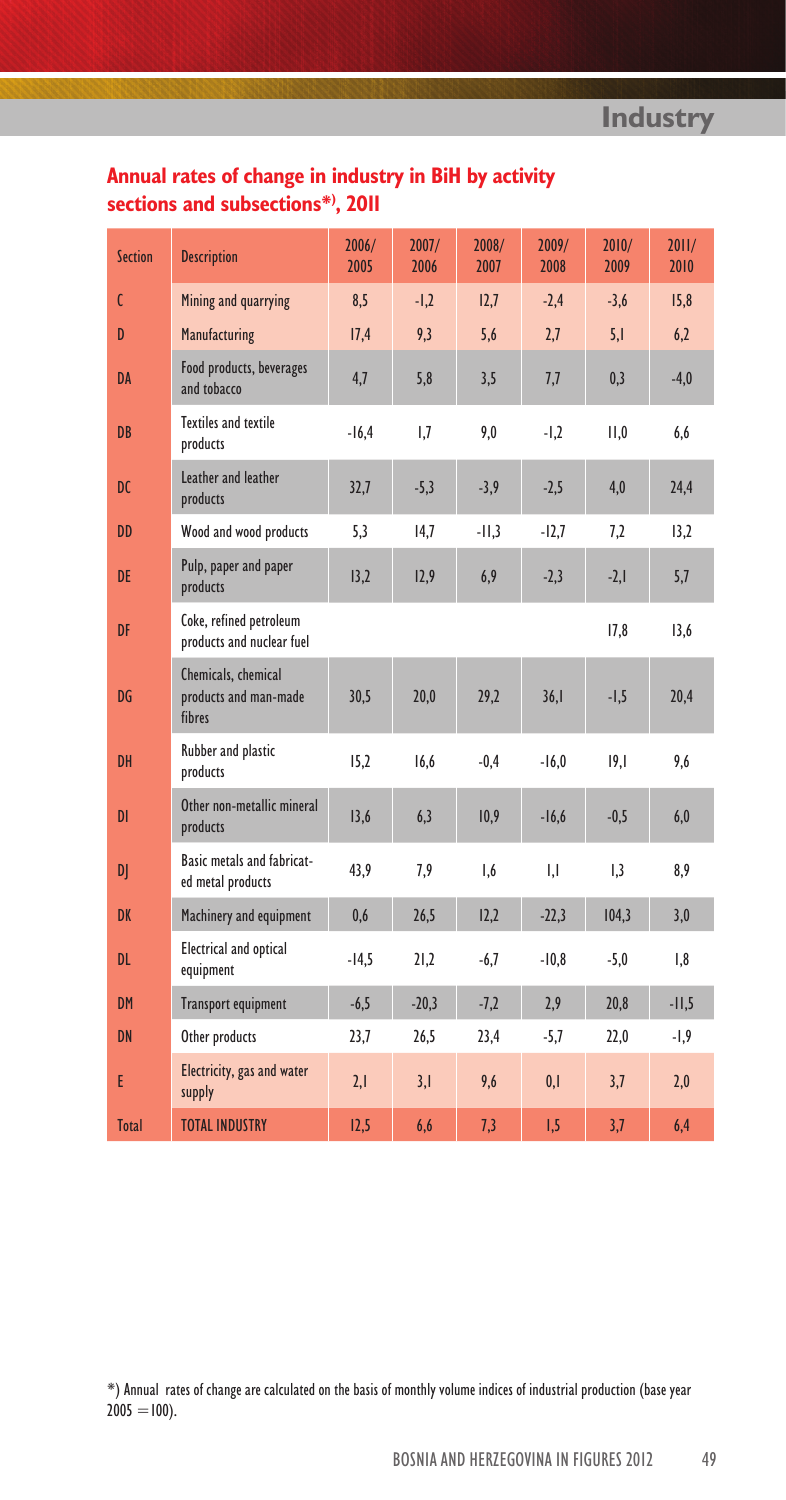## **Industry**



## **Annual rates of change in industry in BiH by activity sections and subsections, 2011**

#### **Sales value of industrial production by type of production, regions and years in BiH, 2011** in millions of KM

|                                           |              |         | Year    |          |  |  |
|-------------------------------------------|--------------|---------|---------|----------|--|--|
| <b>Type of Production</b>                 |              | 2009    | 2010    | 2011     |  |  |
|                                           | BiH          | 7.423.1 | 8.627,1 | 9.850,8  |  |  |
| Production on own account (0) Sales value | <b>FBiH</b>  | 5.104,2 | 5.883,0 | 6.600,8  |  |  |
|                                           | RS           | 2.260,7 | 2.667,8 | 2.971,2  |  |  |
|                                           | <b>BDBiH</b> | 58,2    | 76,3    | 278,8    |  |  |
|                                           | BiH          | 323,2   | 350,9   | 383,1    |  |  |
| Production under contact (1) Value of     | <b>FBiH</b>  | 151,2   | 144,6   | 155,7    |  |  |
| provision                                 | RS           | 171,2   | 206,3   | 227,3    |  |  |
|                                           | <b>BDBiH</b> | 0,7     | 0,0     | 0,0      |  |  |
|                                           | BiH          | 7.746,3 | 8.978,0 | 10.233,9 |  |  |
| Total production $(0+1)$ Sales Value and  | <b>FBiH</b>  | 5.255,4 | 6.027,6 | 6.756,6  |  |  |
| provision                                 | RS           | 2.431,9 | 2.874,  | 3.198,5  |  |  |
|                                           | <b>BDBiH</b> | 59,0    | 76,3    | 278,8    |  |  |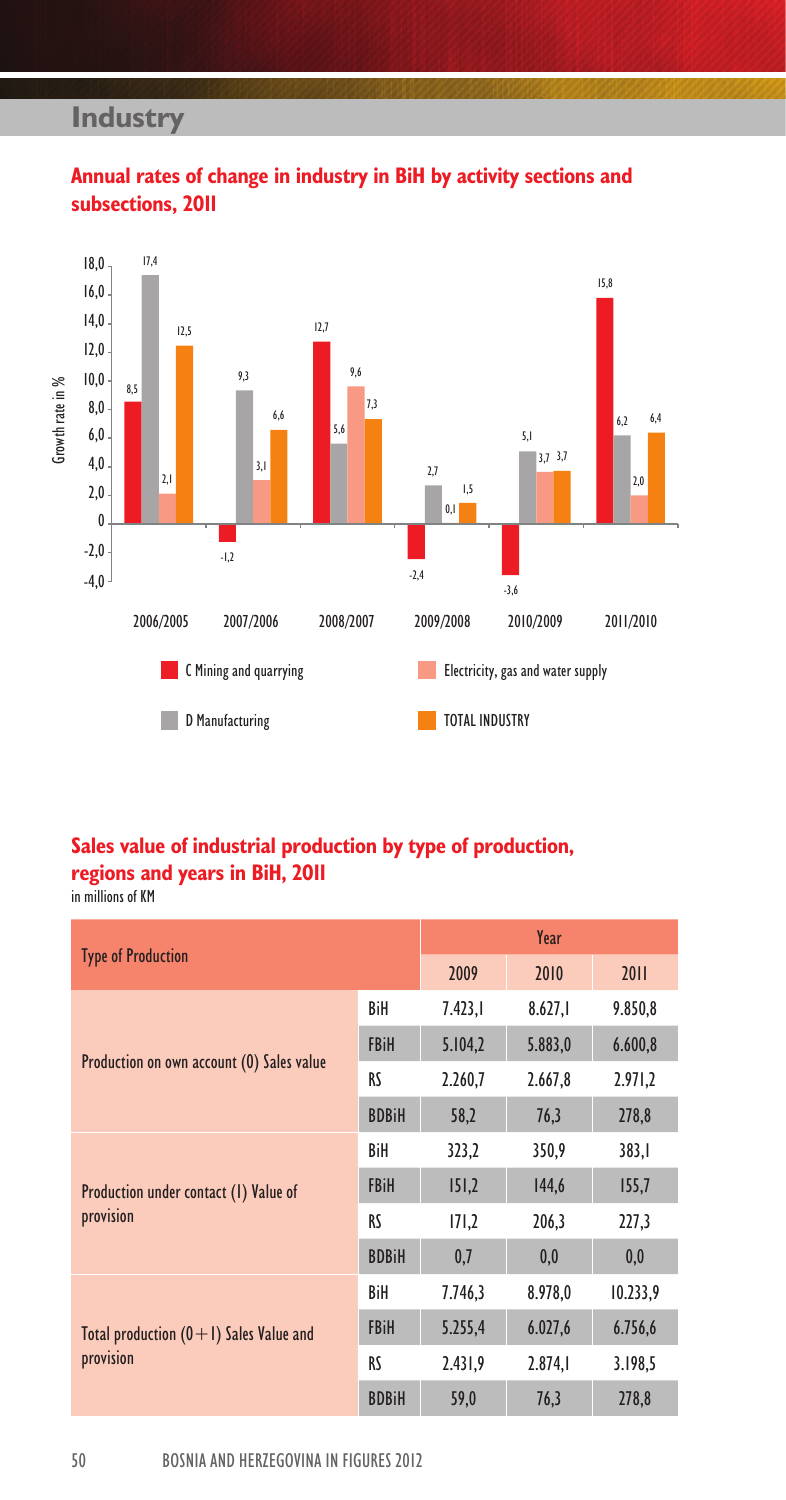

**Production on own account (0)** is the production accomplished by the observation unit (enterprise/local unit) on own account by utilizing the purchased or its own raw materials. The observation unit is the owner of a finished product and sells its own products in the market.

**Production under contract (I)** is contractual agreement between a principal and a contractor. It represents production that is done when a contracted business entity, from raw materials owned by the principal, produces or processes a product defined by the Nomenclature of Industrial Products BIH 2010.

**Sale value and value of provision is total value of products** produced in own (regular) production (0) or contracted (1), and which were sold (invoiced) in the reporting year.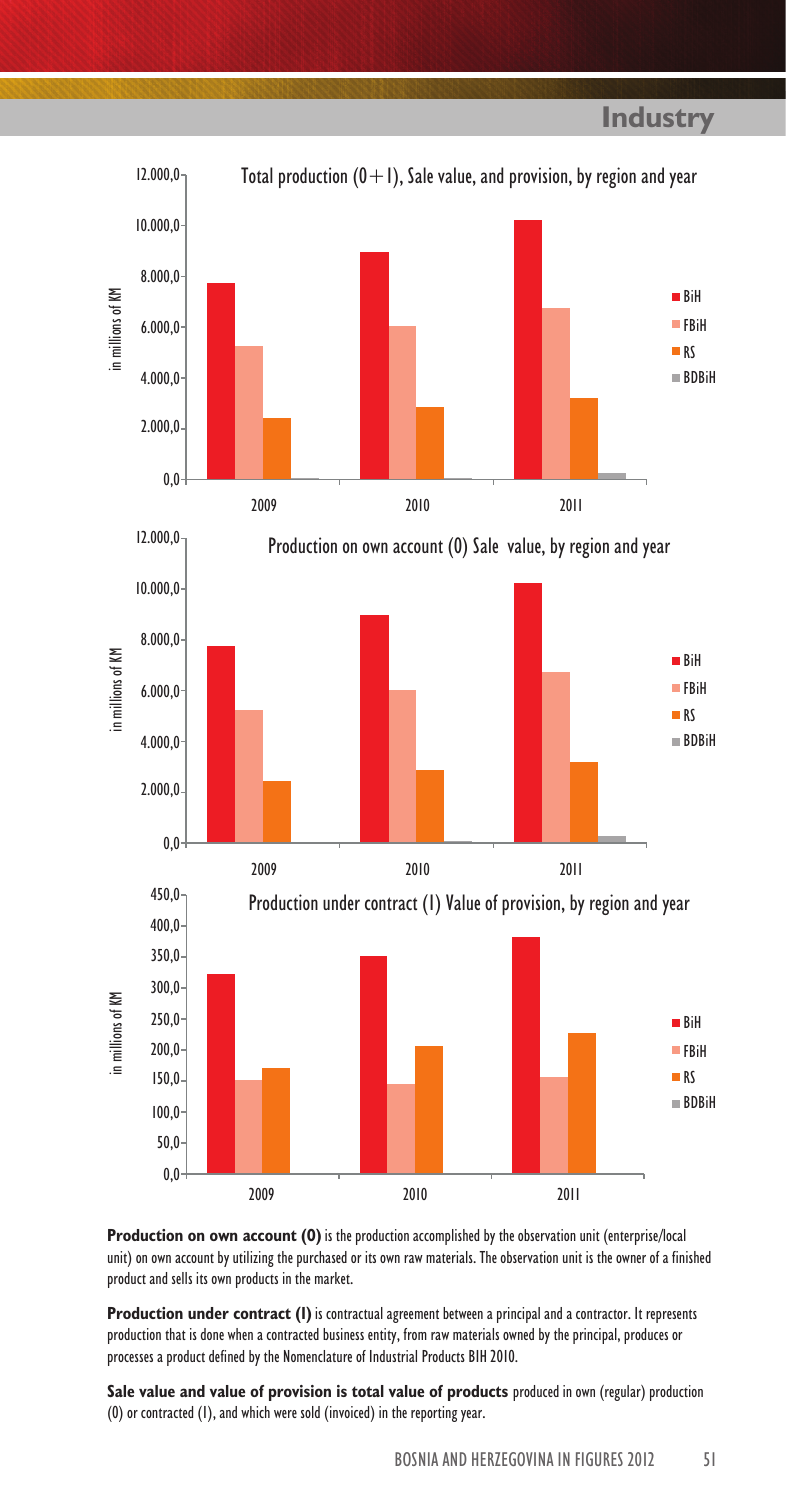# **Foreign trade in goods**

#### **Export and import by branch in BiH**

2009-2011 in thousands of KM

| VV7-LVII III UIVUSAIIUS VI NIT                                                   |               |           | Data source: Indirect Taxation Authority |                  |               |           |  |
|----------------------------------------------------------------------------------|---------------|-----------|------------------------------------------|------------------|---------------|-----------|--|
|                                                                                  |               | 2009      |                                          | 2010             |               | 2011      |  |
|                                                                                  | <b>Export</b> | Import    | <b>Export</b>                            | Import           | <b>Export</b> | Import    |  |
| Agriculture, hunt,<br>forestry and<br>fisheries (A)                              | 123.992       | 585.939   | 174.284                                  | 661.493          | 170.755       | 721.054   |  |
| Mining and<br>quarrying (B)                                                      | 91.899        | 1.056.104 | 99.368                                   | 1.574.912        | 143.443       | 2.091.999 |  |
| Food, beverages<br>and tobacco<br>$(Cl0+Cl1+Cl2)$                                | 426.094       | 1.843.146 | 528.680                                  | 1.937.538        | 628.542       | 2.153.905 |  |
| Textile and clothing<br>$(C13 + C14)$                                            | 329.643       | 650.400   | 320.066                                  | 690.650          | 361.185       | 739.403   |  |
| Leather and leather<br>products (CI5)                                            | 362.379       | 337.251   | 425.821                                  | 382.514          | 523.059       | 470.576   |  |
| Wood and wood<br>products (except<br>furniture) (C16)                            | 303.758       | 143.406   | 322.709                                  | 140.929          | 380.165       | 154.417   |  |
| Paper and paper<br>products, printing<br>and publishing<br>$(CI7+CI8)$           | 142.630       | 288.136   | 186.814                                  | 314.572          | 212.058       | 333.701   |  |
| Manufacture of<br>coke, refined oil<br>products and<br>nuclear fuel (C19)        | 265.939       | 758.360   | 578.704                                  | 902.862          | 754.123       | 1.170.464 |  |
| Chemical products<br>$(C20 + C21)$                                               | 282.695       | 1.352.126 | 356.435                                  | 1.439.164        | 438.040       | 1.574.305 |  |
| <b>Rubber and plastics</b><br>(C22)                                              | 118.878       | 523.528   | 136.375                                  | 579.551          | 170.412       | 624.753   |  |
| Non-metal mineral<br>products (C23)                                              | 104.571       | 379.710   | 84.676                                   | 358.978          | 83.498        | 380.930   |  |
| Metals and<br>metal products<br>$(C24 + C25)$                                    | 1.081.591     | 1.151.951 | 1.587.424                                | 1.320.524        | 1.840.732     | 1.537.467 |  |
| Electronic, optical<br>and electric prod-<br>ucts and equipment<br>$(C26 + C27)$ | 214.657       | 1.022.172 | 250.799                                  | <b>I.II2.385</b> | 277.579       | 1.096.283 |  |
| Machinery and<br>equipment (C28)                                                 | 396.191       | 939.401   | 426.154                                  | 809.113          | 509.577       | 906.620   |  |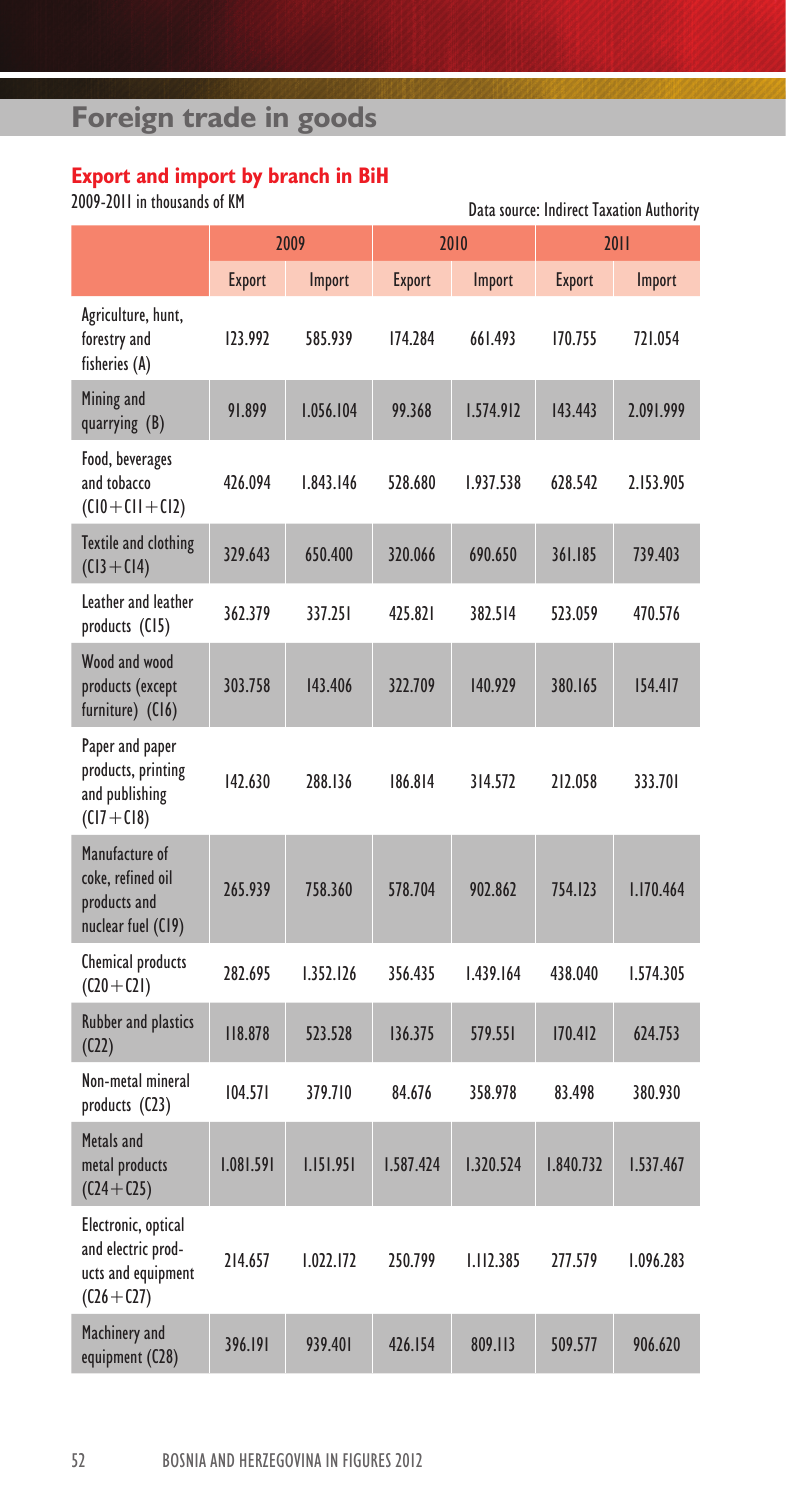**Foreign trade in goods**

|                                      | 2009          |            | 2010          |            | 2011          |            |
|--------------------------------------|---------------|------------|---------------|------------|---------------|------------|
|                                      | <b>Export</b> | Import     | <b>Export</b> | Import     | <b>Export</b> | Import     |
| Means of transport<br>$(C29 + C30)$  | 153.661       | 779.037    | 172.745       | 738.094    | 221.126       | 1.027.475  |
| Furniture (C31)                      | 494.863       | 145.971    | 629.688       | 144.149    | 700.057       | 131.658    |
| Other manufactur-<br>ing $($ C32 $)$ | 22.131        | 174.822    | 24.412        | 181.975    | 26.478        | 173.532    |
| Electricity, gas and<br>water $(D)$  | 456.367       | 97.313     | 485.088       | 196.727    | 368.297       | 116.921    |
| Waste (E)                            | 145.511       | 16.131     | 291.769       | 26.346     | 398.472       | 22.236     |
| Others $($   $+$ M $+$ R)            | 13.750        | 110.274    | 13.492        | 103.761    | 14.562        | 98.434     |
| <b>Total</b>                         | 5.531.199     | 12.355.179 | 7.095.503     | 13.616.238 | 8.222.163     | 15.526.133 |

**Statistics on the Trading of Goods** cover all transactions which include physical movement of goods across the Customs border of BiH.

The source of data for Statistics on the Trading of Goods is the Indirect Taxation Authority.

#### **Export/import of top five products, BiH** 2011

| <b>Flow</b>   | <b>Description</b>                           | <b>Value KM</b> | <b>Flow</b> | <b>Description</b>                          | <b>Value KM</b> |
|---------------|----------------------------------------------|-----------------|-------------|---------------------------------------------|-----------------|
| <b>Export</b> | Unwrought primary<br>aluminium alloys        | 461.472.966     | Import      | Crude petroleum oils                        | 1.285.994.125   |
| <b>Export</b> | Parts of seats                               | 373.355.072     | Import      | Diesel fuel                                 | 648.237.208     |
| <b>Export</b> | <b>Electrical energy</b>                     | 368.296.676     | Import      | Coking coal                                 | 528.153.783     |
| <b>Export</b> | Coke and semi coke<br>of coal                | 263.289.050     | Import      | Medicaments for<br>retail sale              | 272.733.300     |
| <b>Export</b> | Bars and rods of iron<br>and non-alloy steel | 159.927.131     | Import      | Motor spirit with an<br>octane number 95-98 | 219.685.013     |

### **Main export and import partners of BiH,**

BOSNIA AND HERZEGOVINA IN FIGURES 2012 53 **Export** 2011, in milions of KM **Import** 1.216 Croatia **Croatia 1.204 Germany 1.648** 1.635 1.466 1.382 1.002  $064$ 707 Croatia Germany Serbia **Russia** Russia Italy **Serbia** and the Serbia Slovenia **International Contract Contract Contract Contract Contract Contract Contract Contract Contract Contract Contract Contract Contract Contract Contract Contract Contract Contract Contract Contract Contract Contract**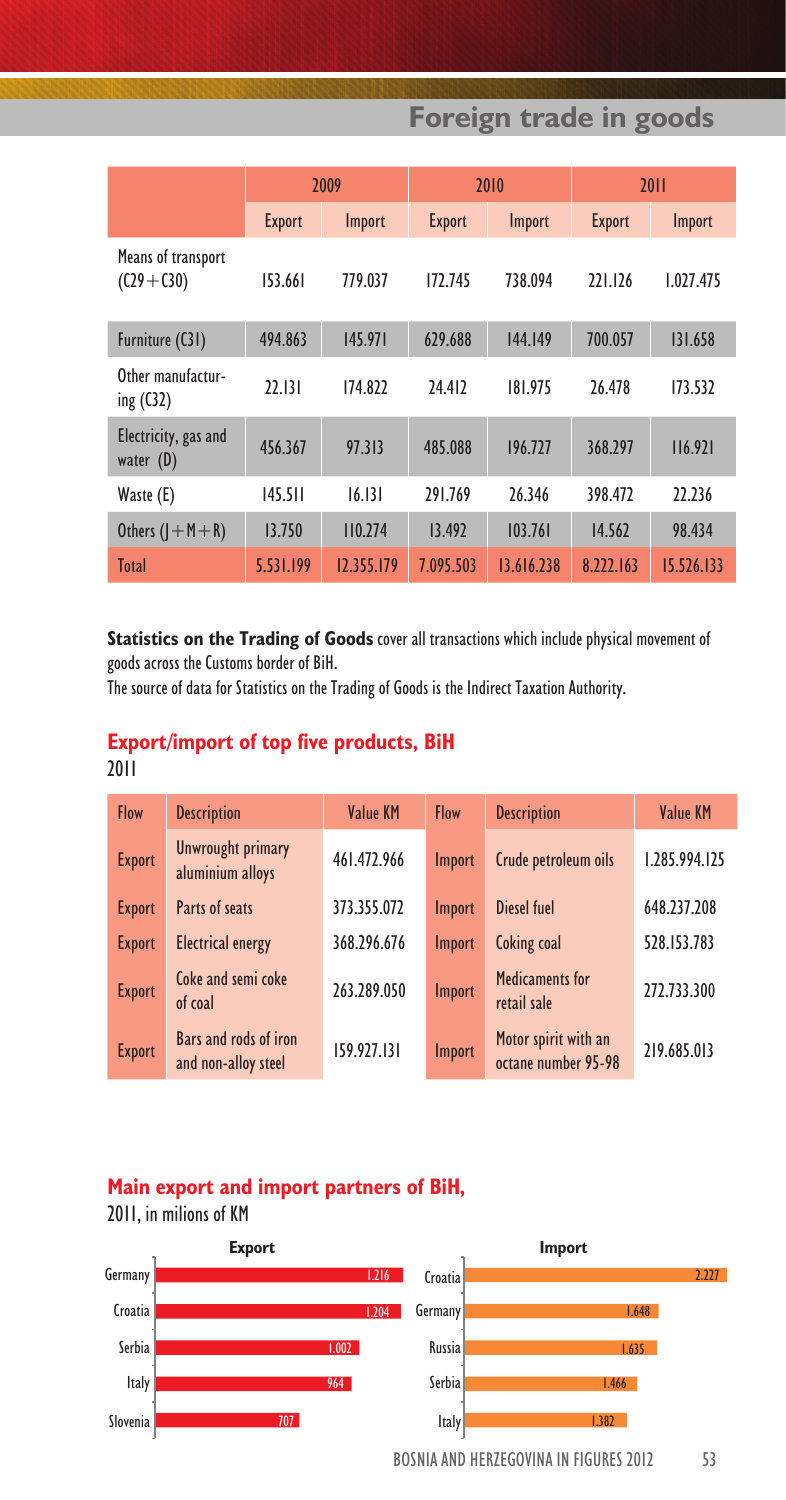## **Distributive trade statistics**

### **Turnover in Distributive trade by main activity of business entity, BiH in 2011**

|                                                                                                     | turnover with VAT<br>(in thousands of KM) | structure, in % |
|-----------------------------------------------------------------------------------------------------|-------------------------------------------|-----------------|
| Total distributive trade                                                                            | 25.810.261                                | 100.0           |
| Total trade activities                                                                              | 24.440.636                                |                 |
| Trade and maintenance of motor vehicles and motorcy-<br>cles and retail trade of fuel and lubricant | 3.287.381                                 | 12,7            |
| Wholesale trade and commission trade (except motor<br>vehicles)                                     | 16.430.364                                | 63,7            |
| Retail trade (except of motor vehicles); repair of<br>personal and household goods                  | 4.722.890                                 | 18,3            |
| Turnover of trade in other non-trade activities                                                     | 1.369.625                                 | 5,3             |

**Distributive trade** consists of all types of trade activities, from supplying goods from the producer to distributing them to the final consumer. It comprises wholesale trade on own account, wholesale on a fee or contract bases, retail trade and repair of motor vehicles and motorcycles and personal and household goods.

### **Employed persons in Distributive trade in 2011 by main activity of business entity in BiH**

|                                                                                                     | <b>Number of employed</b><br>persons, 31.12. | structure, in % |
|-----------------------------------------------------------------------------------------------------|----------------------------------------------|-----------------|
| Total distributive trade                                                                            | 77.996                                       | 100.0           |
| Total trade activities                                                                              | 71.503                                       |                 |
| Trade and maintenance of motor vehicles and motorcy-<br>cles and retail trade of fuel and lubricant | 8.578                                        | II,0            |
| Wholesale trade and commission trade (except motor<br>vehicles)                                     | 37.502                                       | 48.1            |
| Retail trade (except of motor vehicles); repair of<br>personal and household goods                  | 25.423                                       | 32,6            |
| Turnover of trade in other non-trade activities                                                     | 6.493                                        | 8,3             |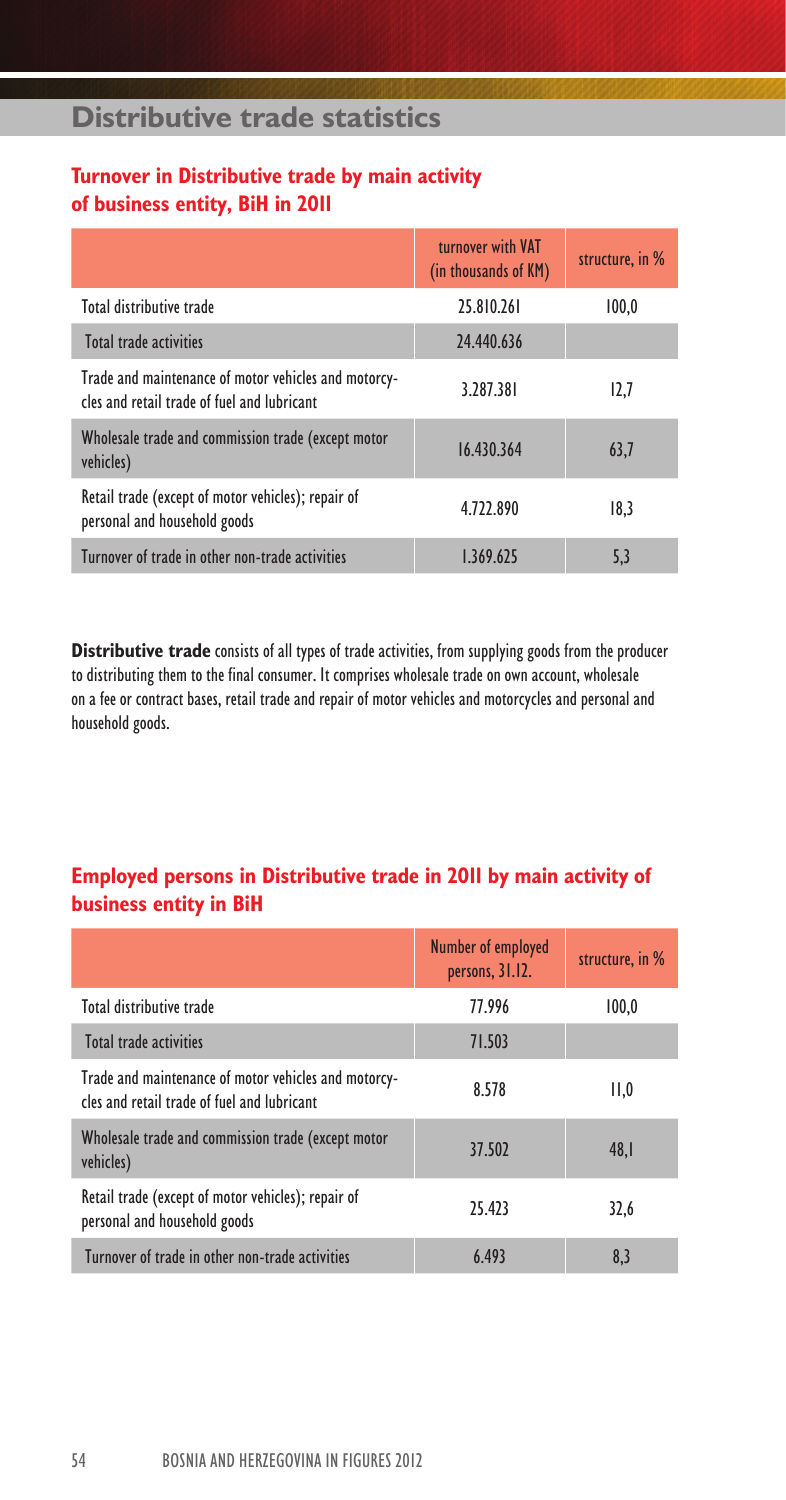## **Distributive trade statistics**

# **Turnover in Distributive trade by**

**main activity of business entity in BiH**

2011, structure in %



- Trade and maintenance of motor vehicles and motorcycles and retail trade of fuel and lubricant
- Wholesale trade and commission trade (except motor vehicles)
- Retail trade (except of motor vehicles); repair of personal and household goods
- Turnover of trade in other non-trade activities

### **Employed persons in Distributive trade by main activity of business entity in BiH,**

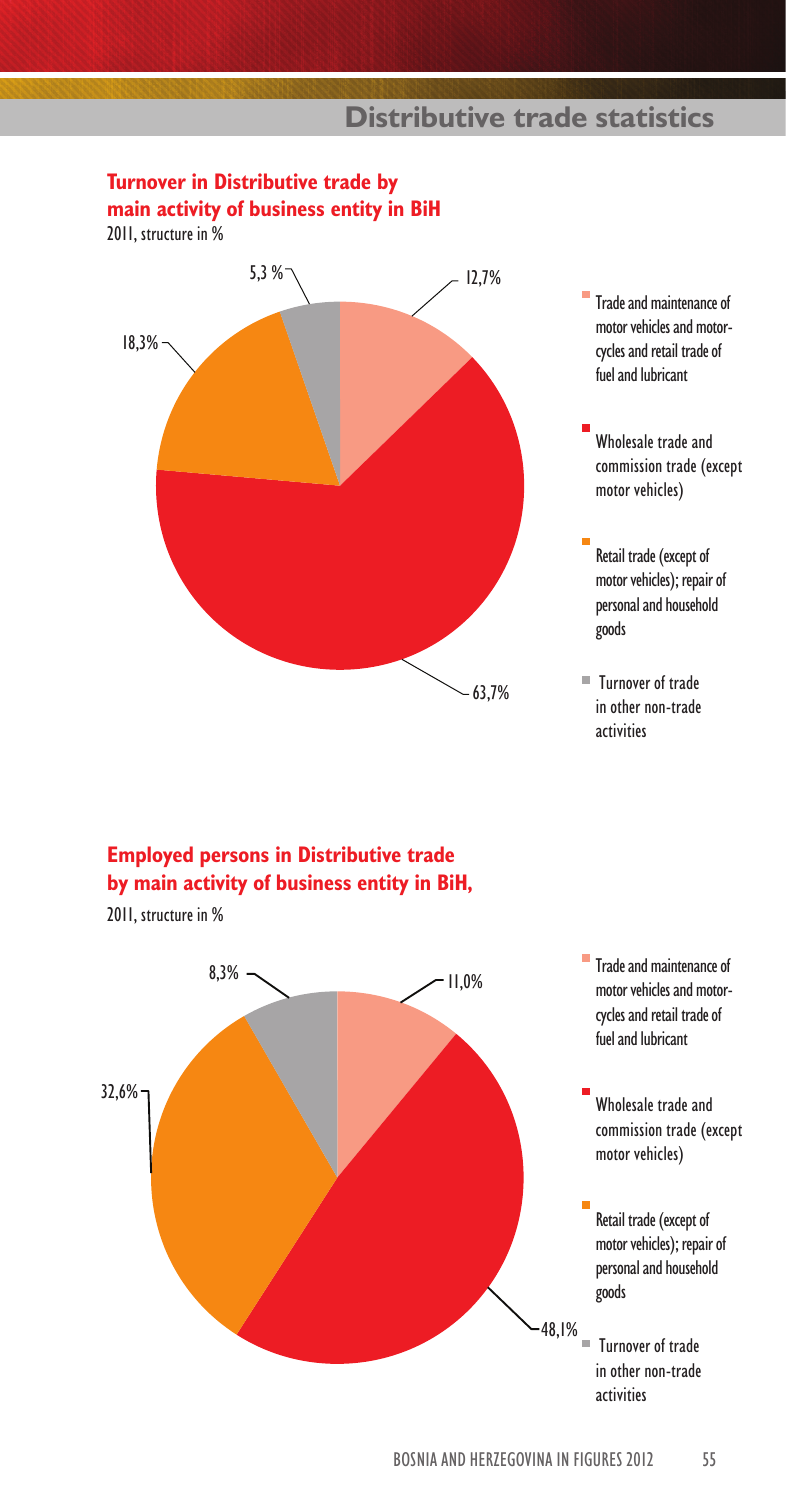## **Construction**

#### **Value of construction works put in place\* in BiH, 2010**

|                                                     |           | Value in thousands of KM | Structure in % |      |  |
|-----------------------------------------------------|-----------|--------------------------|----------------|------|--|
| <b>TYPES OF FACILITIES</b>                          | 2009      | 2010                     | 2009           | 2010 |  |
| <b>Buildings</b>                                    | 742.947   | 553.282                  | 52,4           | 44.4 |  |
| - residential buildings                             | 276.547   | 223.173                  | 19,5           | 17,9 |  |
| - non-residential buildings                         | 466.400   | 330.109                  | 32,9           | 26,5 |  |
| Civil engineering                                   | 674.176   | 690.970                  | 47.6           | 55,6 |  |
| - transport infrastructures                         | 476.621   | 544.528                  | 33,6           | 43,8 |  |
| - pipelines, communication and<br>electricity lines | 161.810   | 116.624                  | II,4           | 9,4  |  |
| - complex construction on<br>industrial sites       | 23.741    | 22.552                   | 1,7            | 1,8  |  |
| other civil engineering                             | 12.004    | 7.266                    | 0.8            | 0,6  |  |
| <b>TOTAL</b>                                        | 1.417.123 | 1.244.252                | 100            | 100  |  |

\* Data on type of facilities and construction works are classified according to the Classification of Types of Construction - KVGO BiH, which is based on the current European Classification of Types of Construction CC- Construction Classification

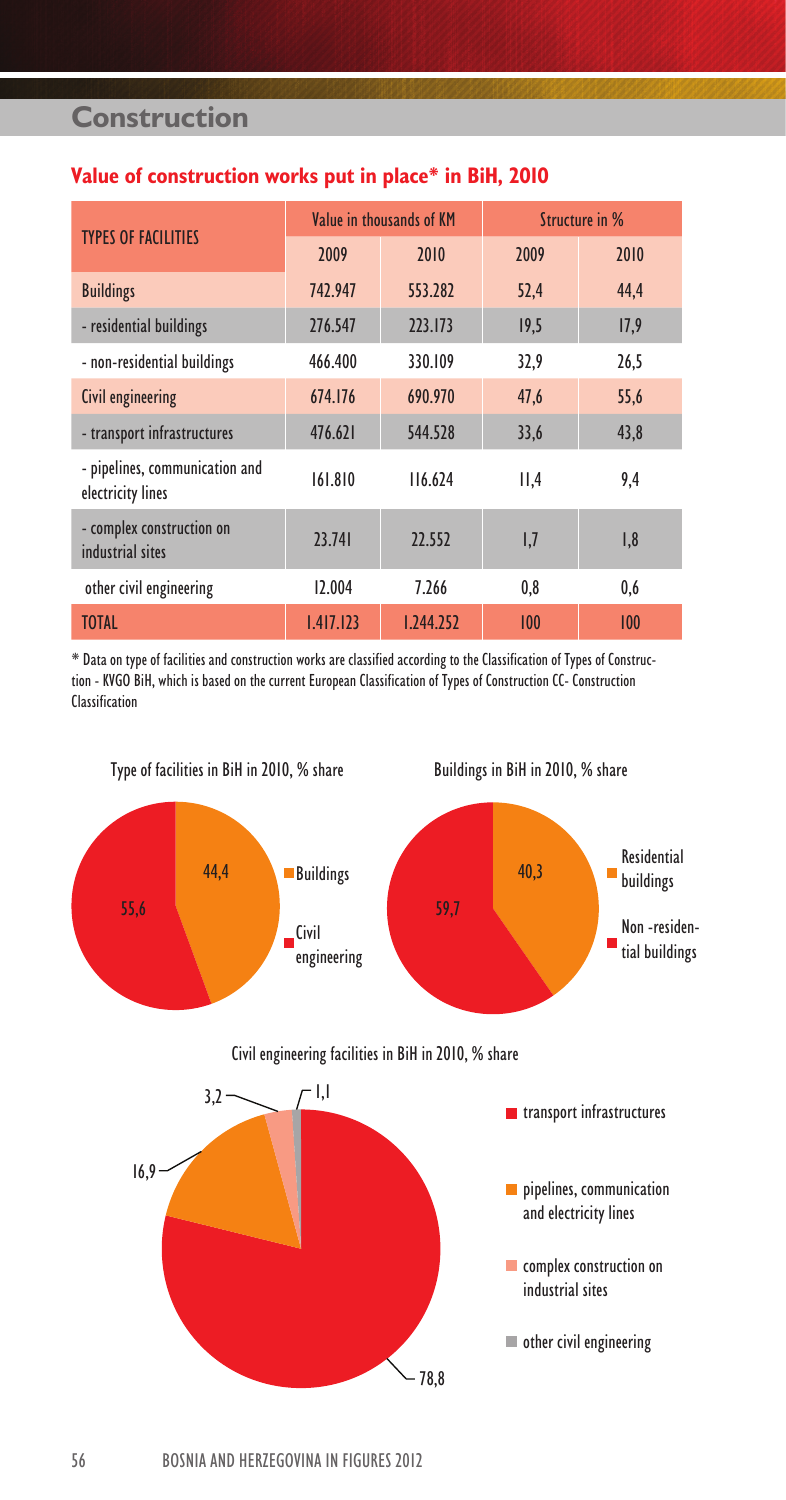**Construction**

The annual data on construction works are collected through annual survey for legal entities whose main activity falls in the area of F- Construction, in compliance with the BiH Classification of economic activities, as well as Civil engineering works building units within non-construction entities.

**Value of construction works put in place covers** all built in construction materials and labour force, value of fuel and energy, the value of construction machinery. Value of construction works put in place excludes value of its own subcontractors (to avoid double show), the value of land, supervision, design.

| <b>BUILDINGS</b>             | <b>Number</b> | Structure in % | Area $m2$ | Structure in % |
|------------------------------|---------------|----------------|-----------|----------------|
| <b>Residential buildings</b> | 280           | 54.2           | 310.202   | 54.6           |
| Non-residential buildings    | 237           | 45.8           | 257.631   | 45.4           |
| <b>TOTAL</b>                 | 517           | 100            | 567.833   | 100            |

#### **Number of completed buildings in BiH, 2010**

**Buildings** are permanent structures that have a roof and exterior walls. Residential buildings are buildings where 50% or more of the total useful floor area of the building is intended for housing.

| <b>NUMBER OF ROOMS</b>           | <b>Number</b> | Structure in % | Area m <sup>2</sup> | Structure in % |
|----------------------------------|---------------|----------------|---------------------|----------------|
| Single room dwellings            | 1.454         | 34,5           | 53.587              | 24,3           |
| Double room dwellings            | 1.873         | 44.5           | 99.535              | 45,1           |
| Three - room dwellings           | 720           | 17,1           | 51.984              | 23,5           |
| Four or more - room<br>dwellings | 164           | 3,9            | 15.699              | 7,I            |
| <b>TOTAL</b>                     | 4.211         | 100            | 220.805             | 100            |

#### **Completed dwellings in BiH, 2010**

**A dwelling** is any residential construction unit intended for habitation, which consists of one or more rooms with appropriate auxiliary spaces (kitchen, bathroom, hall, pantry, toilet etc.) or without the auxiliary spaces and withs one or more separate entries.

Data on completed buildings and dwellings in the reporting year show only legal entities which are the main contractors.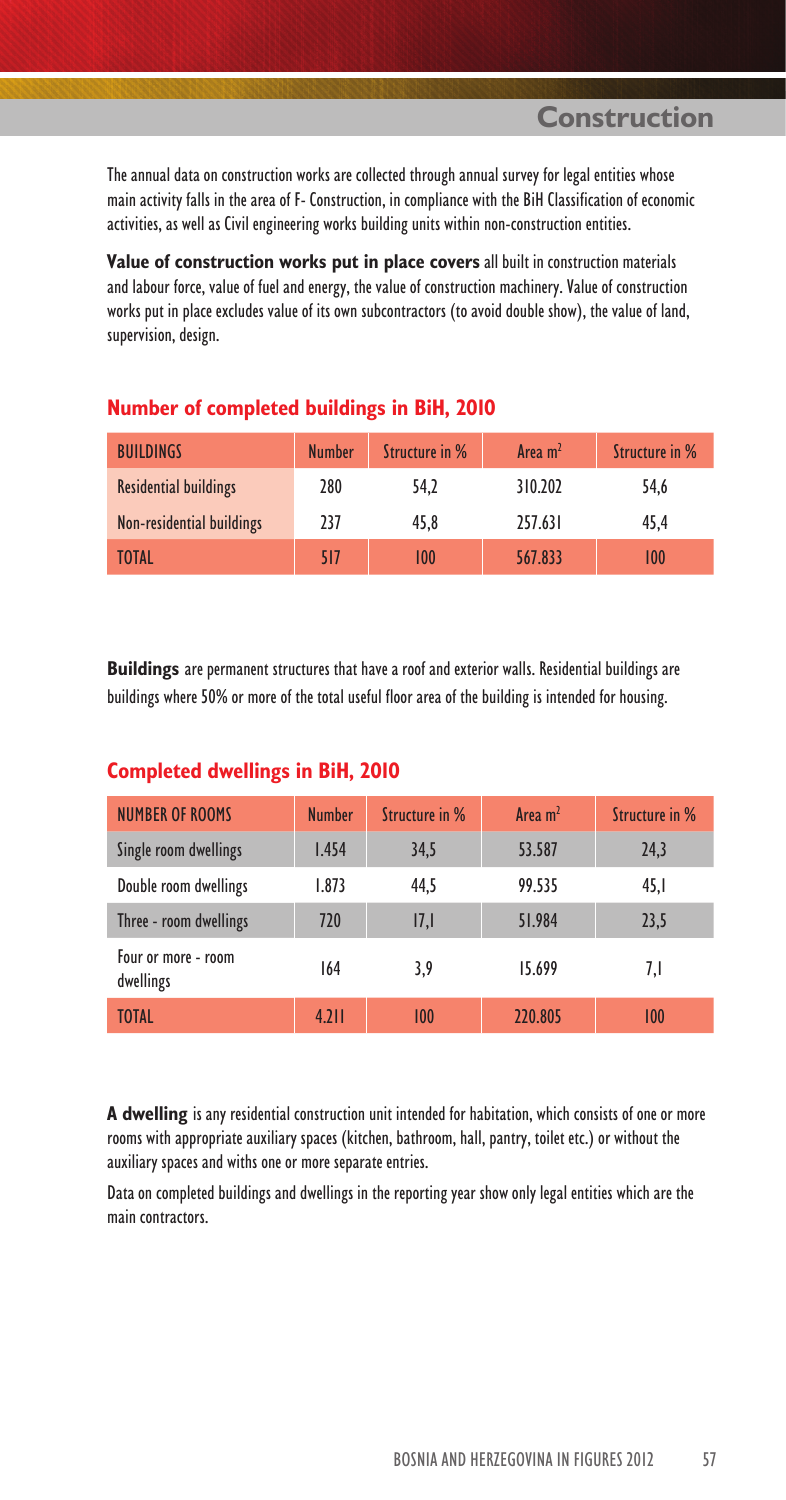## **Transport**

## **Registered road motor vehicles in BiH, 2011**

| <b>Total</b>   | 854.069 | Bus                 | 3.992  |
|----------------|---------|---------------------|--------|
| Mopeds         | 4.078   | Goods road vehicles | 74.956 |
| Motor cycles   | 7.715   | <b>Trailers</b>     | 21.683 |
| Passenger cars | 735.258 | <b>Other</b>        | 6.387  |

### **Registered road motor vehicles in BiH, 2011**

|                                       |                   | Goods road vehicles 9%<br>Other 1% |
|---------------------------------------|-------------------|------------------------------------|
| Passenger cars<br>Goods road vehicles | 735.258<br>74.956 |                                    |
| <b>Other</b>                          | 6.387             | Passenger cars 90%                 |

## **Registered motor vehicles by type of motor energy in BiH, 2011**

|               |         | Other 2,6%          | Electricity 0,02%             |
|---------------|---------|---------------------|-------------------------------|
|               |         |                     |                               |
| <b>Diesel</b> | 470.101 |                     |                               |
| Petrol        | 361.941 |                     |                               |
| Other         | 21.896  |                     |                               |
| Electricity   | 3       | Petrol 42,4% $\Box$ | <b><u>Diesel</u></b><br>55,0% |

### **Registered motor vehicles by age in BiH, 2011**

|             | 842.276 | 100  |
|-------------|---------|------|
| $>$ 10 year | 620.572 | 73,7 |
| 5-10 year   | 152.545 | 8.   |
| $2-5$ year  | 48.526  | 5.8  |
| $<$ 2 year  | 20.633  | 2.4  |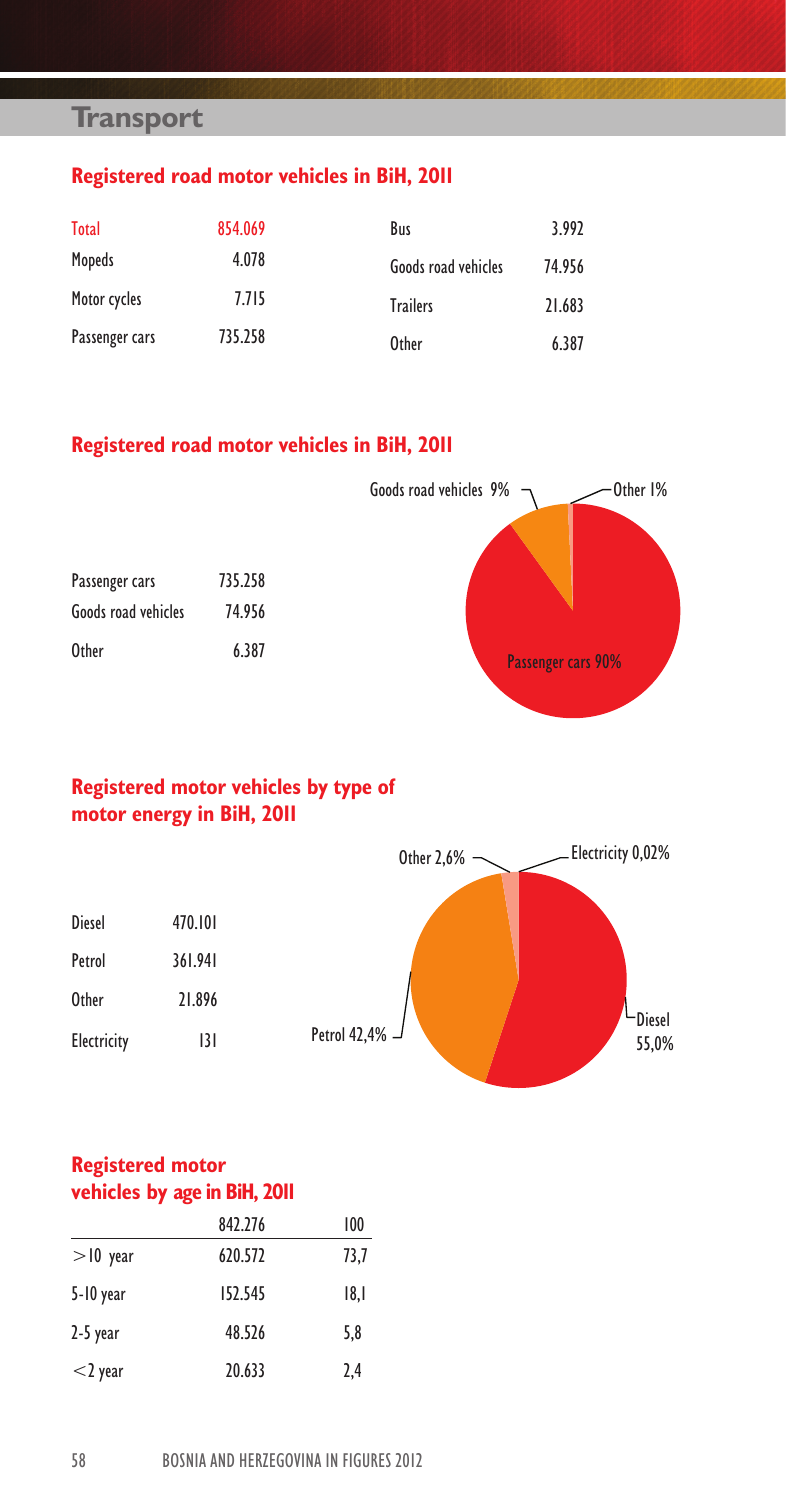## **Transport**



**Date of first registration of motor vehicle** - The date of first registration of a motor vehicle is the first-time registration of the vehicle as new in Motor Vehicle Register, irrespective of the nationality of the register.

**Road motor vehicle** - Road vehicle fitted with an engine whence it derives its sole means of propulsion, which is normally used for carrying persons or goods or for drawing, on the road, vehicles used for the carriage of persons or goods.

**Age of road vehicle -** Length of time after the first registration of the road vehicle, irrespective of the registering country.

**Motor energy** - The principal type of motor energy used by the vehicle as certified by the competent authority of the country of registration.

**Alternative fuel** - A type of motor energy other than the conventional fuels.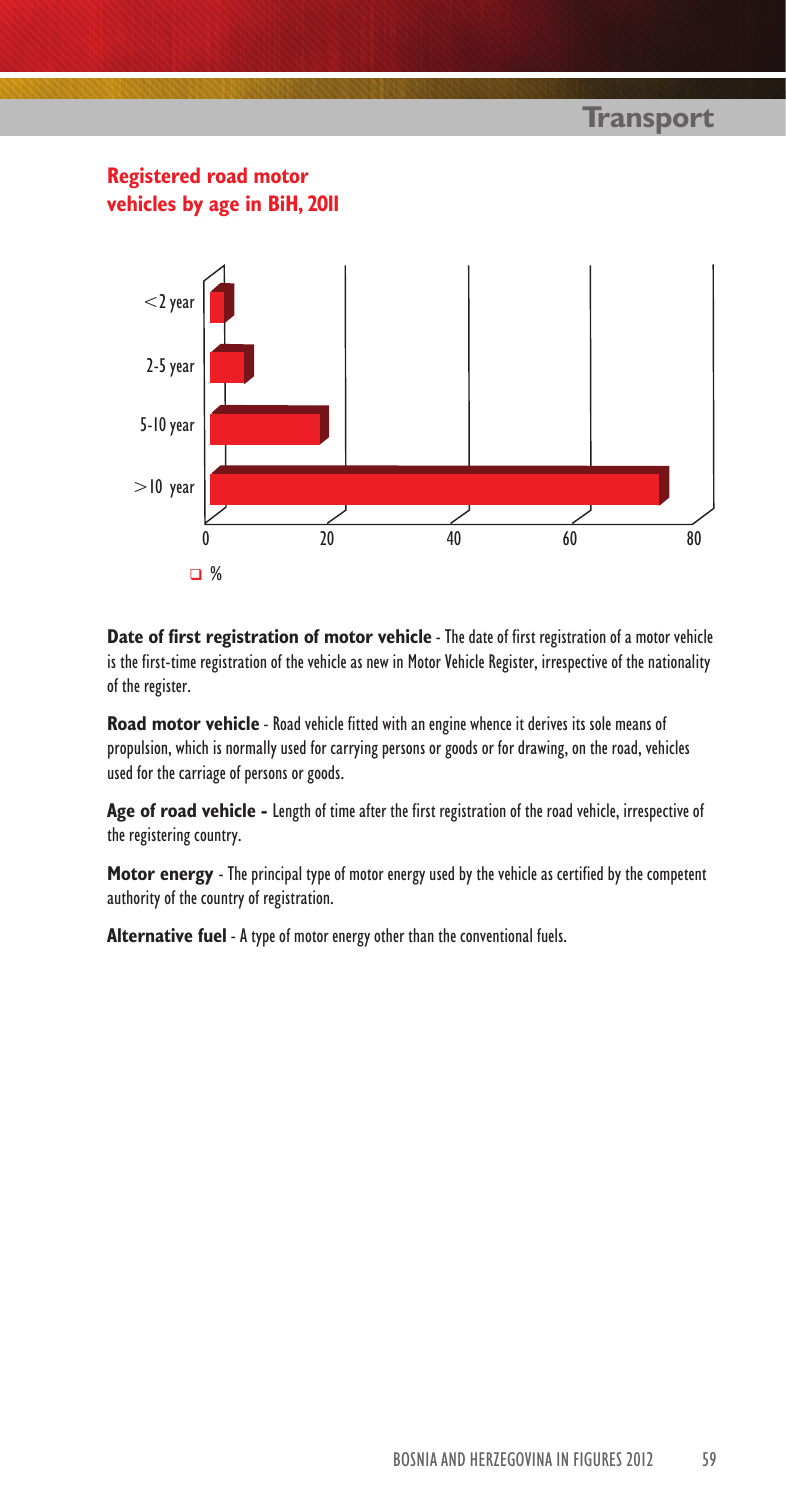**Telecommunications**

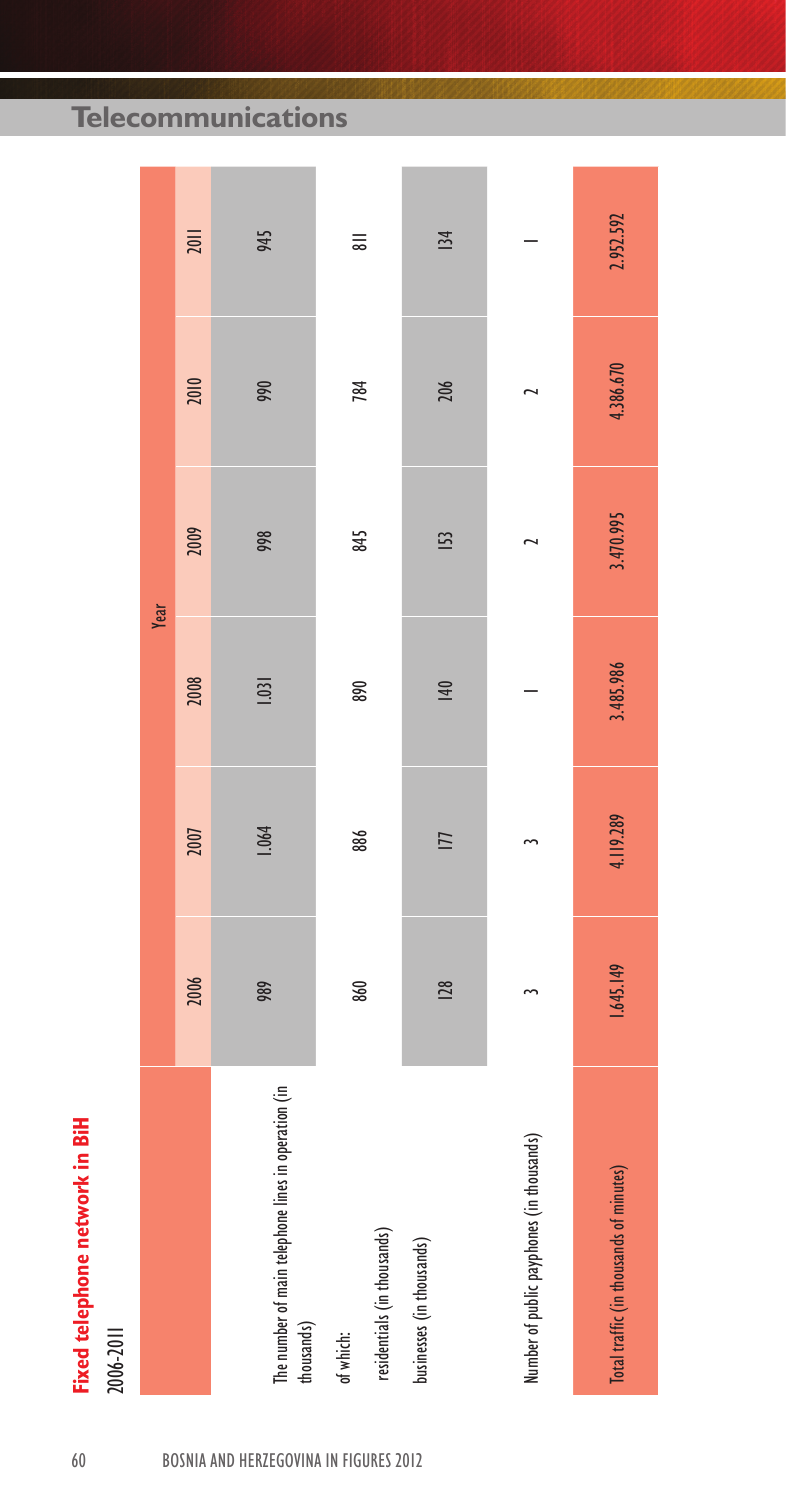| í |        |
|---|--------|
|   |        |
|   |        |
|   |        |
|   |        |
|   |        |
|   |        |
|   |        |
|   |        |
|   |        |
|   |        |
|   |        |
| э |        |
|   |        |
|   |        |
|   |        |
| п |        |
|   |        |
|   |        |
|   |        |
|   |        |
|   |        |
|   |        |
|   |        |
|   |        |
|   |        |
|   |        |
|   |        |
|   |        |
|   | ī<br>٠ |
|   |        |
|   |        |
|   |        |
|   |        |

|                                                                |               |           | Year      |               |           |           |
|----------------------------------------------------------------|---------------|-----------|-----------|---------------|-----------|-----------|
|                                                                | 2006          | 2007      | 2008      | 2009          | 2010      | 201       |
| Total mobile telephone subscribers (in thousands)<br>of which: | 1.887         | 2.450     | 2.958     | 3.192         | 3.014     | 3.171     |
|                                                                |               |           |           |               |           |           |
| prepaid subscribers (in thousands)                             | 1.677         | 2.187     | 2.634     | 2.817         | 2.593     | 2.653     |
| post-paid subscribers (in thousands)                           | $\frac{1}{2}$ | 263       | 323       | 374           | 421       | 518       |
| Outgoing traffic of mobile network (in thousands of minutes)   | 1.092.741     | 862.360   | 1.506.729 | $1.319.147*)$ | 1.686.739 | .934.472  |
| MSM sent (in thousands)                                        | 1.179.959     | 1.380.297 | 1.857.684 | 2.034.984     | 1.960.227 | 1.793.943 |
| MMS sent (in thousands)                                        | 2.652         | 2.610     | 4.722     | 6.098         | 5.157     | 4,606     |
|                                                                |               |           |           |               |           |           |

## **Telecommunications**

\*) For 2009, BH Telecom has provided only data for mobile network prepaid subscribers. \*) For 2009, BH Telecom has provided only data for mobile network prepaid subscribers.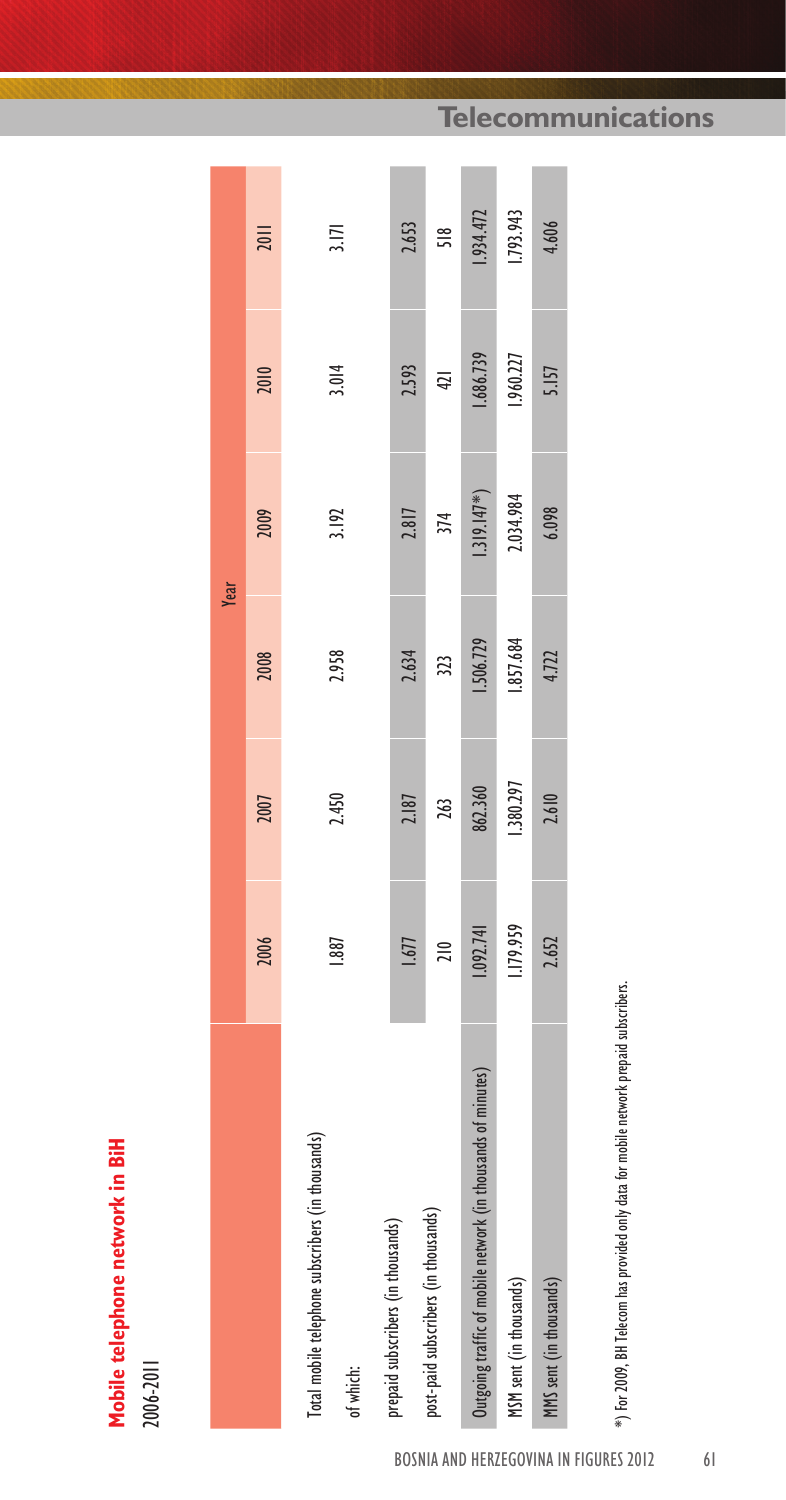## **Telecommunications**

**Telecommunication services** include the telecommunication traffic realized in fixed and mobile telephone networks.

**The domestic traffic** in fixed and mobile network includes the total traffic realized in the own fixed and mobile network, the traffic directed to other fixed and mobile networks.

**The international traffic** includes the total traffic realized in the fixed and mobile network that starts within and ends outside of Bosnia and Herzegovina.

**Number of subscribers in BiH**

**A fixed network** is a telecommunications network in which all elements are connected by using wires.

**Mobile network** is a telecommunications network in which some elements are not connected by using wires. In that way, a connection is possible even when users are physically moving.





### **Number of main telephone lines in operation in BiH**

2006-2011

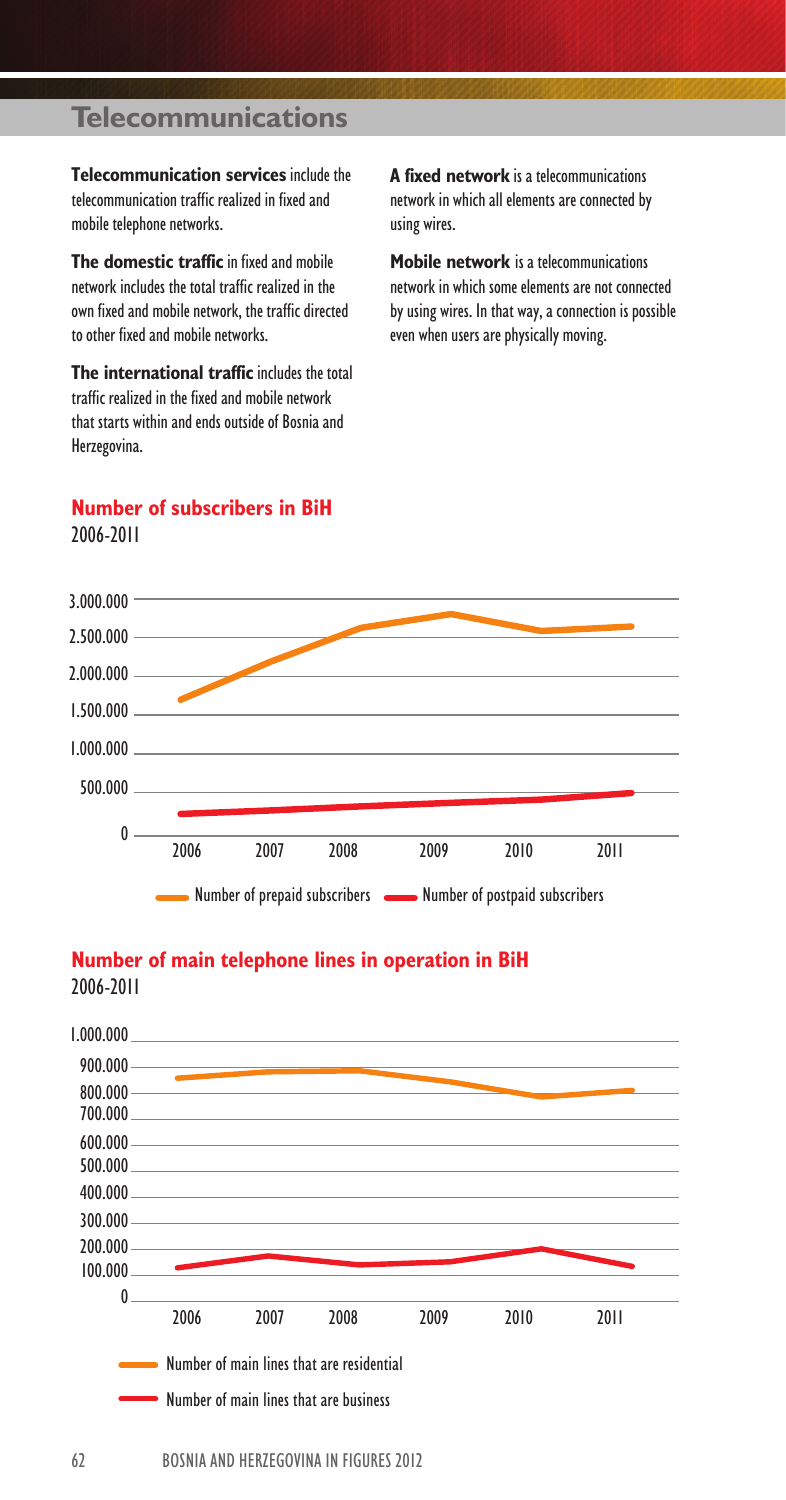### **Gross production of electricity in BiH, GWh**

2008-2010

|                      | 2008   | 2009   | 2010   |
|----------------------|--------|--------|--------|
| Hydro power plants   | 4.867  | 6.239  | 8.026  |
| Thermal power plants | 9.753  | 9.109  | 8.696  |
| Autoproducers        | 203    | 320    | 402    |
| <b>TOTAL</b>         | 14.823 | 15.668 | 17.124 |

**Gross electricity production** is the sum of the electrical energy production by all the generating sets concerned measured at the output terminals of the main generators.

**Gross production of electricity in BiH,** 2008-2010



#### **Final consumption of natural gas in BiH, 2010**

|                      | $000 \, \text{Sm}^3$ | %   |
|----------------------|----------------------|-----|
| Industry             | 88.403               | 36  |
| <b>Energy sector</b> | 72.503               | 30  |
| <b>Households</b>    | 53.030               | 22  |
| Other consumers      | 30.344               | 12  |
| <b>TOTAL</b>         | 244.280              | 100 |

**Natural gas comprises gases**, occurring in underground deposits, whether liquefied or gaseous, consisting mainly of methane.

**Sm3** is standard cubic meter on temperature of 15 °C and under pressure of 760mmHg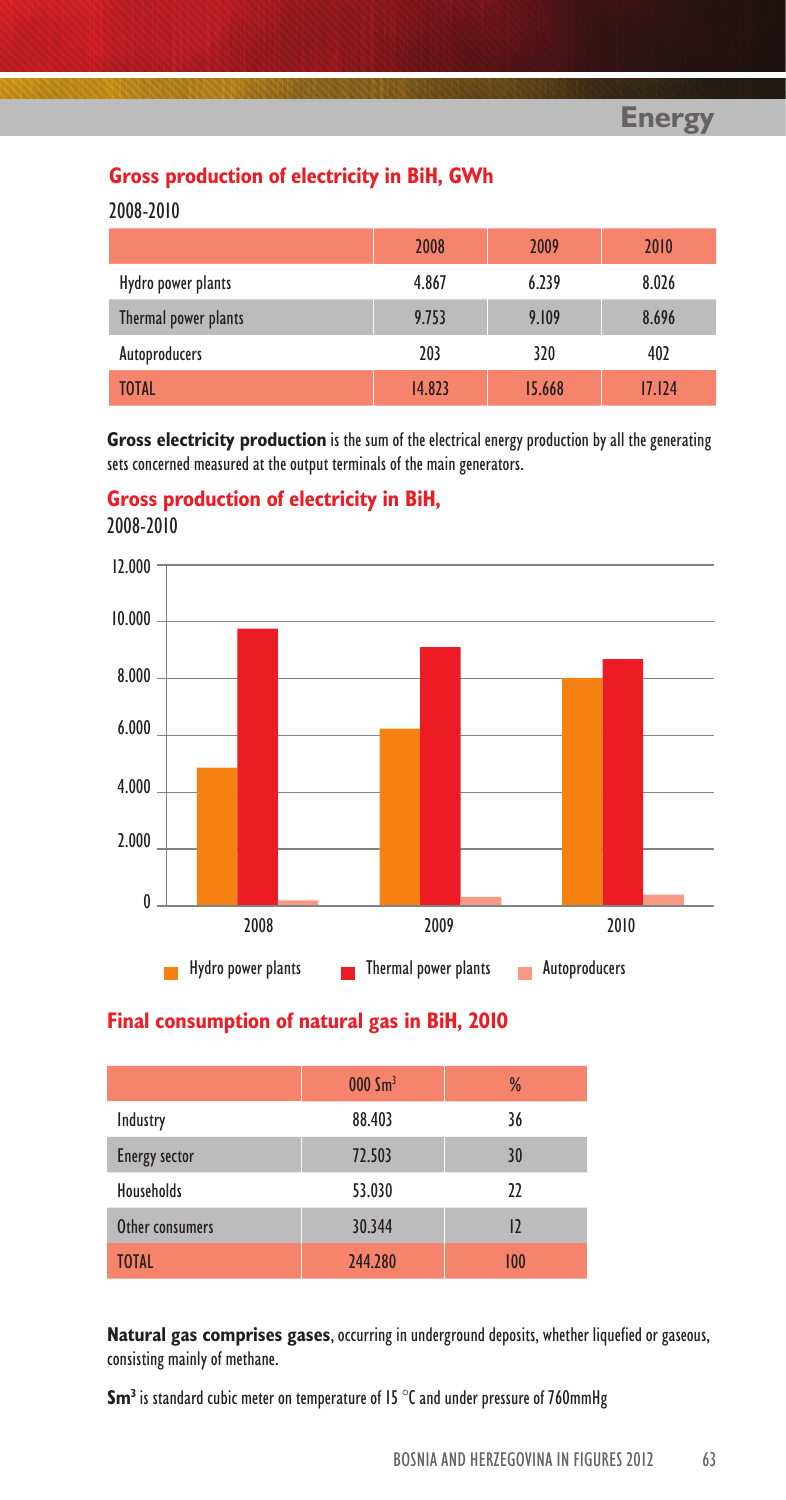## **Energy**

## **Final consumption of natural gas in BiH, 2010**



## **Consumption of Coal and Coke in Industry in BiH, 2010**

|              | 000 <sub>t</sub> | %   |
|--------------|------------------|-----|
| Hard coal    | 38.513           | 19  |
| Lignite      | 60.713           | 29  |
| Brown coal   | 92.150           | 45  |
| Coke         | 14.419           |     |
| <b>TOTAL</b> | 205.795          | 100 |

**Coal** is a fossil fuel. Coal quality is determined by its physical and chemical characteristics.



## **Consumption of Coal and Coke in Industry in BiH, 2010**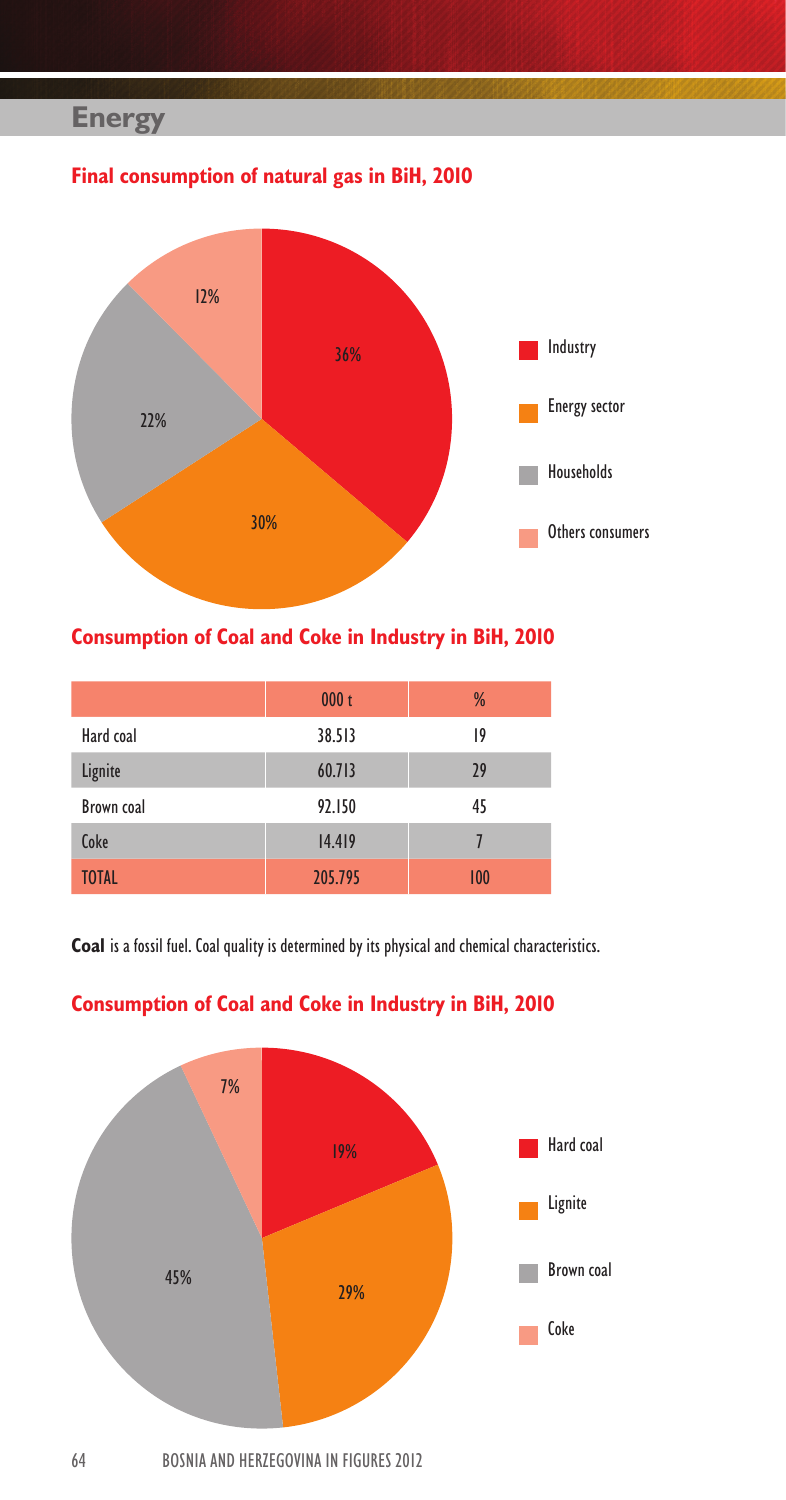**Environment**

**Water utilisation** comprises water quantities used by an enterprise unit for its own purposes during the reporting period.

**Water supply** includes all amounts of water used for supplying of enterprises during the reporting year, irrespective of whether it was used for own purposes or sold to other users.

#### **Water utilization in Industry and Mining in BiH,**

2009 - 2011 '000 m3

|      |              |                   | For technological process |                   |                  |                 |           |
|------|--------------|-------------------|---------------------------|-------------------|------------------|-----------------|-----------|
|      | <b>Total</b> | For production    |                           |                   | For cooling      | For<br>sanitary | For other |
|      |              | <b>Total used</b> | of that<br>spent          | <b>Total used</b> | of that<br>spent | purposes        | purposes  |
| 2009 | 74.746       | 46.267            | 5.162                     | 24.240            | 4.020            | 3.129           | 1.110     |
| 2010 | 79.996       | 49.161            | 6.553                     | 25.102            | 6.712            | 3.122           | 2.611     |
| 2011 | 75.397       | 53.451            | 8.568                     | 16.941            | 2.421            | 2.969           | 2.036     |



2011.



#### **Water supply in Industry and Mining and Quarrying in BiH,** 2009 - 2011 '000 m3

|      | Volume of water used |                                  |                  |                         |                 |                          |                       |  |  |
|------|----------------------|----------------------------------|------------------|-------------------------|-----------------|--------------------------|-----------------------|--|--|
|      |                      |                                  | <b>From</b>      | From own water supplies |                 |                          |                       |  |  |
|      | Total                | From pub-<br>lic water<br>supply | other<br>systems | ground<br>waters        | from<br>springs | from<br>water<br>courses | from res-<br>ervoires |  |  |
| 2009 | 75.246               | 24.137                           | 621              | 9.222                   | 2.038           | 30.600                   | 8.628                 |  |  |
| 2010 | 80.103               | 22.533                           | 320              | 9.102                   | 1.311           | 36.877                   | 9.960                 |  |  |
| 2011 | 79.553               | 5.394                            | 206              | 7.948                   | 1.192           | 58.546                   | 6.267                 |  |  |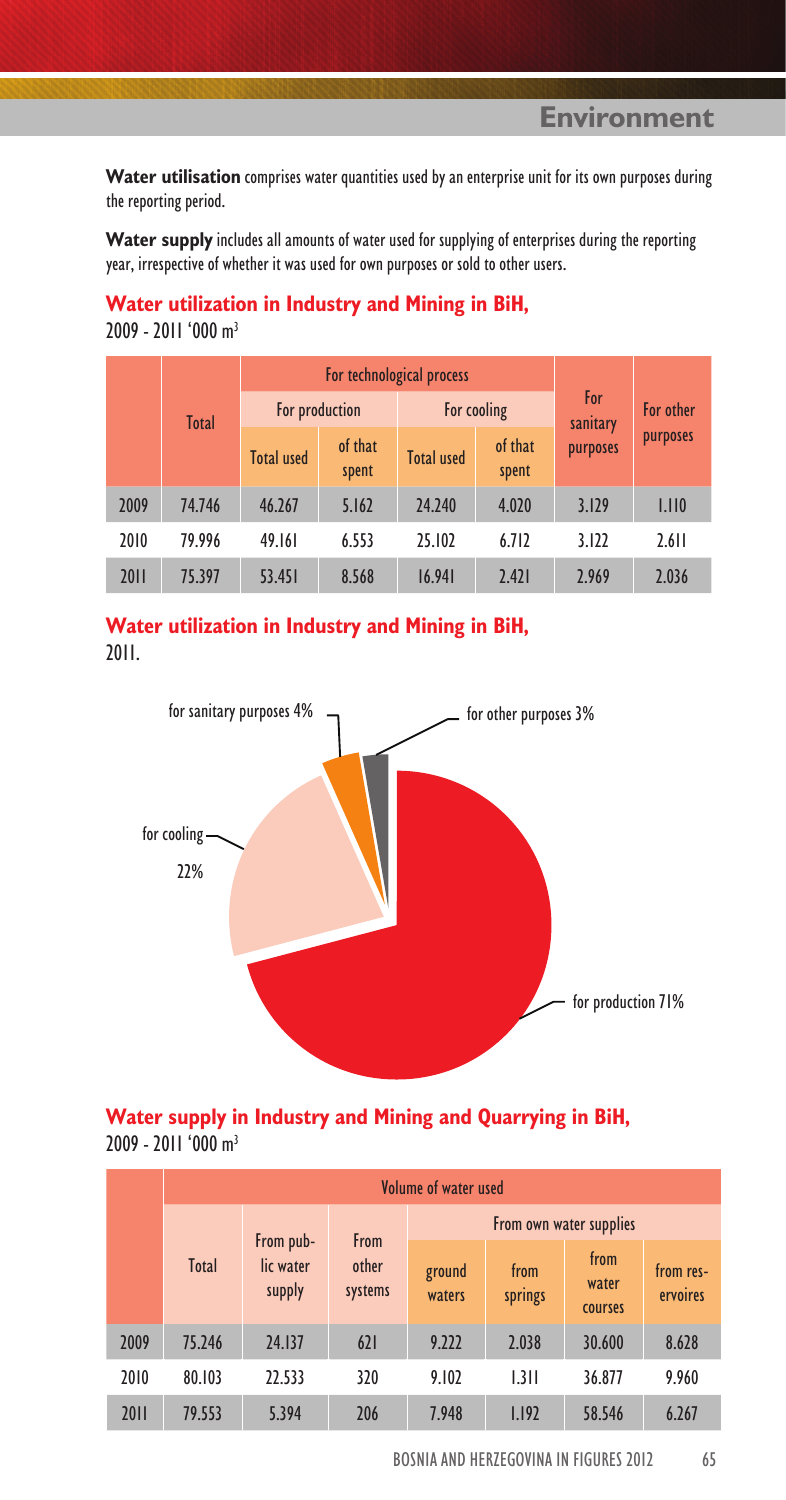## **Agriculture**

## **Area harvested by main crops in BiH**

2011, thousands of hectares

| '000 ha      | Grain<br>maize | <b>Wheat</b> | <b>Clover</b> | <b>Potato</b> | Lucerne        | Green<br>maize | <b>Barley</b> |
|--------------|----------------|--------------|---------------|---------------|----------------|----------------|---------------|
| <b>BiH</b>   | 196            | 58           | 43            | 37            | 34             | 24             | 21            |
| <b>FBiH</b>  | 49             | 8            | 3             | 22            | $\overline{1}$ | 8              | 8             |
| RS           | 142            | 37           | 30            | 15            | 20             | b              | 12            |
| <b>BDBiH</b> |                |              | 0             | 0             |                | $\bf{0}$       |               |

### **Harvested crops in BiH**

2011, thousands of tons and tons per hectare

| '000t              | <b>BiH</b> | <b>FBiH</b> | <b>RS</b> | <b>BDBiH</b>   |
|--------------------|------------|-------------|-----------|----------------|
| Grain maize        | 764        | 203         | 538       | 23             |
| Green maize        | 439        | 339         | 98        | $\overline{2}$ |
| Potato             | 413        | 235         | 175       | $\overline{3}$ |
| Wheat              | 210        | 68          | 3         | П              |
| Clover             | II2        | 46          | 65        | ı              |
| Lucerne            | 107        | 51          | 54        | $\overline{2}$ |
| Cabbage and kale   | 72         | 45          | 27        | $\bf{0}$       |
|                    |            |             |           |                |
| tonnes per hectare | <b>BiH</b> | <b>FBiH</b> | <b>RS</b> | <b>BDBiH</b>   |
| Grain maize        | 3,9        | 4,2         | 3,8       | 4,4            |
| Green maize        | 18,0       | 18,4        | 16,9      | 10,8           |
| Potato             | II, I      | 10,6        | II,9      | 10,0           |
| Wheat              | 3,6        | 3,8         | 3,6       | 2,9            |
| Clover             | 2,6        | 3,6         | 2,2       | 4,0            |
| Lucerne            | 3,2        | 3,9         | 2,7       | 4,3            |
| Cabbage and kale   | 12,9       | 13,5        | 2,        | 7,0            |

\* 0 marks the data lower than 0,5 of the measuring unit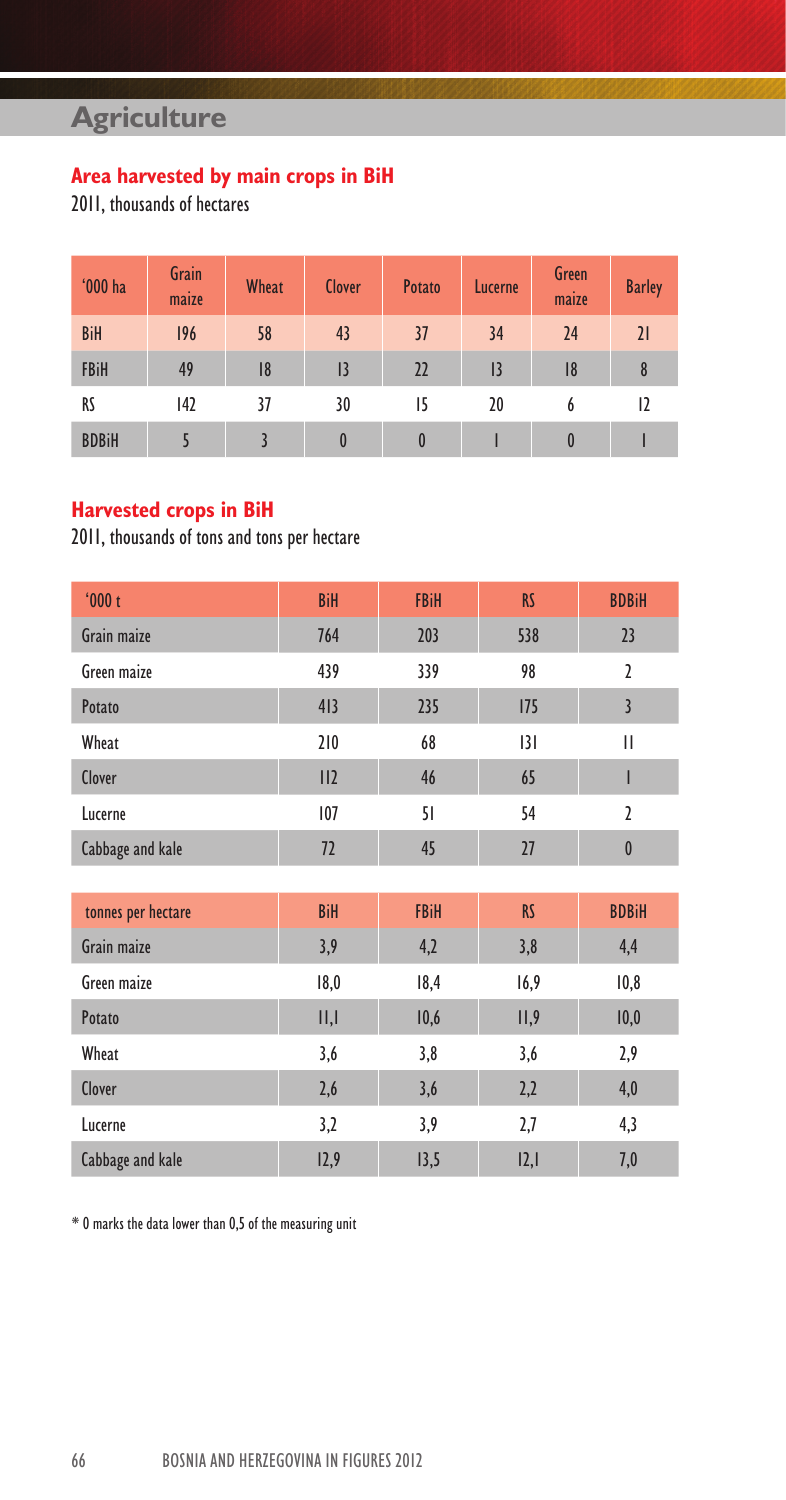**Agriculture**

**Utilised agricultural area** is total area taken up by arable land, permanent grassland (meadows and pastures), permanents crops and kitchen gardens, used by the holding regardless of the type of tenure or whether it is used as common land.

**Harvested area** is the part of the cropped area that is harvested. It can therefore be equal to or less than the cropped area.

**Harvested production** is total production, including on-holding losses and wastage, quantities consumed directly on the farm and marketed quantities, indicated in units of basic product weight.

**Yield** means the harvested production per area under cultivation.

#### **Production of fruit and grapes in BiH**

| '000t               | <b>BiH</b> | <b>FBiH</b> | <b>RS</b> | <b>BDBiH</b>     |
|---------------------|------------|-------------|-----------|------------------|
| <b>Plums</b>        | 158        | 57          | 90        | Ш                |
| Apples              | 75         | 29          | 46        | 0                |
| Pears               | 28         | 10          | 1         |                  |
| <b>Cherries</b>     | Ш          | 6           | 5         | $\boldsymbol{0}$ |
| Grapes              | 22         | 9           | 3         |                  |
| <b>Strawberries</b> | 9          |             | 7         | $\boldsymbol{0}$ |
| Raspberries         | 9          |             | 6         | 0                |

Total yield in thousands of tonnes, 2011

#### Yield per tree/vine/hectare, 2011

| kg per tree         | <b>BiH</b> | <b>FBiH</b> | <b>RS</b> | <b>BDBiH</b> |
|---------------------|------------|-------------|-----------|--------------|
| Plums               | 13,6       | 10,6        | 15,3      | 28,0         |
| <b>Apples</b>       | 14,3       | 10,9        | 17,9      | 7,8          |
| Pears               | 12,3       | 8,5         | 16,3      | 16,1         |
| <b>Cherries</b>     | 14,8       | 14,4        | 15,8      | 9,6          |
| yield per vine/kg   | <b>BiH</b> | <b>FBiH</b> | <b>RS</b> | <b>BDBiH</b> |
| <b>Grapes</b>       | 1,9        | 1,8         | 2,0       |              |
| tonnes per hectare  | <b>BiH</b> | <b>FBiH</b> | <b>RS</b> | <b>BDBiH</b> |
| <b>Strawberries</b> | 7,5        | 10,0        | 4,6       | 4,2          |
| <b>Raspberries</b>  | 7,8        | 8,2         | 7,6       | 1,7          |

( - ) no appearance

( 0 ) marks the data lower than 0,5 of the measuring unit

**Yield of fruit and grapes** is shown as granary yield of standard humidity after deductions all losses during the harvest and transportation.

**Trees and vines of bearing age** are those trees and vines capable of bearing fruit under standard conditions, regardless of whether or not they bore fruit during reporting year.

**Yield per tree** or per vine is computed for the bearing trees or vines.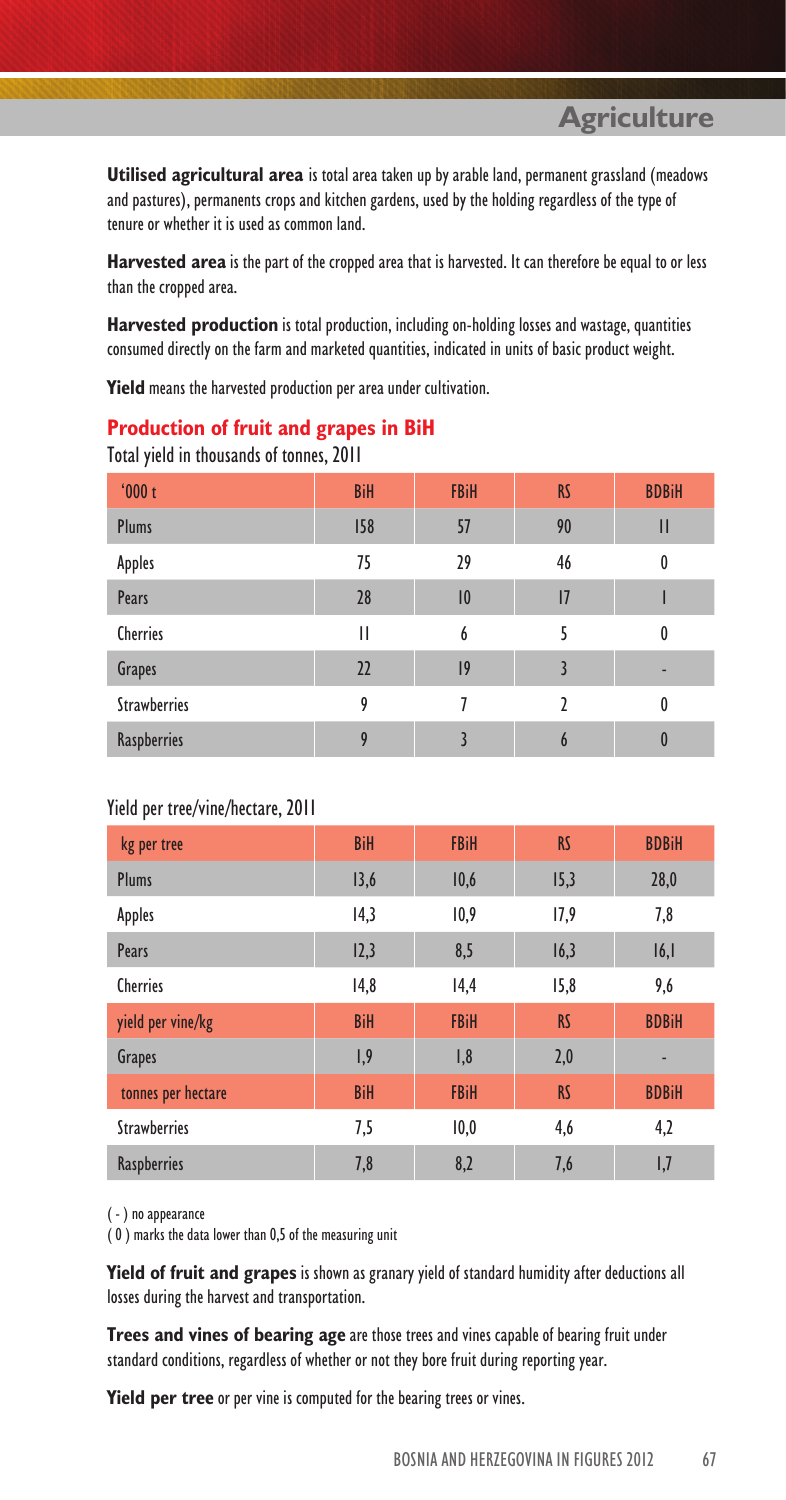## **Livestock**

## **Livestock in BiH by the main livestock species**

2011, in thousands

| '000 heads/pieces | <b>BiH</b> | <b>FBiH</b> | <b>RS</b> | <b>BDBiH</b>     |
|-------------------|------------|-------------|-----------|------------------|
| Cattles           | 455        | 213         | 237       |                  |
| Sheep             | 1.021      | 520         | 499       | 2                |
| Pigs              | 577        | 88          | 483       | 6                |
| <b>Horses</b>     | 9          | 7           | 2         | $\boldsymbol{0}$ |
| Goats             | 65         | 40          | 24        |                  |
| Poultry           | 18.703     | 8.788       | 9.653     | 262              |
| <b>Beehives</b>   | 382        | 208         | 165       | 9                |

( - ) no appearance

( 0 ) marks the data lower than 0,5 of the measuring unit

## **Livestock in BiH by the main livestock species**



2011, in thousands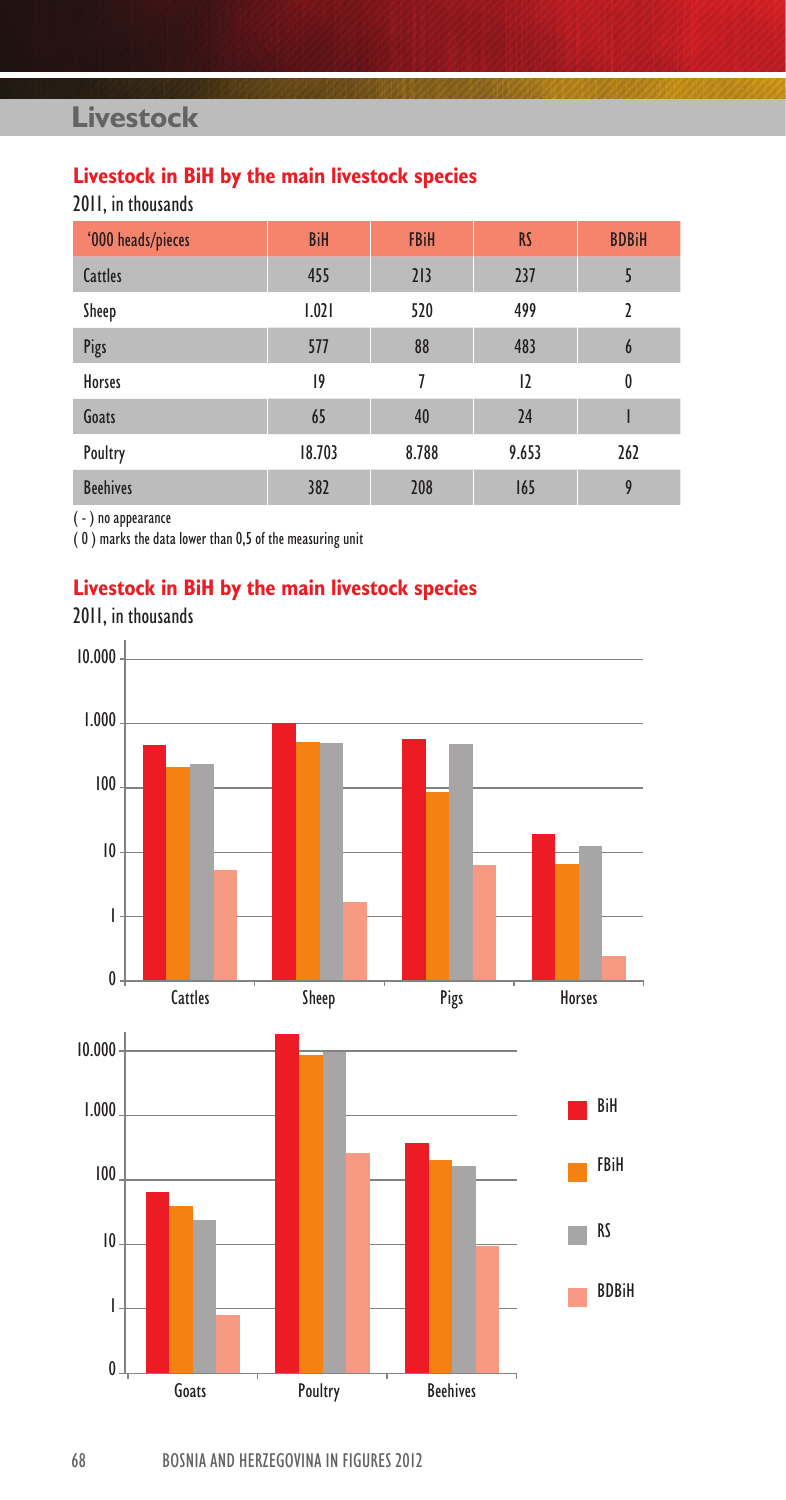**Forestry**

### **Production and sales of forest assortments in Bosnia and Herzegovina in 2011\***

 $2011$ , in  $m<sup>3</sup>$ 

|                       | <b>Production</b> | <b>Sales</b> |
|-----------------------|-------------------|--------------|
| <b>Conifers</b>       | 1.580.277         | 1.593.306    |
| <b>Broad - leaved</b> | 1.920.074         | 1.894.258    |
| <b>Total</b>          | 3.500.351         | 3.487.564    |
|                       |                   |              |
|                       | <b>Production</b> | <b>Sales</b> |
| Logs                  | 1.615.493         | 1.637.605    |
| Fuel wood             | 1.207.027         | 1.161.416    |
| Stack (cord) wood     | 445.872           | 450.456      |

Technical round wood 231.959 238.087

l, \* The data presented are from state forests only

#### **Import and export of logs, in and from Bosnia and Herzegovina in 2011**  $1000 m<sup>3</sup>$

|        | <b>Broad - leaved</b><br><b>Conifers</b> |  |
|--------|------------------------------------------|--|
| Import |                                          |  |
| Export |                                          |  |

**Conifers** Tree species from systematic class of naked-seed plants (gymnospermae) mostly from Pinaceae tree family. Here belong commercial domestic or foreign tree species from genera Pinus (pine), Picea (spruce), Abies (fir), Larix (larch), Pseudotsuga (douglas fir) etc.

**Broad-leaved trees** Commercial domestic and foreign tree species from systematic class of covered-seed plants (angiospermae) trees and genera Quercus (oak), Fagus (beech), noble broadleaf hardwood - genera Fraxinus (ash), Acer (maple), Ulmus (elm, Prunus avium (wild cherry tree) and other hardwood and softwood broadleaves - genera Populus (poplar), Alnus (alder), Carpinus (hornbeam tree), Tilia (lime) etc.

**Logs** Forestry wood products with proper physical and mechanical properties, intended for further mechanical processing (sawing, slicing or peeling)

**Technical round wood** Forestry wood products with favourable physical and mechanical properties which natural shape, dimensions and round wood properties are used for manufacture of wood products like: pit props, utility poles, construction scaffolding pillars, masts, wooden piles etc and small technical wood like hop or vineyards poles, rods, wooden stakes, wooden sticks, arms, wooden bands etc.

**Stack (cord) wood** Wood of bad technical quality , round or split, which is used for chemical processing of pulp, wooden wool, tannin etc.

**Fuel wood** Wood used for heating and charcoal manufacture.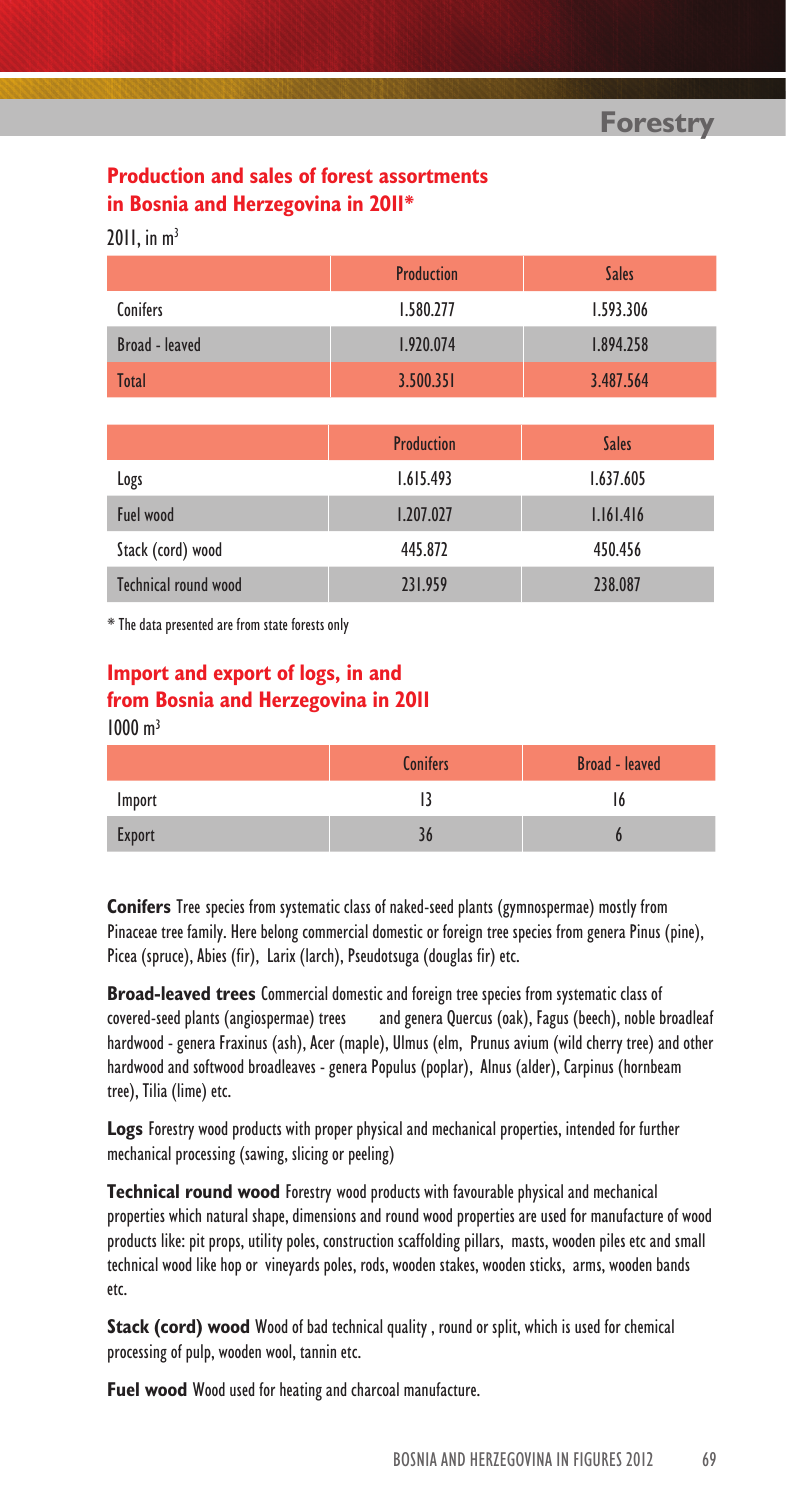## **Forestry**



Production and sales of forest assortments in Bosnia and Herzegovina in 2011







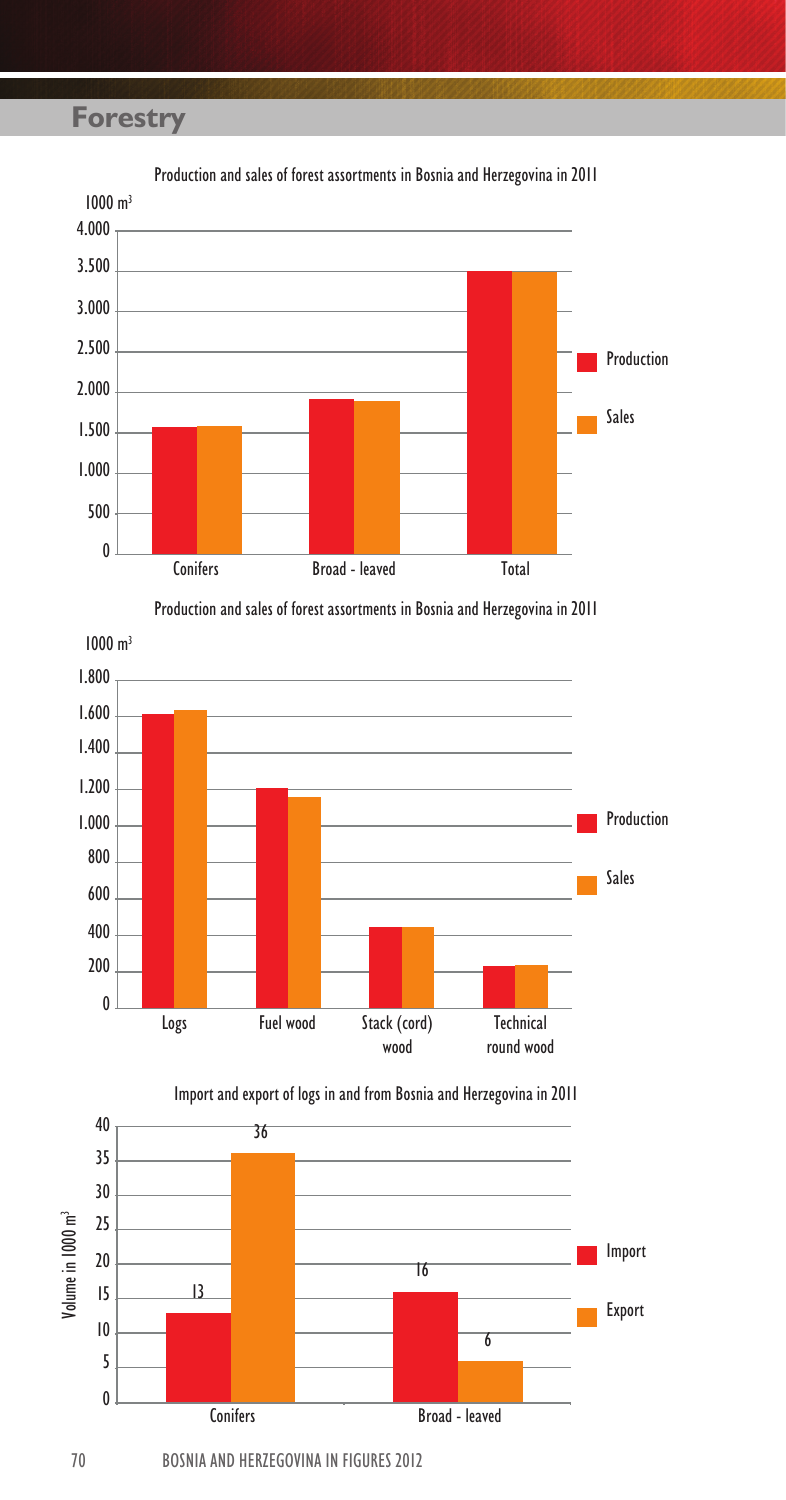#### **Guest of accommodation establishments in BiH**

2008-2011, in thousands

|                     | 2008                     | 2009 | 2010 | 2011 |
|---------------------|--------------------------|------|------|------|
|                     | <b>DOMESTIC TOURISTS</b> |      |      |      |
| <b>Arrivals</b>     | 289                      | 262  | 291  | 294  |
| <b>Presences</b>    | 678                      | 597  | 644  | 668  |
| Average stay (days) | 2,3                      | 2,3  | 2,2  | 2,3  |
|                     | <b>FOREIGN TOURISTS</b>  |      |      |      |
| <b>Arrivals</b>     | 322                      | 311  | 365  | 392  |
| <b>Presences</b>    | 719                      | 671  | 773  | 836  |
| Average stay (days) | 2,2                      | 2,2  | 2,1  | 2,1  |

#### **Nights by accommodation establishments in BiH, 2011**

| <b>DOMESTIC TOURISTS</b>                     | %     | <b>Absolute</b><br>values | <b>FOREIGN TOURISTS</b>                      | %     | <b>Absolute</b><br>values |
|----------------------------------------------|-------|---------------------------|----------------------------------------------|-------|---------------------------|
| <b>Hotels</b>                                | 63,8  | 426.179                   | <b>Hotels</b>                                | 88.7  | 741.556                   |
| <b>Motels</b>                                | 8,6   | 57.786                    | <b>Motels</b>                                | 4,4   | 36.749                    |
| <b>Boarding houses and</b><br><b>Hostels</b> | 3,7   | 24.855                    | <b>Boarding houses and</b><br><b>Hostels</b> | 3.4   | 28.542                    |
| <b>Private rooms</b>                         | 0,5   | 3.430                     | <b>Private rooms</b>                         | 0,2   | 1.866                     |
| <b>Other</b>                                 | 23,3  | 155.950                   | <b>Other</b>                                 | 3,3   | 27.292                    |
|                                              | 100.0 | 668,200                   |                                              | 100.0 | 836.005                   |

**Accommodation establishments include:** hotels, motels and private rooms.

**Arrivals:** number of guests spending at least one night in the accommodation establishments.

**Presences:** number of nights spent by guests in accommodation establishments.

**Average length of stay:** ratio of number of nights spent to number of guests arrived.

#### **Nights spent by selected nationalities in BiH, 2011**